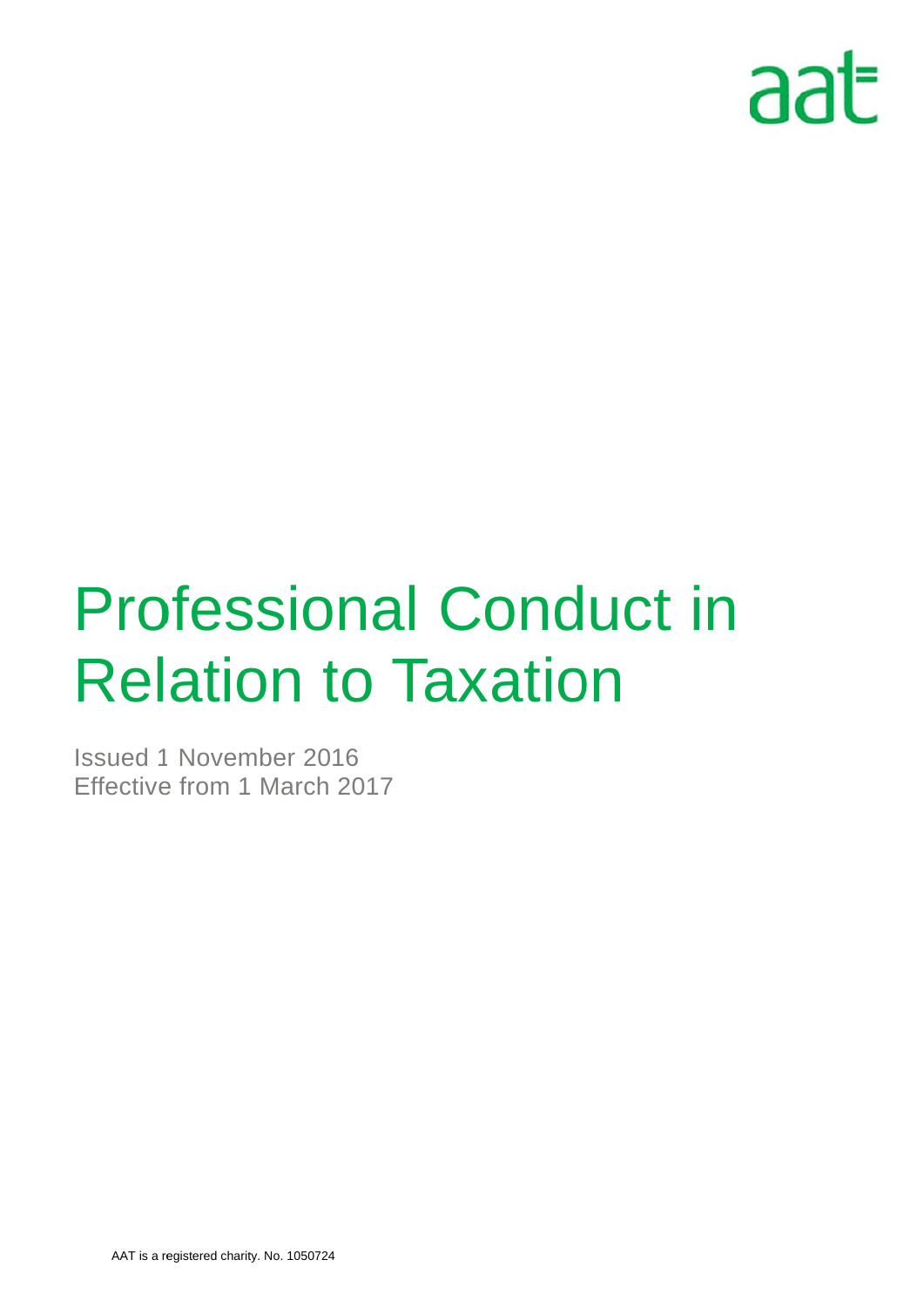# **Contents**

| 1. | - Scope<br>- Status<br>- Application to all members<br>- Interpretation<br>- Abbreviations                                                                                                                                                                                                                                                                       |
|----|------------------------------------------------------------------------------------------------------------------------------------------------------------------------------------------------------------------------------------------------------------------------------------------------------------------------------------------------------------------|
| 2. | - The Fundamental Principles<br>- The Standards for Tax Planning                                                                                                                                                                                                                                                                                                 |
| 3. | - Definition of tax return (return)<br>- Responsibilities (taxpayer's and member's)<br>- Materiality<br>- Disclosure<br>- Supporting documents<br>- Reliance on HMRC published guidance<br>- The GAAR<br>- Approval of tax returns<br>- Signing of tax returns<br>- Electronic filing of tax returns                                                             |
| 4. | .21<br>- Introduction<br>- Tax evasion<br>- Tax planning<br>- Tax avoidance<br>- Tax planning vs tax avoidance<br>- What is HMRC's view?<br>- The GAAR<br>- What happens if the arrangement is challenged under the GAAR?<br>- The responsibility of a member in giving tax planning advice<br>- The different roles of a tax adviser                            |
| 5. | Guidance on specific circumstances - Irregularities<br>.29<br>- Introduction<br>- Establishing the facts<br>- Is the irregularity trivial?<br>- Is specific authorisation by client required to disclose an irregularity?<br>- Actions where the client refuses to disclose<br>- Professional enquiry<br>- Self-assessment<br>- Decisions of tribunals or courts |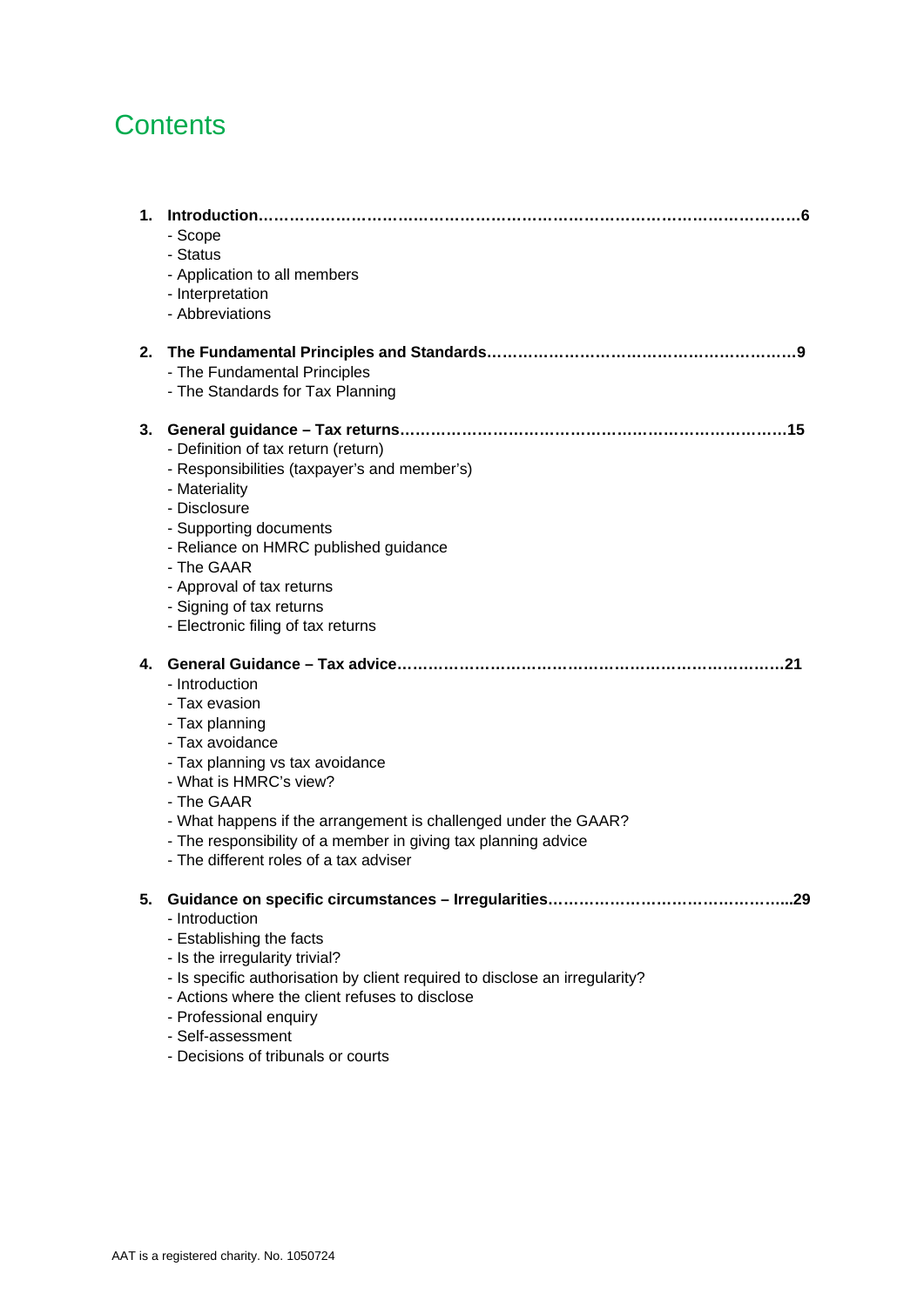| 6. | - Introduction<br>- Informal requests addressed to the member<br>- Informal requests addressed to the client<br>- Statutory requests addressed to the client<br>- Schedule 36 Finance Act 2008 statutory notices<br>- Statutory requests addressed to the member<br>- Privileged data                       |
|----|-------------------------------------------------------------------------------------------------------------------------------------------------------------------------------------------------------------------------------------------------------------------------------------------------------------|
| 7. |                                                                                                                                                                                                                                                                                                             |
| 8. | Disclosure of tax avoidance schemes (DOTAS), follower notices, accelerated payment<br>- DOTAS<br>- Main regime<br>- VAT<br>- Follower notices and accelerated payments of tax<br>- Accepting HMRC settlement opportunities<br>- POTAS<br>- Threshold conditions and conduct notices<br>- Monitoring notices |
| 9. | .48                                                                                                                                                                                                                                                                                                         |
|    |                                                                                                                                                                                                                                                                                                             |
|    | - Principles of engagement<br>- General interactions<br>- Targeted interactions<br>- Consultations<br>- Secondments                                                                                                                                                                                         |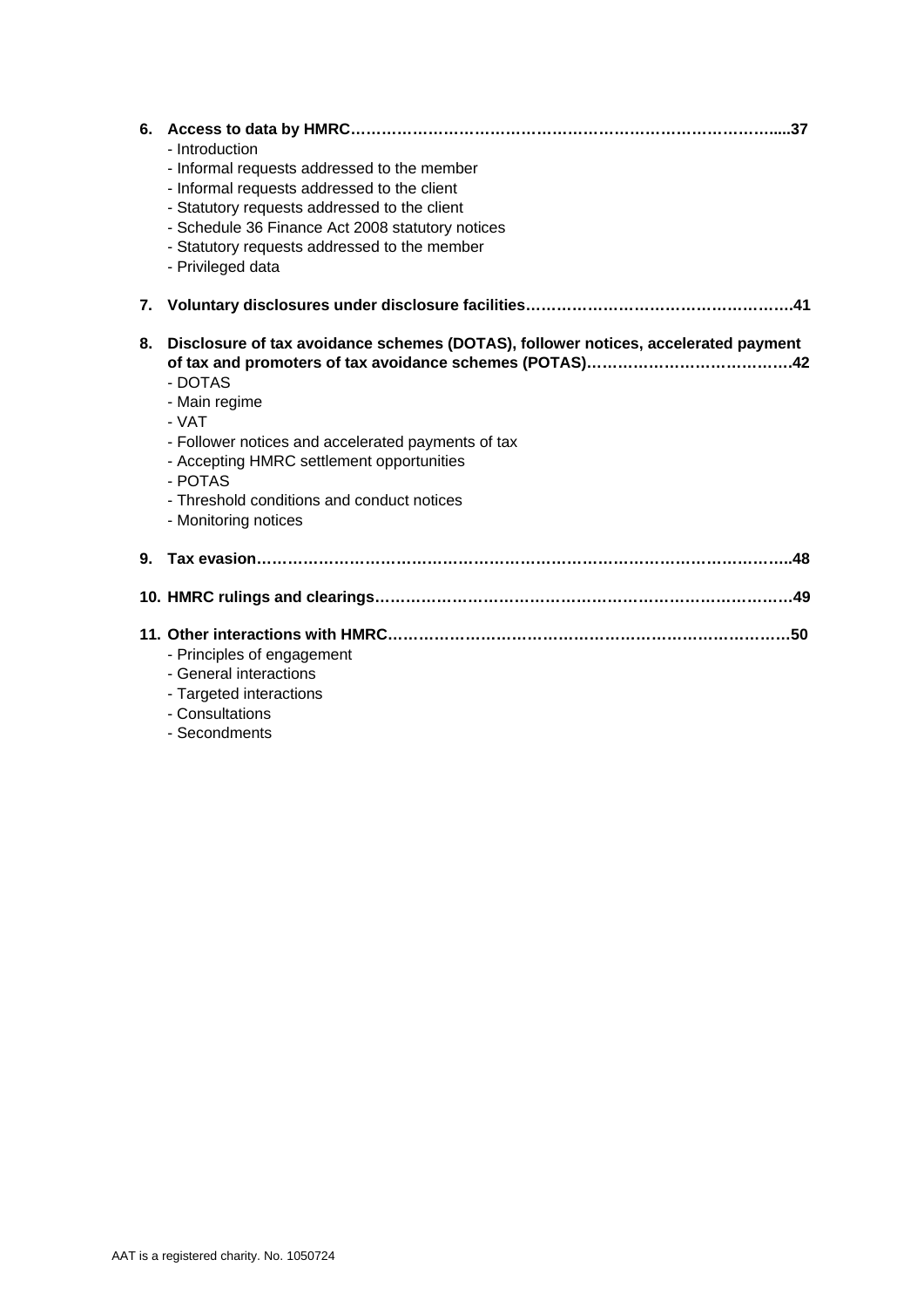# Foreword

This guidance, written by the professional bodies for their members working in tax, sets out the Fundamental Principles and Standards of behaviour that members are expected to follow.

Tax advisers operate in a complex business and financial environment. The increasing public focus on the role of taxation in wider society means a greater interest in the actions of tax advisers and their clients. The tax system is necessary to fund public services and for the health of our economy and society. A strong, competent and self-disciplined tax profession is vital to its successful operation and serves the public interest by allowing the citizen proper and effective representation in one of their most significant interactions with the State. Tax agents and advisers among other things:

- help taxpayers to comply with their tax obligations so that they pay the right amount of tax at the right time and thereby help and encourage compliance;
- help protect them from possible penalties and sanctions for non-compliance which might otherwise arise;
- assist those who have not been fully compliant to become so;
- act in the interests of clients by advising taxpayers on the reliefs and incentives which Parliament has introduced, recognising the economic and social objectives for their introduction and thereby helping to support growth and competitiveness;
- advise clients of the tax consequences (for themselves, their families, affiliates, customers, employees, owners or other stakeholders) of actions that they have taken, or propose to take, especially in circumstances where the law may be unclear, outdated, or inconsistent;
- advise taxpayers on how such tax liabilities and compliance costs can be mitigated by making reasonable and appropriate use of the legislative framework and the choices available, particularly where transactions or arrangements can reasonably be structured in different ways with different tax consequences; and
- advise clients on how to resolve lawfully and effectively legitimate differences of view with the tax authorities (or sometimes, stakeholders or other taxpayers).

Such work, done by the great majority of the profession on behalf of their clients and employers (and those for whom their clients or employers have responsibility) plays a vital role in helping make the tax system work. UK Government estimates are that over 90% of tax due in the UK is collected without the need for material intervention by the authorities and this position is supported by the role of tax advisers.

Tax advisers have a responsible role to play in serving their clients while upholding the profession's reputation and taking account of the wider public interest. However, the knowledge and skills required by tax agents and advisers is capable of being abused. The complexities and uncertainties of the system may sometimes appear to deliver tax outcomes for clients that would never have been intended. Supposed 'solutions' to reduce tax liabilities, often using highly contrived and artificial arrangements, are sometimes developed and then promoted to taxpayers which on closer scrutiny are often held not to work. Activities of this nature undermine rather than serve the public interest.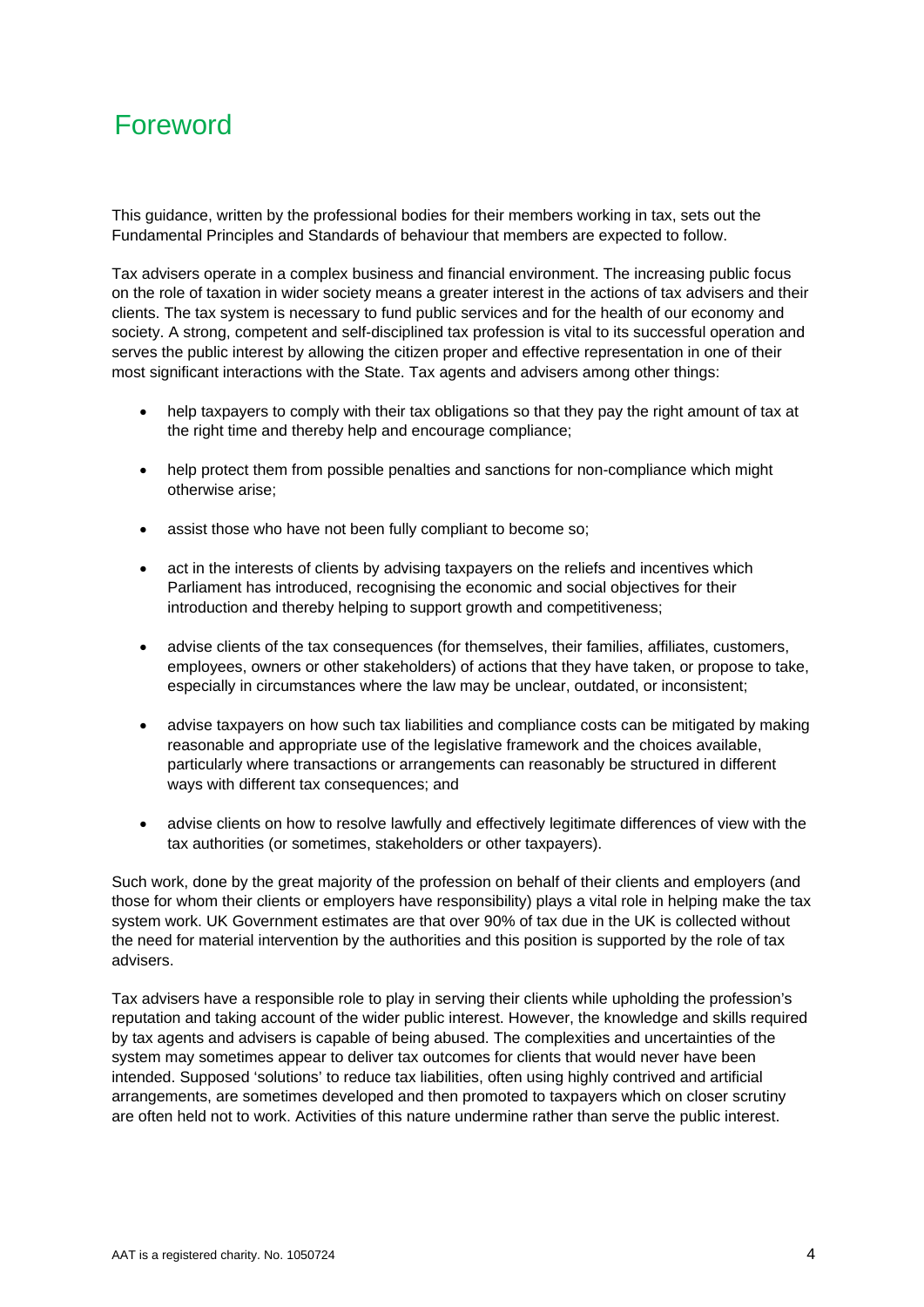On 19 March 2015, HM Treasury and HMRC published a paper Tackling tax evasion and avoidance which laid down a challenge to:

"the regulatory bodies who police professional standards to take on a greater lead and responsibility in setting and enforcing clear professional standards around the facilitation and promotion of avoidance to protect the reputation of the tax and accountancy profession and to act for the greater public good."

In this latest revision to the guidance, which supersedes that published on 1 May 2015, the signatories to this guidance have sought to address this particular challenge and clarified the behaviours and standards expected of members when working in tax. HMRC acknowledges that this guidance is an acceptable basis for dealings between members and HMRC.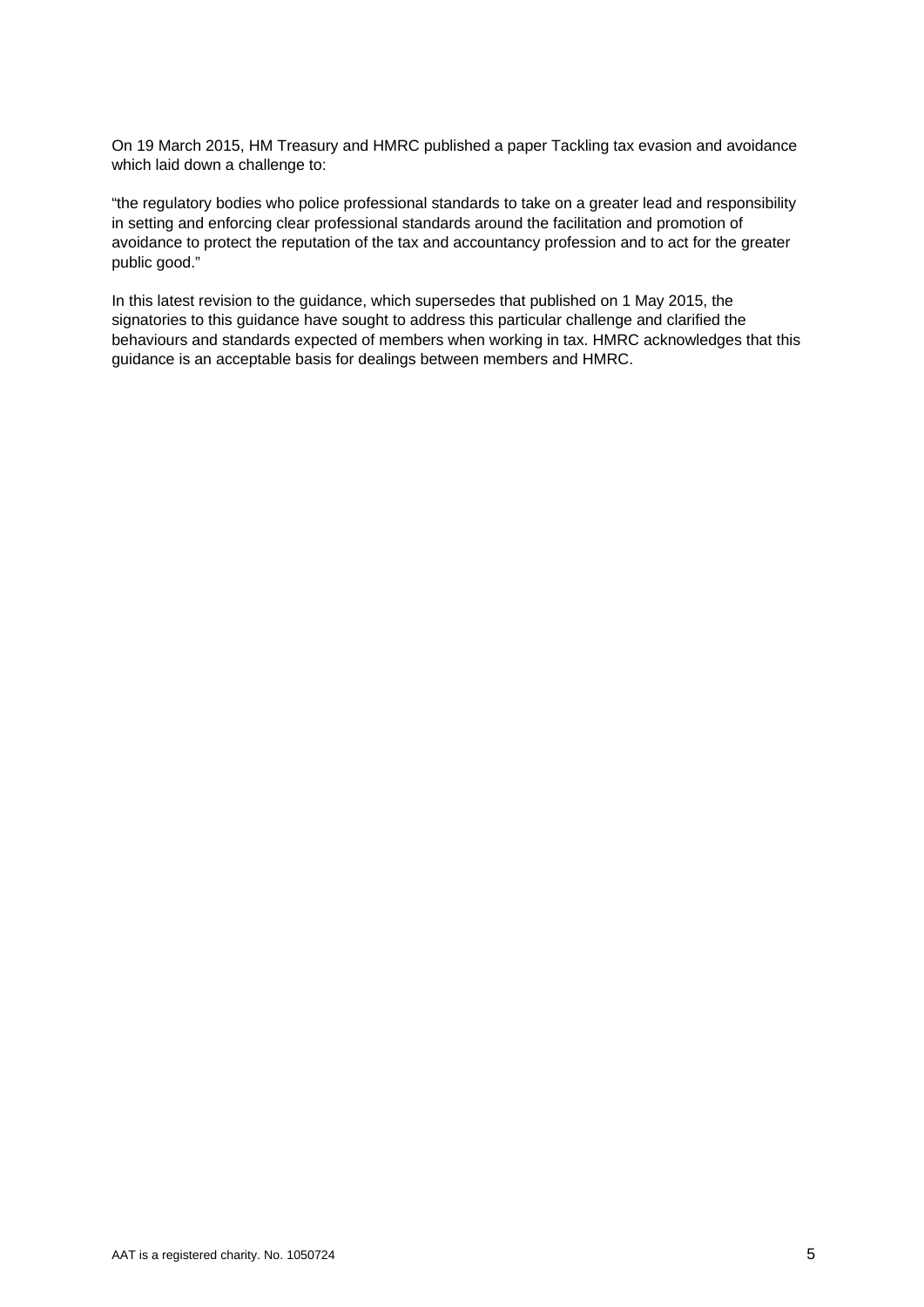# 1. Introduction

# **Scope**

- 1.1. The purpose of Professional Conduct in Relation to Taxation is to assist and advise members on their professional conduct in relation to taxation, and particularly in the tripartite relationship between a member, client and HMRC.
- 1.2. Part 2 explains the principles which govern the conduct of members.
- 1.3. Part 3 applies these principles to the day to day work of a tax adviser.
- 1.4. Part 4 applies the principles to more specialist situations.
- 1.5. The issues addressed in Chapters 3 11 are not intended to be, nor should they be interpreted as, an exhaustive list of all circumstances experienced by a member which may pose threats to compliance with the Fundamental Principles. Consequently, it is not sufficient for a member merely to comply with the examples presented; rather he must consider and observe the Fundamental Principles across all his professional activities.
- 1.6. This guidance includes practical advice. If in doubt about the ethical or legal considerations of a particular case, a member should seek advice from his professional body and, where appropriate, his legal advisers. The professional bodies take no responsibility for failure to seek advice where appropriate.
- 1.7. A member must at all times fulfil his obligations under the anti-money laundering legislation. Anti-money laundering issues are not covered in detail in this guidance; the member is instead referred to the Treasury approved CCAB Anti-Money Laundering guidance for the Tax and Accountancy sector (which includes an Appendix for the Tax Practitioner). A member working outside the tax and accountancy sector should refer to the relevant guidance for their sector or take advice as appropriate.
- 1.8. Nothing in PCRT overrides legal professional privilege. Similarly nothing in PCRT shall override a member's professional duties or be interpreted so as to give rise to any conflict under general law, statutory regulation, or professional regulation of solicitors or barristers, and in the event of any conflict general law, statutory regulation or such professional regulation shall prevail. For these purposes a conflict shall be considered to arise at least where such law, statutory or such professional regulation to which members are subject would prevent compliance with what would otherwise be required by PCRT.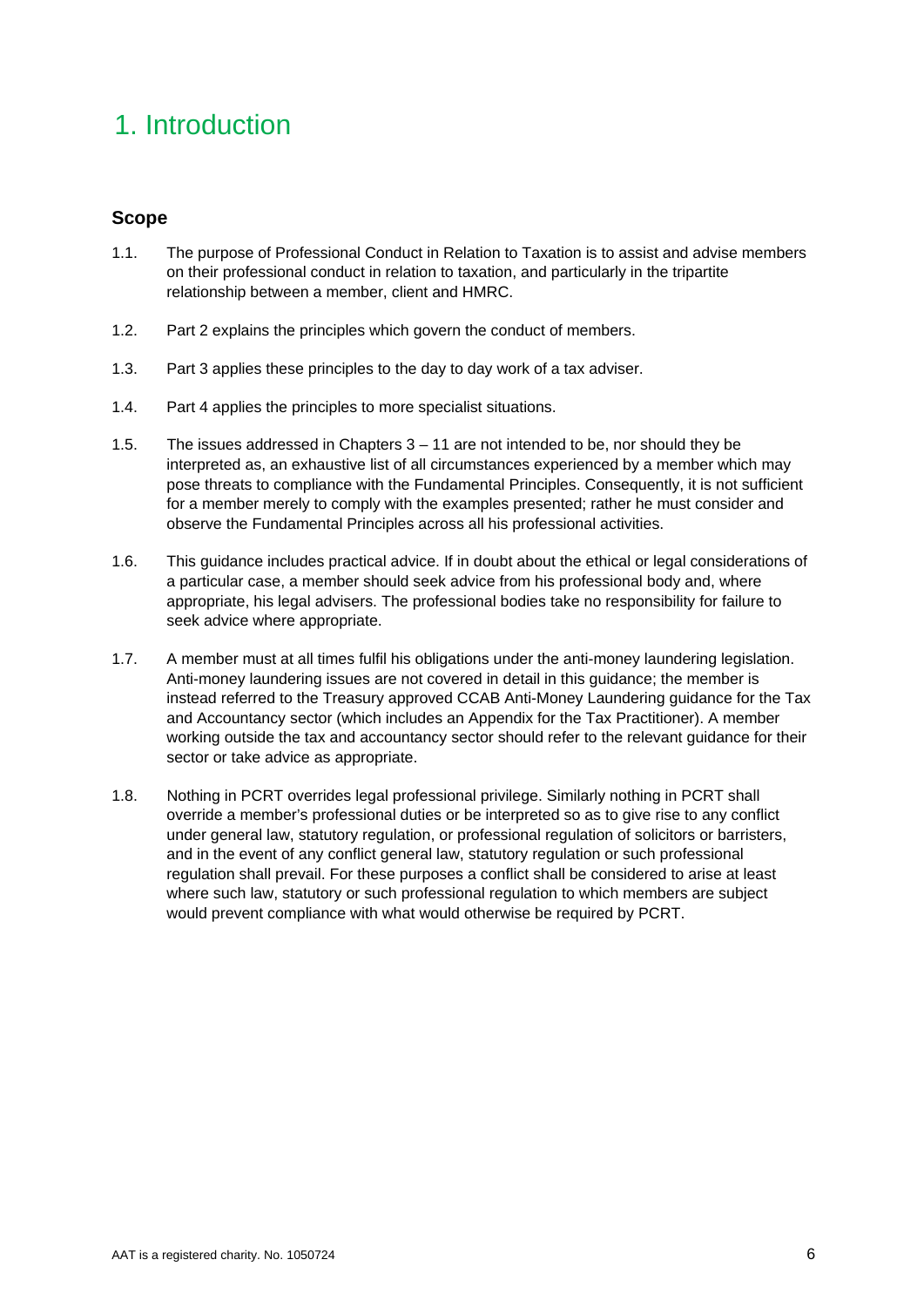# **Status**

- 1.9. This guidance has been prepared jointly by the:
	- Association of Accounting Technicians
	- Association of Chartered Certified Accountants
	- Association of Taxation Technicians
	- Chartered Institute of Taxation
	- Institute of Chartered Accountants in England and Wales
	- Institute of Chartered Accountants of Scotland
	- Society of Trust and Estate Practitioners

# (together the "PCRT Bodies")

- 1.10. The guidance supersedes all previous editions. Like the previous version of the PCRT published on 1 May 2015, this guidance is based on the law as at 30 April 2015, but it now includes further clarification about the standards and behaviours expected on members following the paper published HM Treasury and HMRC on 19 March 2015. HMRC acknowledges that this guidance is an acceptable basis for dealings between members and HMRC.
- 1.11. There will be a further update of the PCRT in due course to reflect changes to the law since 30 April 2015. A member should verify and satisfy himself that there have been no subsequent changes which impact on how this guidance applies to his particular facts and circumstances.
- 1.12. While every care has been taken in the preparation of this guidance the PCRT Bodies do not undertake a duty of care or otherwise for any loss or damage occasioned by reliance on this guidance. Practical guidance cannot and should not be taken to substitute appropriate legal advice.

# **Application to all members**

- 1.13. Whilst the content of this guidance is primarily applicable to members in professional practice, the principles apply to all members who practise in tax including:
	- employees attending to the tax affairs of their employer or of a client; and
	- those dealing with the tax affairs of themselves or others such as family, friends, charities etc whether or not for payment; and
	- those working in HMRC or other public sector bodies or government departments.
- 1.14. Where a member's employer is not prepared to follow the ethical approach set out in this guidance (despite the member's reasonable attempts to persuade him to do so) the member may contact his professional body and/or seek legal advice. Further advice can be found at **aat.org.uk/about-aat/professional-ethics**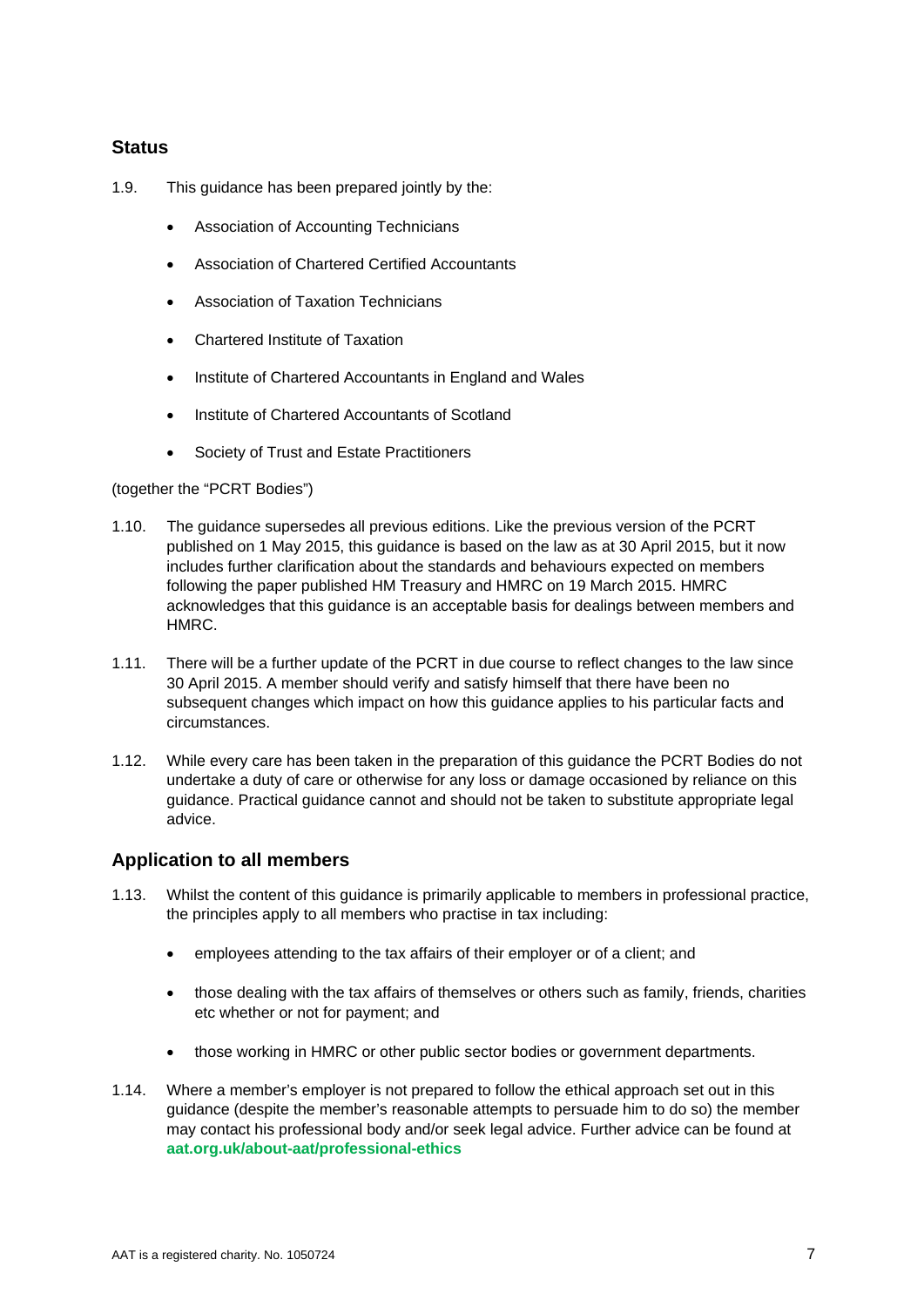1.15. The principles will also apply to dealings with all devolved tax authorities within the UK. A member who is based overseas or who is acting for a client who is subject to the tax jurisdiction of another country could be subject to different legal obligations under the tax law and general law of that country. Subject to that caveat, a member must apply the Fundamental Principles set out in this guidance to professional activities with non UK aspects.

# **Interpretation**

- 1.16. In this guidance
	- 'client' includes, where the context requires, 'former client'
	- 'member' (and 'members') includes 'firm' or 'practice' and the staff thereof
	- for simplicity 'he/his' is used throughout but should be taken to include she/her
	- words in the singular include the plural and words in the plural include the singular.

# **Abbreviations**

1.17. The following abbreviations have been used:

| <b>CCAB</b>  | <b>Consultative Committee of Accountancy Bodies</b>                             |
|--------------|---------------------------------------------------------------------------------|
| <b>DOTAS</b> | Disclosure of Tax Avoidance Schemes                                             |
| <b>GAAR</b>  | General Anti-Abuse Rule in Finance Act 2013                                     |
| <b>HMRC</b>  | <b>HM Revenue and Customs</b>                                                   |
| <b>MLRO</b>  | Money Laundering Reporting Officer                                              |
| <b>NCA</b>   | National Crime Agency (previously the Serious Organised Crime Agency<br>'SOCA') |
| <b>POTAS</b> | Promoters of Tax Avoidance Schemes                                              |
| <b>SRN</b>   | Scheme Reference Number                                                         |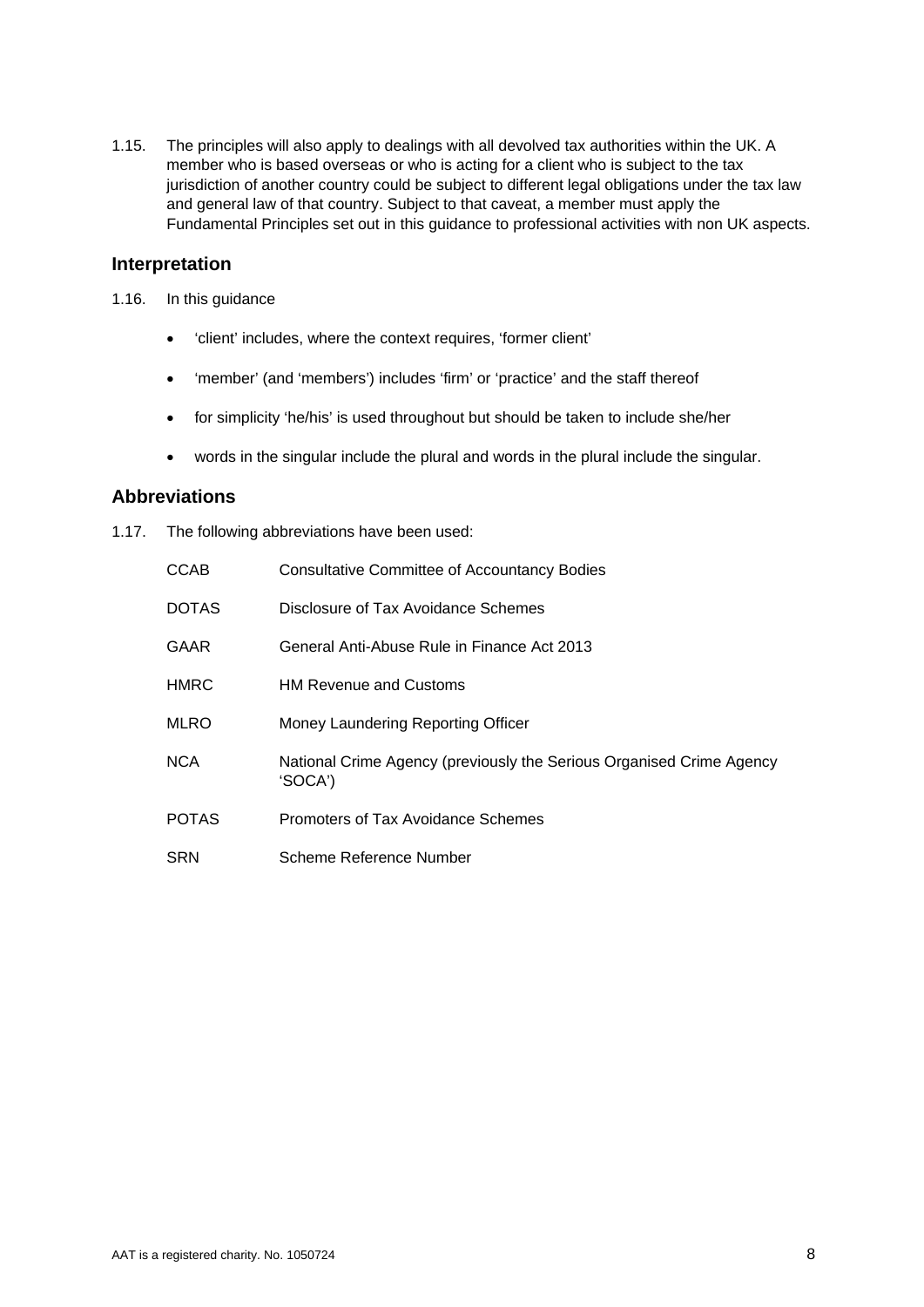# 2. The Fundamental Principles and Standards

- 2.1. Ethical behaviour in the tax profession is critical. The work carried out by a member needs to be trusted by society at large as well as by clients and other stakeholders. What a member does reflects not just on themselves but on the profession as a whole.
- 2.2. A member must comply with the following Fundamental Principles<sup>1</sup>:

#### **Integrity**

To be straightforward and honest in all professional and business relationships.

#### **Objectivity**

To not allow bias, conflict of interest or undue influence of others to override professional or business judgements.

#### **Professional competence and due care**

To maintain professional knowledge and skill at the level required to ensure that a client or employer receives competent professional service based on current developments in practice, legislation and techniques and act diligently and in accordance with applicable technical and professional standards.

#### **Confidentiality**

To respect the confidentiality of information acquired as a result of professional and business relationships and, therefore, not disclose any such information to third parties without proper and specific authority, unless there is a legal or professional right or duty to disclose, nor use the information for the personal advantage of the member or third parties.

#### **Professional behaviour**

To comply with relevant laws and regulations and avoid any action that discredits the profession. Each of these Fundamental Principles is discussed in more detail below in the context of taxation services.

#### **Integrity**

2.3. A member must act honestly in all his dealings with his clients, all tax authorities and other interested parties, and do nothing knowingly or carelessly that might mislead either by commission or omission.

#### **Objectivity**

2.4. A member may be exposed to situations that could impair his objectivity. It is impracticable to define and prescribe all such situations. Relationships which bias or unduly influence the professional judgement of the member must be avoided.

 1 The Fundamental Principles are derived from the Code of Ethics for Professional Accountants issued by the International Ethics Standards Board of Accountants' (IESBA) in July 2009.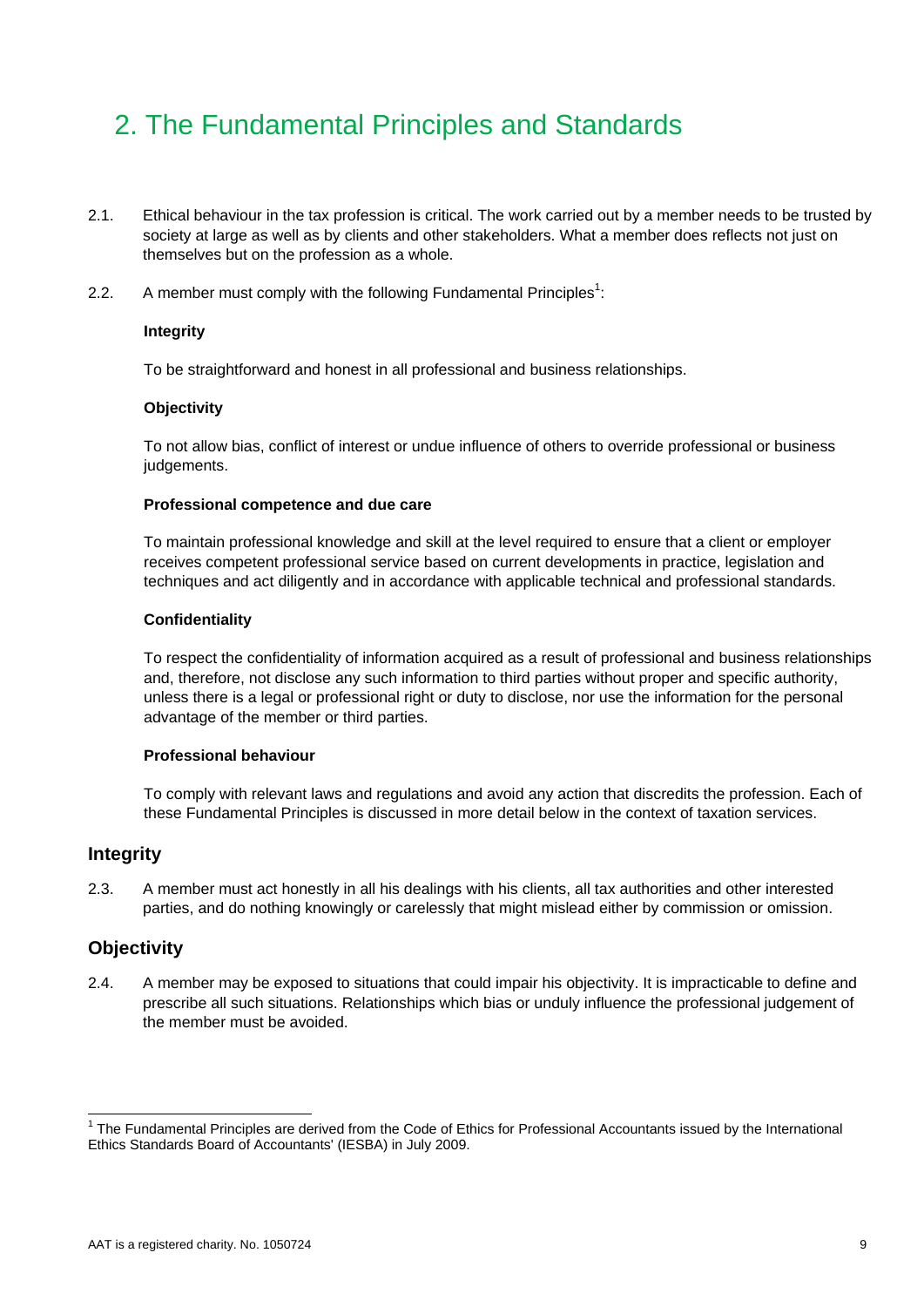- 2.5. A member must explain to his client the material risks of the tax planning or tax positions and the basis on which the advice is given.
- 2.6. A member must always disclose to his client if he is receiving commission, incentives or any other advantage and the amounts he receives from a third party relating to the matter upon which he is advising his client. He must also follow his professional body's rules on disclosure of and accounting for commission.

# **Professional competence and due care**

- 2.7. A member has a professional duty to carry out his work within the scope of his engagement and with the requisite skill and care. A member should take care not to stray beyond the agreed terms of the engagement; if he does exceed the scope he should agree revised terms with his client and check that his professional indemnity insurance covers the enhanced work.
- 2.8. A member is free to choose whether or not to act for a client both generally and as regards specific activities. However where a member chooses to limit or amend the scope of services he provides to a client he should make this clear in writing.
- 2.9. When advising a client a member has a duty to serve that client's interests within the relevant legal and regulatory framework.
- 2.10. A member must carry out his work with a proper regard for the technical and professional standards expected. In particular, a member must not undertake professional work which he is not competent to perform unless he obtains appropriate assistance from a suitably qualified specialist.
- 2.11. A member who is giving what he believes to be a significant opinion to a client should consider obtaining a second opinion to support the advice. Where the second opinion is to be obtained externally, due regard must be had to client confidentiality.
- 2.12. Advice should be given in the context of the commercial and other non-tax objectives and the facts and circumstances of the client.
- 2.13. On occasions there may be more than one tenable interpretation of the law. Each case should be considered on its own individual facts and circumstances.

# **Confidentiality**

- 2.14. Confidentiality is a professional principle and is also a legally enforceable contractual obligation. It may be an express term of the engagement letter between the member and the client. Where it is not an express term, a court would in most circumstances treat confidentiality as an implied contractual term.
- 2.15. A member may only disclose information without his client's consent when there is an express legal or professional right or duty to disclose.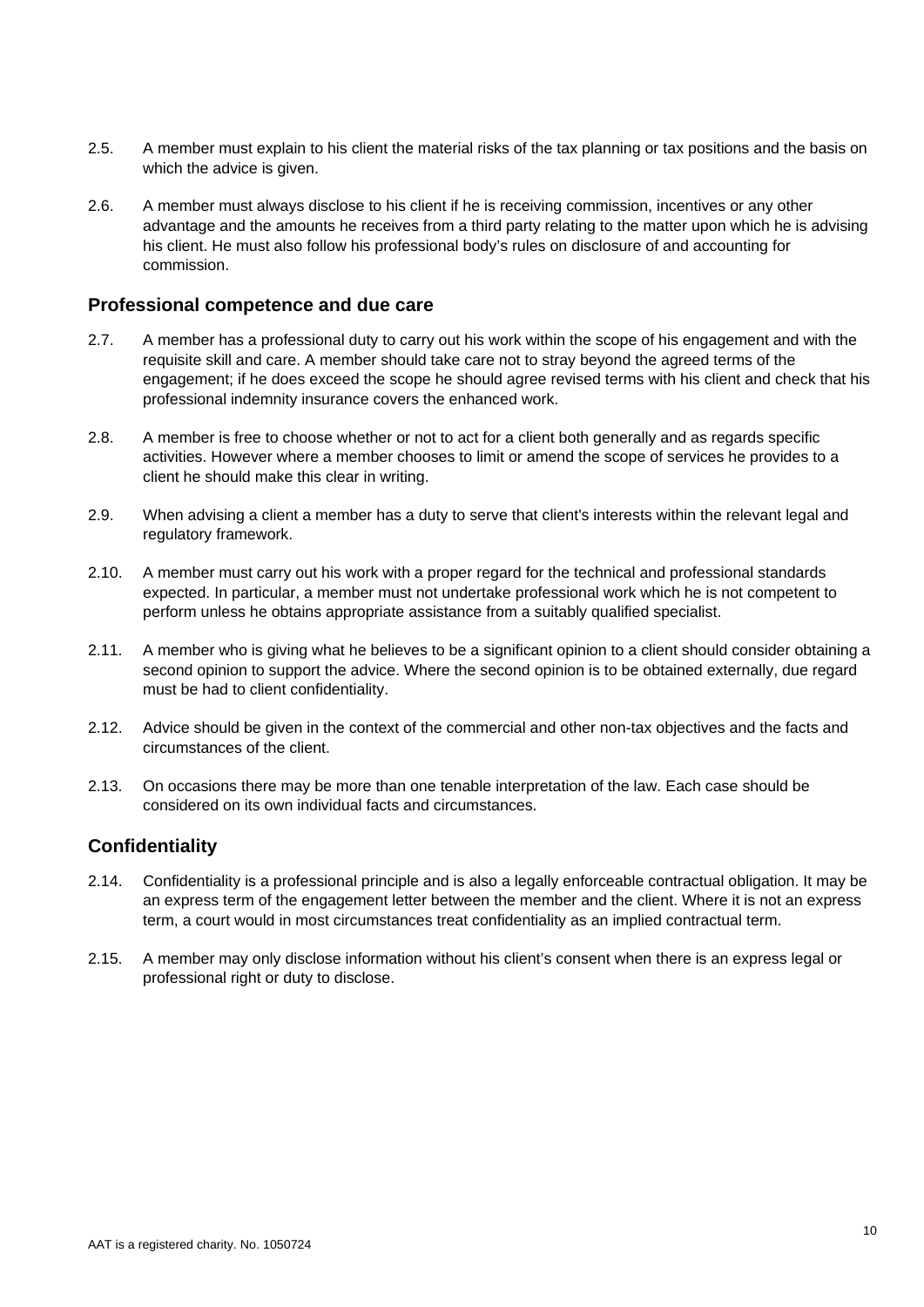- 2.16. The duty of confidentiality is rigorously safeguarded by the courts. Disclosure of confidential material in a member's own interest must be made only where it is considered adequate, relevant and reasonably necessary for the administration of justice - in other words, when a member considers that it would otherwise impair the pursuit of his legitimate interests and rights if he was prevented from disclosing the information in all the circumstances. Only the minimum amount of information necessary to protect those interests may be disclosed. Examples of such circumstances may include, but are not limited to, the following:
	- to enable a member to defend himself against a criminal charge or to clear himself of suspicion;
	- to enable a member to defend himself in disciplinary proceedings;
	- to resist proceedings for a penalty, or civil or criminal proceedings in respect of a taxation offence, for example in a case where it is suggested that a member knowingly engaged in dishonest conduct with a view to bringing about a loss of tax revenue;
	- to resist a legal action made against him by a client or third party;
	- to enable a member to sue for unpaid fees;
	- to enable a member to sue for defamation.
- 2.17. If there is any doubt that the circumstances in 2.17 would apply, or there is the risk of challenge by a client or employer, a member is strongly recommended to seek legal advice. See also Chapter 5.
- 2.18. The anti-money laundering regime provides a statutory code to determine when a disclosure must be made to NCA. While this is a mandatory regime, it also gives a structure for the assessment of the public interest in a tax context, including which of the following should take precedence, in a particular set of circumstances:
	- the public interest in reporting knowledge or suspicions of criminal activity to the authorities; or
	- the public interest in clients receiving advice in confidence.
- 2.19. A member should follow the Treasury approved CCAB Anti-Money Laundering guidance and in particular Chapters 6 on 'Internal Reporting' and 7 on 'Role of MLRO and SAR reporting'.

#### **Professional behaviour**

- 2.20. A member must always act in a way that will not bring him or his professional body into disrepute.
- 2.21. A member must behave with courtesy and consideration towards all with whom he comes into contact in a professional capacity.
- 2.22. A member must comply with all relevant legal and regulatory obligations when dealing with a client's tax affairs and assist his clients to do the same. A member who has reason to believe that proposed arrangements are, or may be, tax evasion must strongly advise clients not to enter into them. If a client chooses to ignore that advice, it is difficult to envisage situations where it would be appropriate for a member to continue to act other than in rectifying the client's affairs.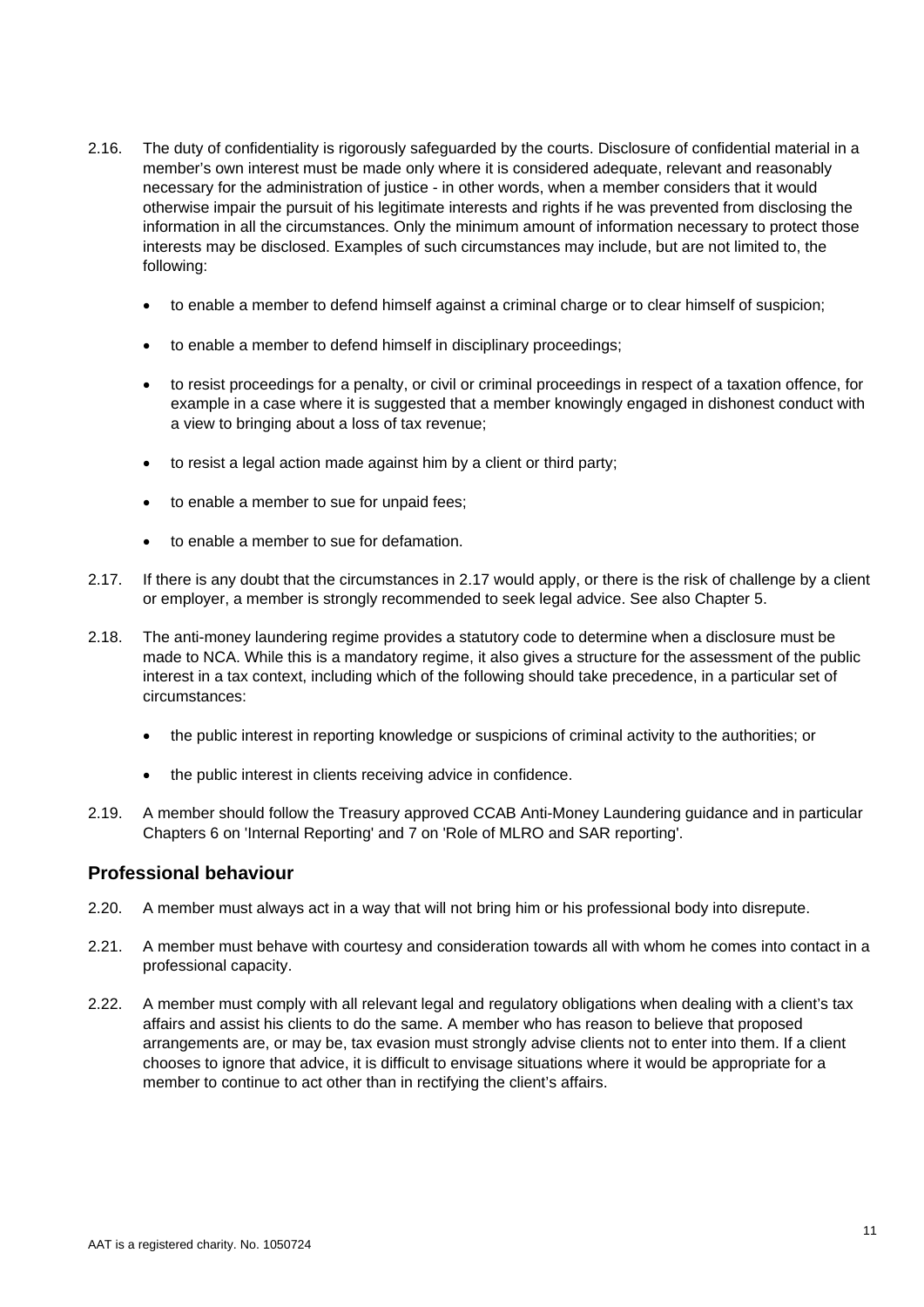- 2.23. Serving the interests of his clients will, on occasion, bring a member into disagreement or conflict with HMRC. A member should manage such disagreements or conflicts in an open, constructive and professional manner. However, a member should serve his clients' interests as robustly as circumstances warrant whilst applying these principles.
- 2.24. A member should consider whether any tax arrangements with which he might be associated on his own behalf or on behalf of a client might bring the member and the profession into disrepute. In this regard, members are referred to the standards for tax planning set out in para 2.28 below (see also Chapter 4 for more detail).
- 2.25. A member's own tax affairs should be kept up to date. Neglect of a member's own affairs could raise doubts within HMRC as to the standard of the member's professional work and could bring him or his professional body into disrepute.
- 2.26. A member should ensure that his internal and external communications including those using social media are consistent with the principles in this guidance and in particular confidentiality. See also **aatethics.org.uk/code**

# **The Standards for tax planning**

- 2.27. In order to protect the reputation of members, the wider profession and ensure that public interest concerns are met, the PCRT bodies have developed further Standards that members must observe when advising on UK tax planning. These seek to build on the Fundamental Principles set out above, focussing in particular on integrity, professional competence and behaviour. The Standards are a supplement to, and not a substitute for, the five Fundamental Principles. These Standards have been developed in the specific context of the UK including the role of Parliament in making tax law, of HMRC in administering it and the courts in enforcing it and the roles of their devolved equivalents.
- 2.28. The Standards are set out below.

#### **Client specific**

Tax planning must be specific to the particular client's facts and circumstances. Clients must be alerted to the wider risks and the implications of any courses of action.

#### **Lawful**

At all times members must act lawfully and with integrity and expect the same from their clients. Tax planning should be based on a realistic assessment of the facts and on a credible view of the law. Members should draw their clients' attention to where the law is materially uncertain, for example because HMRC is known to take a different view of the law. Members should consider taking further advice appropriate to the risks and circumstances of the particular case, for example where litigation is likely.

#### **Disclosure and transparency**

Tax advice must not rely for its effectiveness on HMRC having less than the relevant facts. Any disclosure must fairly represent all relevant facts.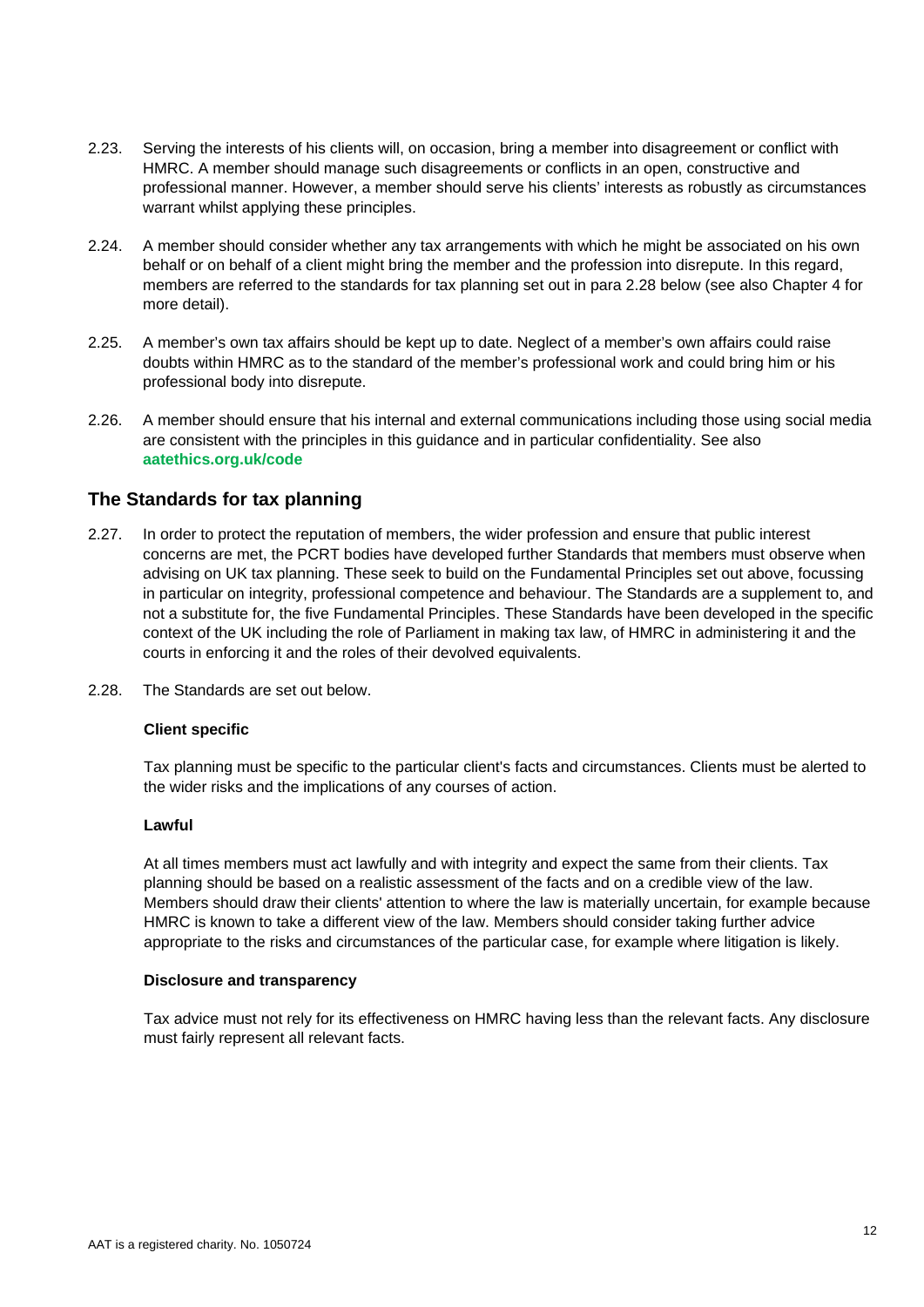#### **Tax planning arrangements**

Members must not create, encourage or promote tax planning arrangements or structures that i) set out to achieve results that are contrary to the clear intention of Parliament in enacting relevant legislation and/or ii) are highly artificial or highly contrived and seek to exploit shortcomings within the relevant legislation.

#### **Professional judgement and appropriate documentation**

Applying these requirements to particular client advisory situations requires members to exercise professional judgement on a number of matters. Members should keep notes on a timely basis of the rationale for the judgments exercised in seeking to adhere to these requirements.

2.29. Further guidance on these Standards is discussed in more detail below.

# **Client specific**

- 2.30. The risks referred to in this standard are those which are directly attributable to the planning and could be reasonably foreseeable by the member. There would not normally be a duty to comment on, for example, the commercial risk of the underlying transaction. The obligations of the member to the client continue to be governed by the engagement letter.
- 2.31. Where wider risks should be highlighted, the member may either advise on them, or identify them as matters on which separate advice should be sought by the client, depending on the scope of the member's practice and of the engagement.
- 2.32. Generic opinions or advice that does not take into account the position of specific taxpayers (or a narrowly defined group of taxpayers such as a group of employees of the same company) pose particular risks. Members are entitled to make reasonable assumptions in giving advice (for example, where it would be reasonable on the facts to assume that the taxpayer(s) is/are UK resident), but assumptions should not be relied upon which are known to be unrealistic or unreasonable. If advice is generic, and/or depends on certain assumptions, this fact and the need for specific advice to be taken before acting should be highlighted with sufficient prominence to prevent any misunderstandings arising<sup>2</sup>. Members should consider including in their advice the potential impact of a change in the assumptions made and/or the circumstances which might require specific or updated advice to be obtained.

# **Lawful**

- 2.33. The requirement to advise clients on material uncertainty in the law (including where HMRC take a different view) applies even if the practical likelihood of HMRC intervention is considered low. Clients should be told what would be reasonable, at the time of the transaction, to expect HMRC to believe the application of the law to be (assuming HMRC was fully appraised of all the facts of the transaction). Where the likely view of HMRC is uncertain or not known, the member should include this fact as part of their advice.
- 2.34. The fact that the member may disagree with HMRC on a matter is not of itself indicative of behaviour that might breach these standards. A member may reasonably believe that an HMRC view is wrong in law but, if so, the client should be alerted to the fact that HMRC holds a different view of the law and should be advised of the risks and likely costs that might be incurred in order to determine any dispute.

eral once the product of the product of the some state of the preparation of standard wording for inclusion in<br>The suitably qualified members, this might, for example, include the preparation of standard wording for inclus contracts, Wills or other documents.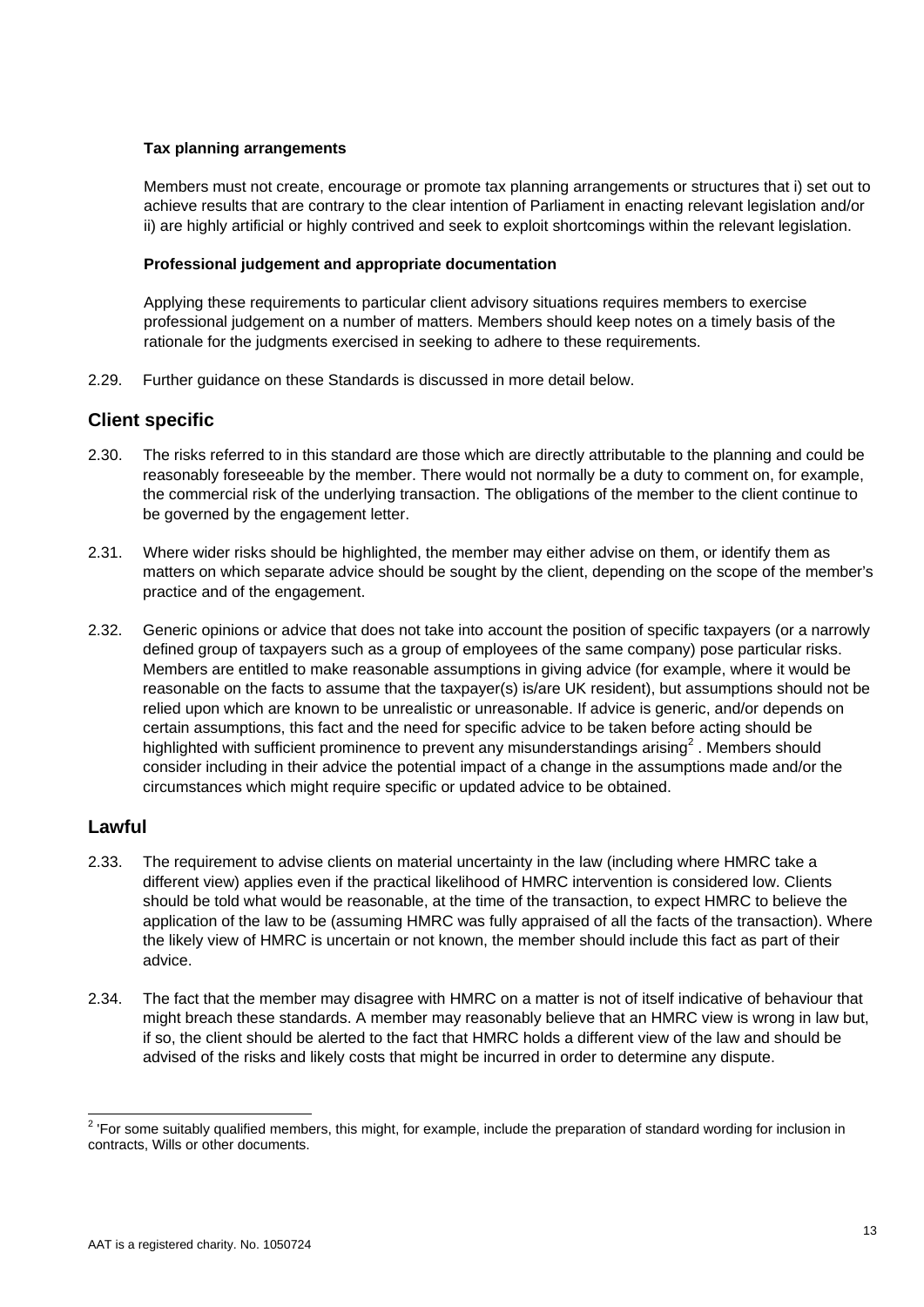# **Disclosure and transparency**

2.35. Disclosure should be made whenever required by law and fuller disclosure must be recommended to clients wherever it is appropriate given a wider relationship or dialogue with HMRC relevant to that client. What is actually to be disclosed will inevitably reflect a professional judgement taking into account all relevant facts and law specific to the case in question and what the client consents should be disclosed.

# **Tax planning arrangements**

- 2.36. Where a member has a genuine and reasonable uncertainty as to whether particular planning is in breach of this Standard, the member should;
	- document the detailed reasoning and evidence sufficiently to be able to demonstrate why they took the view that any planning was not in breach of this Standard;
	- include in their client advice an assessment of uncertainties and risks involved in the planning see Standard Lawful above; and
	- include in their client advice an assessment of the relevant disclosures that should be made to HMRC in order to enable it, should it wish to do so, to make any reasonable enquiries – see Standard Disclosure and transparency above.

# **Professional judgement and appropriate documentation**

- 2.37. Members are not required to complete paperwork for its own sake, but they should be prepared to identify, support and where appropriate defend the judgements they made in applying these requirements to their work.
- 2.38. Where the judgements made are reasonable, notes taken on a timely basis are likely to be the most convincing way of demonstrating compliance with the principles after the event, to the benefit of the member and the client and to satisfy any wider public concerns.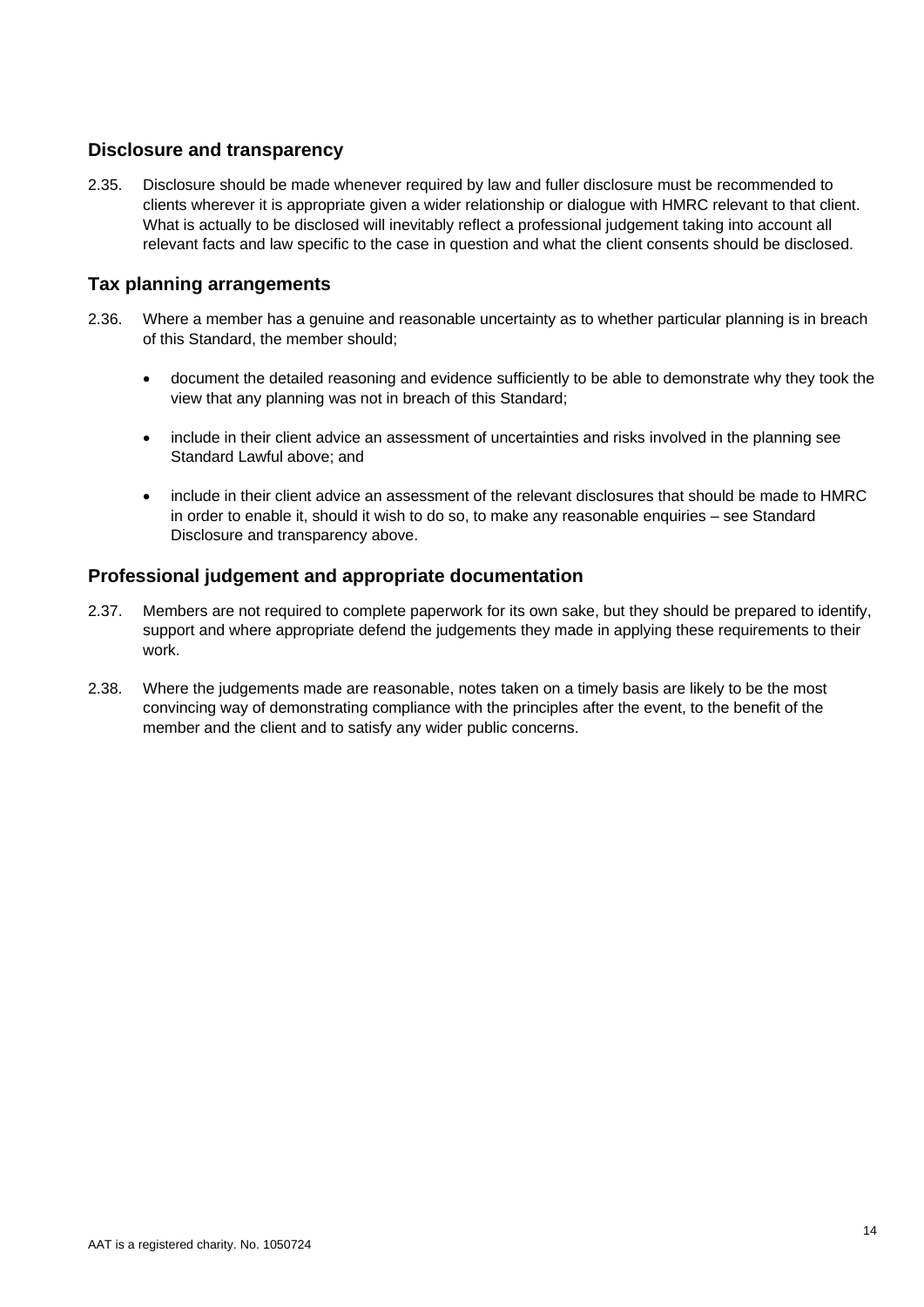# 3. General guidance

# **Tax returns**

# **Definition of tax return (return)**

- 3.1. For the purposes of this Chapter, the term 'return' includes any document or online submission of data that is prepared on behalf of the client for the purposes of disclosing to any taxing authority details that are to be used in the calculation of tax due by a client or a refund of tax due to the client or for other official purposes and, for example, includes:
	- self- assessment returns for income or corporation tax;
	- VAT and Customs returns;
	- PAYE returns;
	- inheritance tax returns;
	- returns or claims in respect of any other tax or duties where paid to the UK Government or any authority, such as a devolved government.
- 3.2. A letter giving details in respect of a return or as an amendment to a return including, for example, any voluntary disclosure of an error should be dealt with as if it was a return.

# **Responsibilities**

#### **Taxpayer's responsibility**

3.3. The taxpayer has primary responsibility to submit correct and complete returns to the best of his knowledge and belief. The return may include reasonable estimates where necessary. It follows that the final decision as to whether to disclose any issue is that of the client.

#### **Member's responsibility**

- 3.4. A member who prepares a return on behalf of a client is responsible to the client for the accuracy of the return based on the information provided.
- 3.5. In dealing with HMRC in relation to a client's tax affairs a member must bear in mind his duty of confidentiality to the client and that he is acting as the agent of his client. He has a duty to act in the best interests of his client.
- 3.6. A member must act in good faith in dealings with HMRC in accordance with the fundamental principle of integrity. In particular the member must take reasonable care and exercise appropriate professional scepticism when making statements or asserting facts on behalf of a client. Where acting as a tax agent, a member is not required to audit the figures in the books and records provided or verify information provided by a client or by a third party. A member should take care not to be associated with the presentation of facts he knows or believes to be incorrect or misleading nor to assert tax positions in a tax return which he considers have no sustainable basis.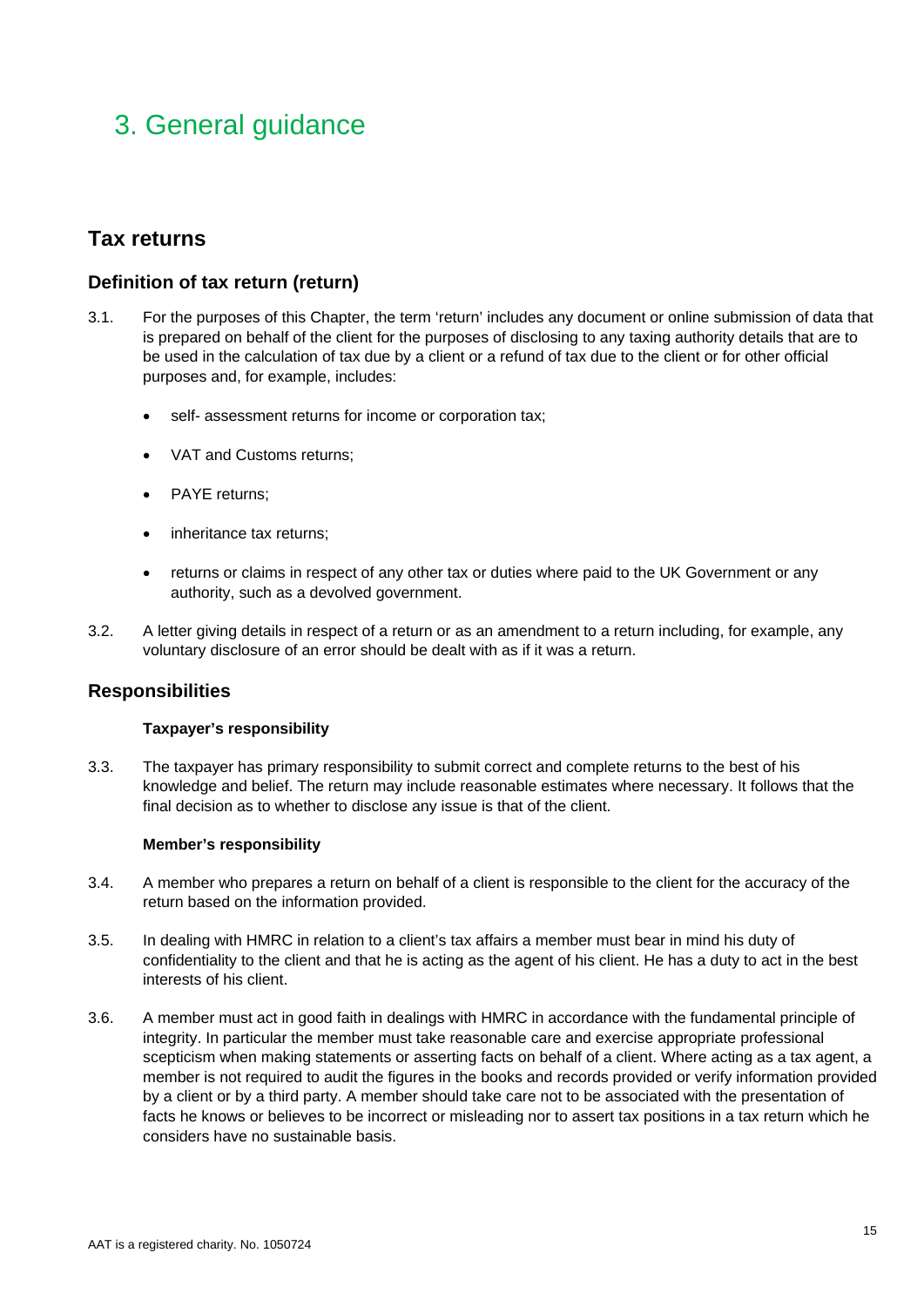3.7. When a member is communicating with HMRC, he should consider whether he needs to make it clear to what extent he is relying on information which has been supplied by the client or a third party.

# **Materiality**

- 3.8. Whether an amount is to be regarded as material depends upon the facts and circumstances of each case.
- 3.9. The profits of a trade, profession, vocation or property business must be computed in accordance with Generally Accepted Accounting Principles (GAAP) subject to any adjustment required or authorised by law in computing profits for those purposes. This permits a trade, profession, vocation or property business to disregard non-material adjustments in computing its accounting profits. However, it should be noted that for certain small businesses an election may be made to use the cash basis instead.
- 3.10. The application of GAAP, and therefore materiality, does not extend beyond the accounting profits. Thus the accounting concept of materiality cannot be applied when completing tax returns (direct and indirect), for example when:
	- computing adjustments required to accounting figures so as to arrive at taxable profits;
	- allocating income, expenses and outgoings across the relevant boxes on a self-assessment tax return;
	- collating the aggregate figures from all shareholdings and bank accounts for disclosure on tax returns.

# **Disclosure**

- 3.11. If a client is unwilling to include in a tax return the minimum information required by law, the member should follow the guidance in Chapter 5 Irregularities. 3.12 - 3.18 below give guidance on some of the more common areas of uncertainty over disclosure.
- 3.12. In general, it is likely to be in a client's own interests to ensure that factors relevant to his tax liability are adequately disclosed to HMRC because:
	- his relationship with HMRC is more likely to be on a satisfactory footing if he can demonstrate good faith in his dealings with them; and
	- he will reduce the risk of a discovery or further assessment and may reduce exposure to interest and penalties.
- 3.13. It may be advisable to consider fuller disclosure than is strictly necessary. The factors involved in making this decision include:
	- the terms of the applicable law;
	- the view taken by the member;
	- the extent of any doubt that exists;
	- the manner in which disclosure is to be made; and
	- the size and gravity of the item in question.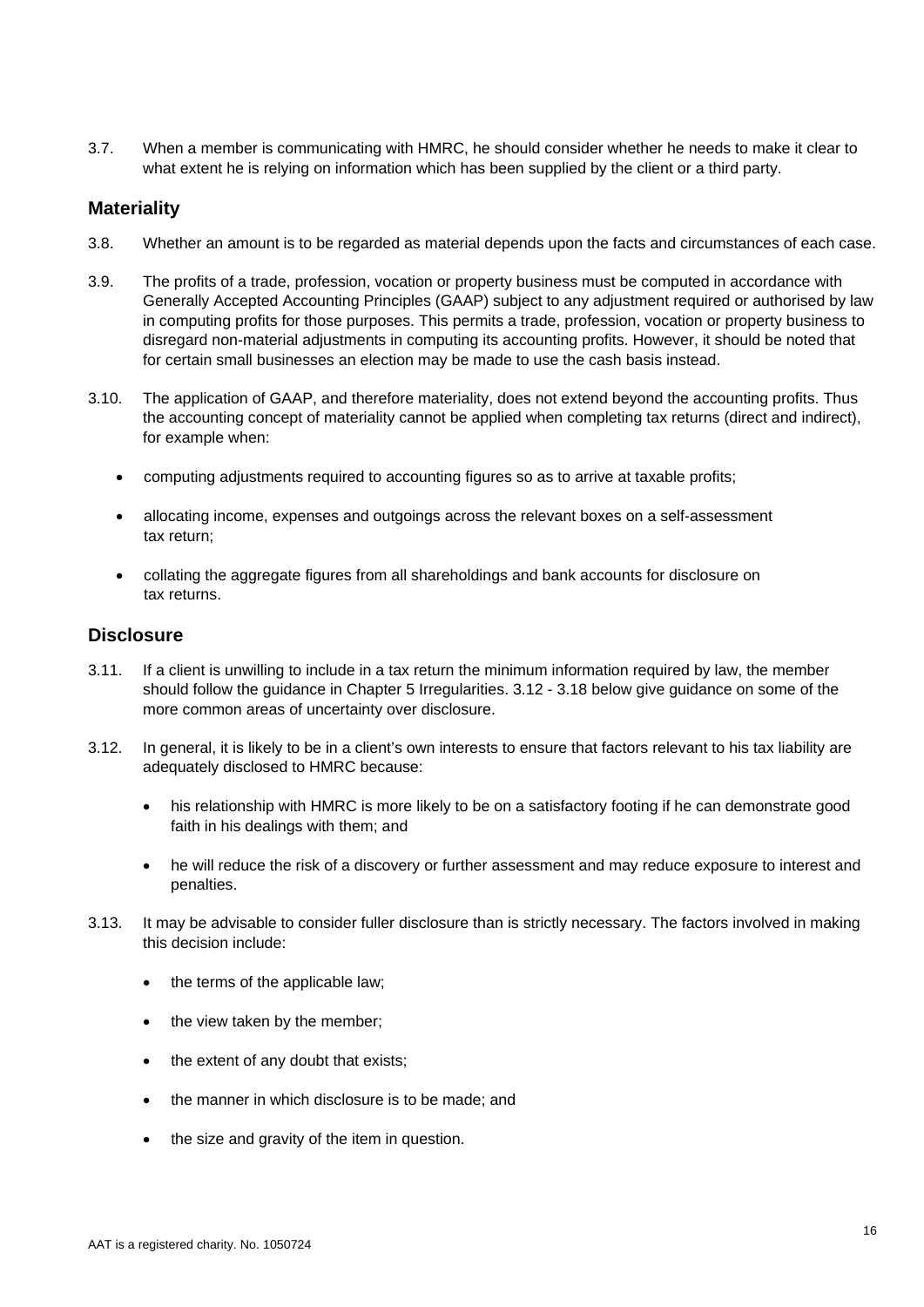- 3.14. When advocating fuller disclosure than is strictly necessary a member should ensure that his client is adequately aware of the issues involved and their potential implications. Fuller disclosure should not be made unless the client consents to the level of disclosure.
- 3.15. Cases will arise where there is doubt as to the correct treatment of an item of income or expenditure, or the computation of a gain or allowance. In such cases a member ought to consider carefully what disclosure, if any, might be necessary. For example, additional disclosure should be considered where:
	- a return relies on a valuation;
	- there is inherent doubt as to the correct treatment of an item, for example, expenditure on repairs which might be regarded as capital in whole or part, or the VAT liability of a particular transaction; or
	- HMRC has published its interpretation or has indicated its practice on a point, but the client proposes to adopt a different view, whether or not supported by Counsel's opinion. The member should refer to the guidance on the Veltema<sup>3</sup> case and 3.19 below. See also HMRC guidance<sup>4</sup>.
- 3.16. A member who is uncertain whether his client should disclose a particular item or of its treatment should consider taking further advice before reaching a decision. He should use his best endeavours to ensure that the client understands the issues, implications and the proposed course of action. Such a decision may have to be justified at a later date, so the member's files should contain sufficient evidence to support the position taken, including timely notes of discussions with the client and/or with other advisers, copies of any second opinion obtained and the client's final decision. A failure to take reasonable care may result in HMRC imposing a penalty if an error is identified after an enquiry.
- 3.17. The 2012 case of Charlton<sup>5</sup> clarified the law on discovery in relation to tax schemes disclosed to HMRC under DOTAS. The Upper Tribunal made clear that where the taxpayer has:
	- a) disclosed details of a significant allowable loss claim;
	- b) declared relatively modest income/ gains; and/ or
	- c) included the SRN issued by HMRC on the appropriate self-assessment tax return.
- 3.18. an HMRC officer of reasonable knowledge and skill would be expected to infer that the taxpayer had entered into a tax avoidance scheme (and that fuller details of such scheme would be contained in the relevant AAG1 Form). As a result, HMRC would be precluded, in most cases, from raising a discovery assessment in a situation where the client implemented the disclosed scheme and HMRC failed to open an enquiry within the required time.

 3 Langham v Veltema [2004] STC 544 (CA), 76 TC 259.

<sup>4</sup> **https://www.gov.uk/government/publications/statement-of-practice-1-2006**<sup>5</sup> **Charlton and others v HMRC [2013] STC 866.**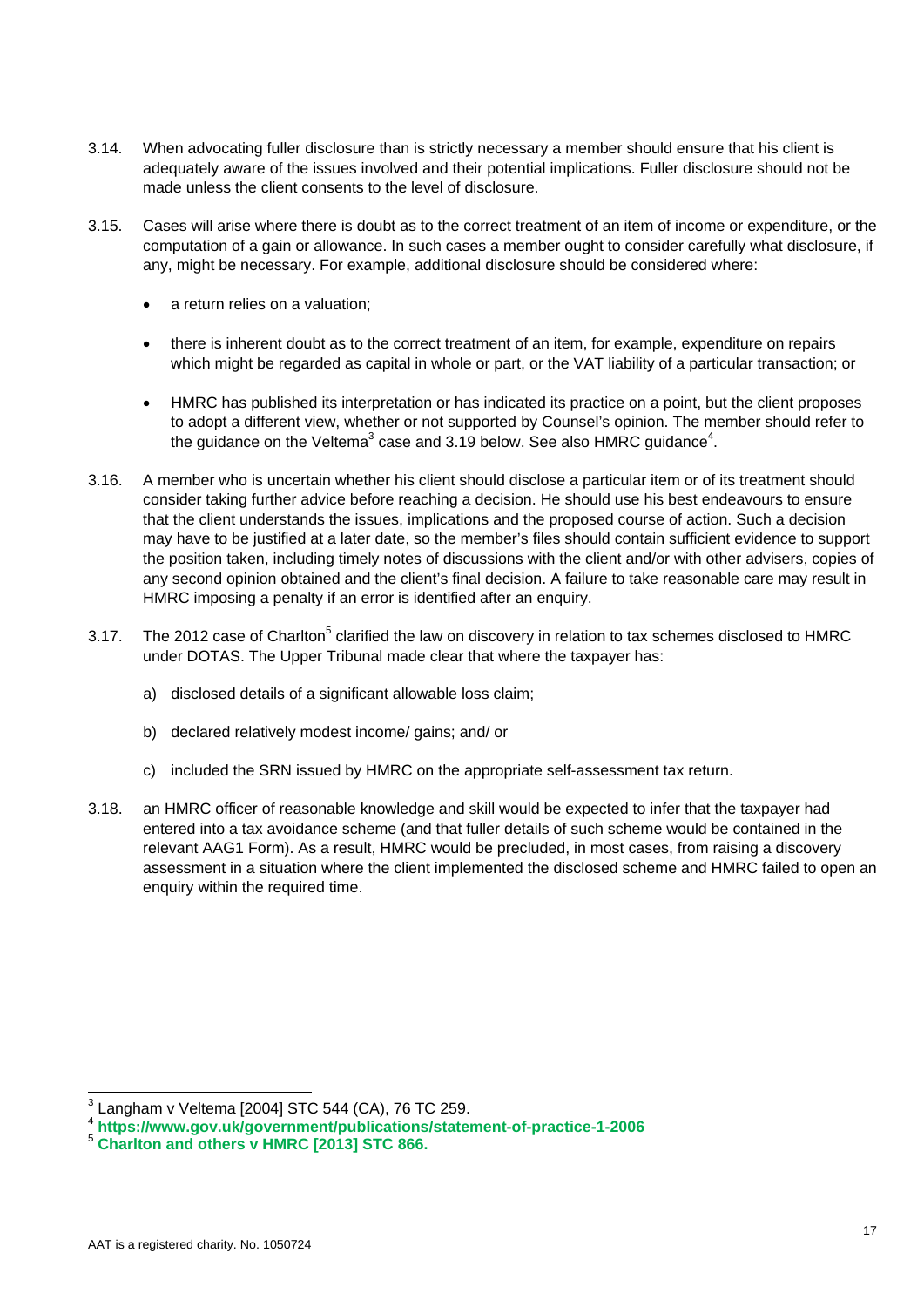- 3.19. It is essential where a member is involved in the preparation of a self-assessment tax return which includes a scheme disclosed under DOTAS that the member takes care to ensure:
	- that the tax return provides sufficient details of any transactions entered into (in case the AAG1 Form is incomplete);
	- that the SRN is recorded properly in the appropriate box included for this purpose on a selfassessment tax return; and
	- the SRN is shown for the self-assessment return for each year in which the scheme is expected to give the client a tax advantage.

# **Supporting documents**

- 3.20. For the most part, HMRC does not consider that it is necessary for a taxpayer to provide supporting documentation in order to satisfy the taxpayer's overriding need to make a correct return. HMRC's view is that, where it is necessary for that purpose, explanatory information should be entered in the 'white space' provided on the return. However, HMRC does recognise that the taxpayer may wish to supply further details of a particular computation or transaction in order to minimise the risk of a discovery assessment being raised at a later time. Following the uncertainty created by the decision in Veltema, HMRC's guidance can be found in SP1/06 - Self Assessment: Finality and Discovery  $^6$ .
- 3.21. Further HMRC guidance<sup>7</sup> says that sending attachments with a tax return is intended for those cases where the taxpayer 'feels it is crucial to provide additional information to support the return but for some reason cannot utilise the white space'.

## **Reliance on HMRC published guidance**

- 3.22. Whilst it is reasonable in most circumstances to rely on HMRC published guidance, a member should be aware that the Tribunal and the courts will apply the law even if this conflicts with HMRC guidance.
- 3.23. Notwithstanding this, if a client has relied on HMRC guidance which is clear and unequivocal and HMRC resiles from any of the terms of the guidance, a Judicial Review claim is a possible route to pursue.

# **The GAAR**

l

- 3.24. GAAR applies on a self-assessment basis. A member should consider whether the GAAR could apply when completing a tax return. Application of the GAAR is difficult and if the position is not clear then the client should be advised that specialist assistance or a second opinion is necessary. See also 4.17-4.26.
- 3.25. Where it is uncertain whether the GAAR applies the member should consider recommending additional and appropriate disclosure. Where the client disagrees the member should clearly record his advice and consider whether he can act as agent. See Chapter 5.
- 3.26. These principles also apply when considering the General Anti- Avoidance Rule under the Revenue Scotland and Tax Powers Act 2014.

<sup>6</sup> **Statement of Practice 1 (2006) - Publications - GOV.UK**

**<sup>7</sup> http://www.hmrc.gov.uk/manuals/sammanual/sam126040.htm**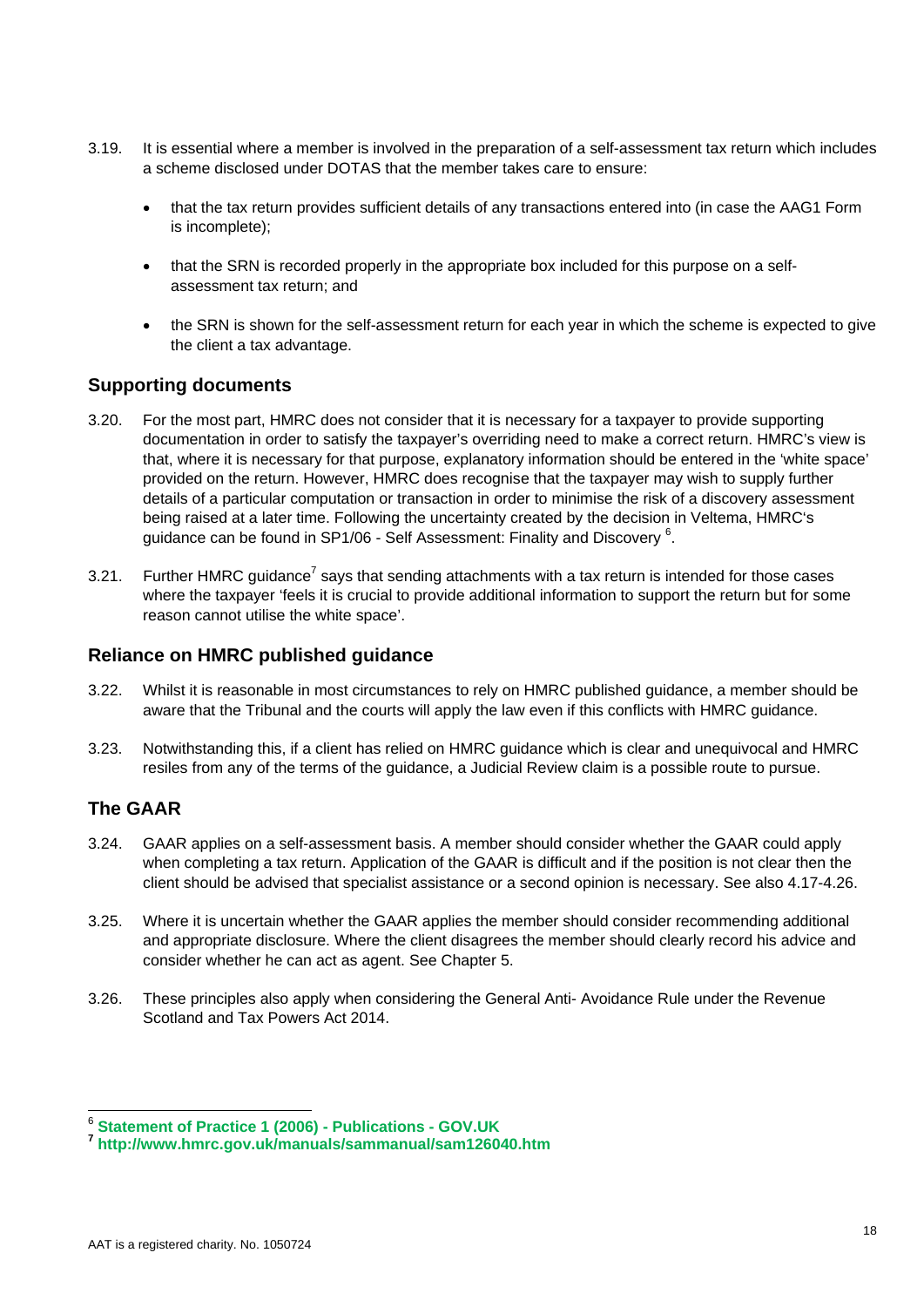# **Approval of tax returns**

- 3.27. It is essential that the member advises the client to review his tax return before it is submitted.
- 3.28. The member should draw the client's attention to the responsibility which the client is taking in approving the return as correct and complete. Attention should be drawn to any judgemental areas or positions reflected in the return to ensure that the client is aware of these and their implications before he approves the return.
- 3.29. A member should obtain evidence of the client's approval of the return in electronic or non- electronic form.

# **Exceptions**

3.30. Where a return is not reviewed by the client before submission, then, because of the risk to the adviser, the terms of the engagement should make clear that returns are completed on the basis of the information provided by the client and the client is no less responsible for errors in returns which have been prepared on the basis of that information than if he had approved and signed the returns personally.

# **Signing tax returns**

- 3.31. A member may sign tax returns in his capacity as liquidator, receiver or administrator or under a personal appointment as trustee, executor, attorney or director.
- 3.32. If a member is signing a tax return on behalf of a client, he should carefully consider:
	- his legal authority to do so (for example, is a power of attorney required?);
	- the process whereby the client will review and take responsibility for the contents of the return; and
	- any legal implications of signing the return for both the practice and the individual signatory.
- 3.33. One specific scenario in which these principles may be relevant is where a member is appointed as tax agent or tax representative for VAT purposes. Such appointments are principally relevant where the client is a 'non established taxable person' (NETP). Where a member is appointed as an agent, the client remains legally responsible for registering for VAT, submitting returns and paying VAT on time. Any arrangement made with an agent to look after a client's VAT affairs will be subject to the particular contractual agreement between the parties.
- 3.34. Appointment as tax representative for VAT for a NETP means that the member becomes jointly and severally liable for his client's VAT debts. The responsibilities of a VAT representative are specified in Section 48 of the VAT Act 1994 and a member should consider carefully whether he is prepared to take on such responsibilities. As an alternative, the member should consider whether appointment simply as a tax agent for VAT is preferable, as this does not make him jointly and severally liable for his client's VAT debts.
- 3.35. If the member does decide to accept an appointment as tax representative for VAT purposes, he should consider ways of protecting his practice from the implications of joint and several liability. The risk can be mitigated, for example, by obtaining bank guarantees from the client. The member should also be aware of the possibility that his objectivity could be threatened due to the self-interest arising from his role as the client's VAT representative.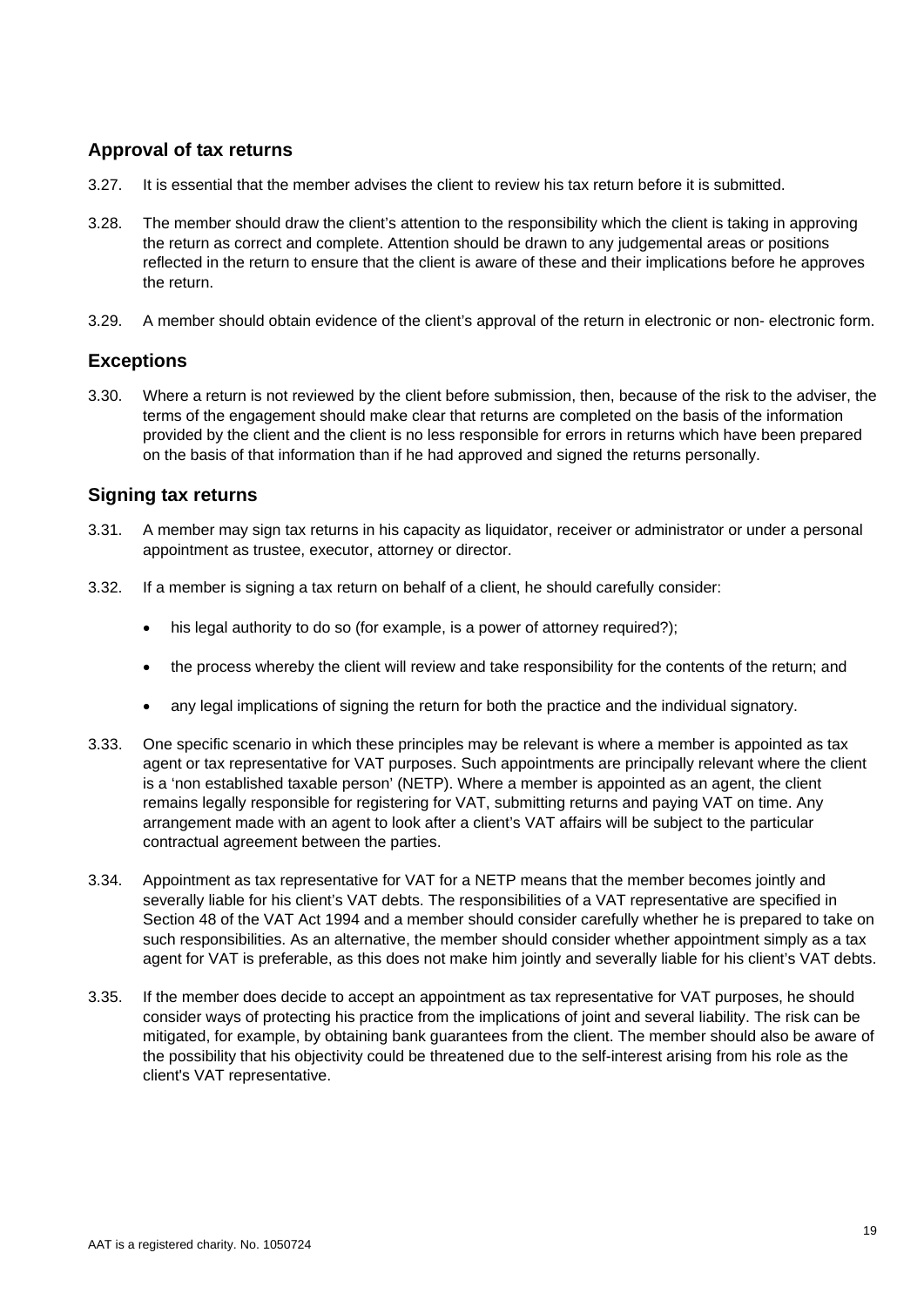# **Electronic filing of tax returns**

- 3.36. Tax administration systems, including the UK's, are increasingly moving to mandatory electronic filing of tax returns.
- 3.37. Ideally a member will explicitly file in his capacity as agent. In some cases HMRC will issue a pin code to the client for the agent to use. A member is advised to use the facilities provided for agents and to avoid knowing or using the client's personal access credentials wherever possible.
- 3.38. A member should keep his access credentials safe from unauthorised use and consider periodic change of passwords. Other useful information can be found at **http://www.getsafeonline.co.uk/** and at:
	- **http://www.hmrc.gov.uk/security/advice.htm** for HMRC's online security advice
	- **https://www.gov.uk/government/news/gone-phishing- 75000-fake-tax-refund-emails-reported** for further details
	- **http://www.hmrc.gov.uk/security/examples.htm** for examples of phishing emails online

A member is recommended to forward suspicious emails to HMRC at **phishing@hmrc.gsi.gov.uk** and then delete them. It is also important to avoid clicking on websites or links in suspicious emails, or opening attachments.

- 3.39. A member should consider carefully the terms which he agrees with the tax authority in order to use electronic filing. These may, for example, include provisions around the security of access credentials or different deadlines.
- 3.40. A member will need to consider whether the process of electronic filing creates any different obligations for him from paper filing.
- 3.41. If electronic filing causes a member to become involved in the payment or repayment of tax, the member should ensure he fully understands his role and responsibilities.
- 3.42. A member should ensure that his role and responsibilities and those of his client in relation to the electronic filing process are clearly set out and understood by the client. This is ideally achieved through the engagement letter.
- 3.43. Electronic filing systems are constantly evolving and a member should ensure his procedures are updated as and when appropriate.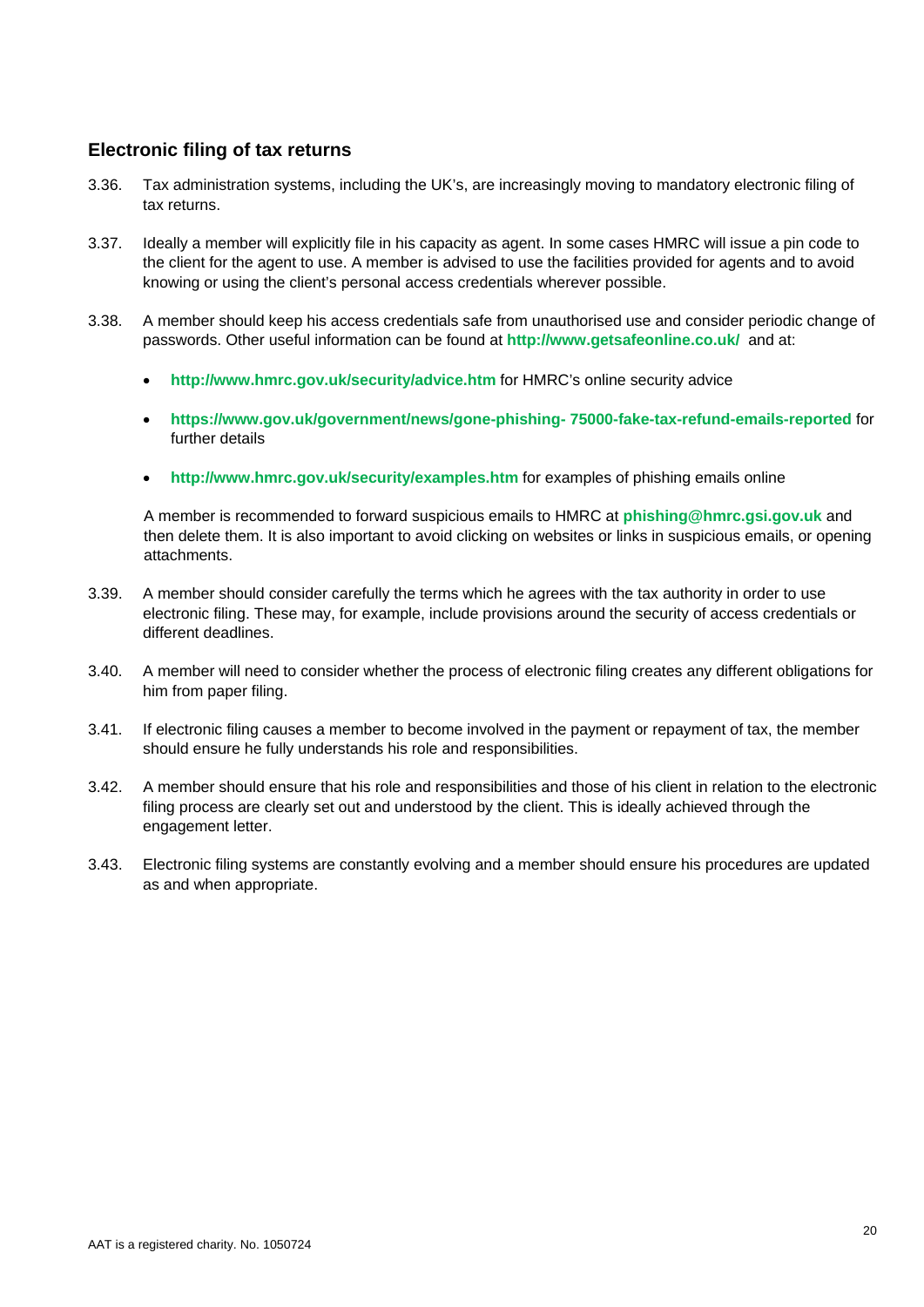# 4. Tax advice

# **Introduction**

- 4.1. Giving tax advice covers a variety of activities. It can involve advising a client on a choice afforded to him by legislation, for example, whether to establish a business as a sole trader, partnership or company. It could be advising on the tax implications of buying or selling an asset or business, or advising on succession planning.
- 4.2. For the most part clients are seeking advice on how to structure their affairs, either personal or commercial, in a way that is tax efficient and ensures that they comply with their legal and regulatory requirements. In undertaking any tax advice work members should always work within the Fundamental Principles and the Standards for tax planning set out in section 2. Transactions based on advice which is centred around non-tax objectives are less likely to attract scrutiny or criticism from stakeholders and are much more likely to withstand challenge by HMRC.

# **Tax evasion**

4.3. A member must never be knowingly involved in tax evasion, although, of course, it is an appropriate to act for a client who is rectifying their affairs.

# **Tax planning**

- 4.4. In contrast to tax evasion, tax planning is legal. Taxpayers are entitled to enter into transactions that reduce tax or to take interpretations of legislation that HMRC may not agree with. If HMRC wishes to challenge a particular transaction or interpretation, it may amend the return or issue an assessment accordingly. The client may then appeal against HMRC's decision through the tax tribunal and courts if necessary with the associated costs and disruption. Ultimately only the courts can determine whether a particular piece of tax planning is legally effective or not. However a member should always advise the client that there may be wider reputational issues in such circumstances.
- 4.5. Some tax strategies have been the subject of heated public debate, raising ethical challenges. Involvement in certain arrangements could subject the client and the member to significantly greater compliance requirements, scrutiny or investigation as well as criticism from the media, government and other stakeholders and difficulties in obtaining professional indemnity insurance cover. Members should consider the potential negative impact of their actions on the public perception of the integrity of the tax profession more generally.

#### **Tax avoidance**

4.6. The definition of 'avoidance' is an evolving area that can depend on the tax legislation, the intention of Parliament, interpretations in case law, the view of HMRC and the varying perceptions of different stakeholders and is discussed further below.

# **Tax planning vs tax avoidance?**

4.7. Despite attempts by courts over the years to elucidate tax 'avoidance' and to distinguish this from acceptable tax planning or mitigation, there is no widely accepted definition.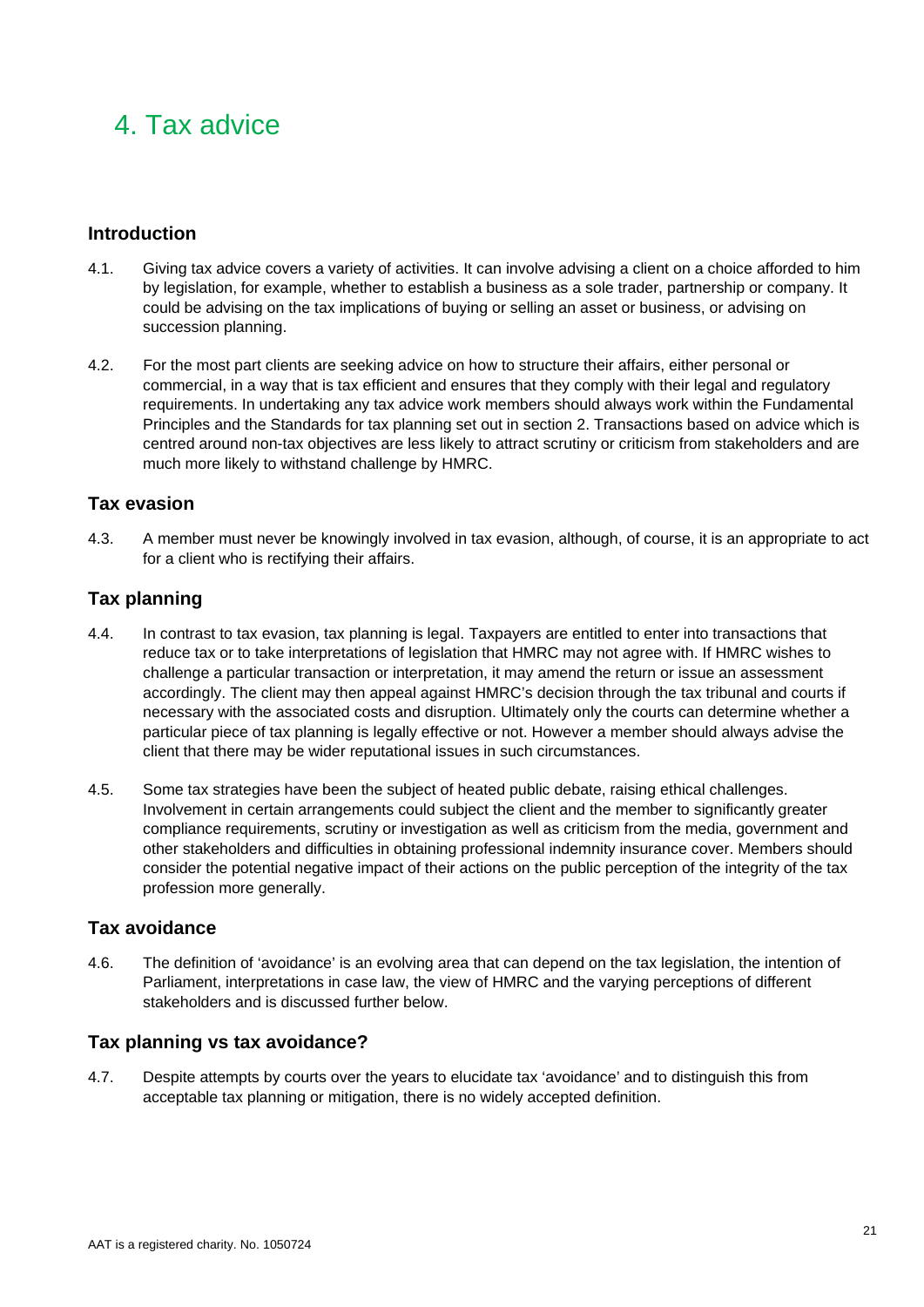- 4.8. Publicly, the term 'avoidance' is used in the context of a wide range of activities, be it multinational structuring or entering contrived tax-motivated schemes. The application of one word to a range of activities and behaviours oversimplifies the concept and has led to confusion.
- 4.9. In a 2012 paper on tax avoidance, the Oxford University Centre for Business Taxation states that transactions generally do not fall into clear categories of tax avoidance, mitigation or planning. Similarly, it is often not clear whether something is acceptable or unacceptable. Instead the paper concludes that there is 'a continuum from transactions that would not be effective to save tax under the law as it stands at present to tax planning that would be accepted by revenue authorities and courts without question.<sup>8</sup>

# **What is HMRC's view?**

- 4.10. If any challenge to arrangements is to be received it will most likely be from HMRC and therefore it is important to understand HMRC's view of avoidance. <sup>9</sup>
- 4.11. In March 2015 HMRC issued 'Tackling Tax evasion and Avoidance'. In this document HMRC provides its view on the question of 'What is Tax Avoidance?' Tax Avoidance involves bending the rules of the tax system to gain a tax advantage that Parliament never intended. It often involves contrived, artificial transactions that serve little or no purpose. It often involves contrived, artificial transactions that serve little or no purpose other than to produce this advantage. It involves operating within the letter – but not the spirit – of the law'.
- 4.12. In March 2015:

'Tax planning involves using tax reliefs for the purpose for which they were intended, for example, claiming tax relief on capital investment, or saving via ISAs or for retirement by making contributions to a pension scheme. However, tax reliefs can be used excessively or aggressively, by others than those intended to benefit from them or in ways that clearly go beyond the intention of Parliament'.

- 4.13. Part of HMRC's website 'Tempted by Tax Avoidance'<sup>10</sup> sets out, inter alia, what HMRC views as typical characteristics of a tax avoidance scheme that taxpayers and their advisers should be wary of. These characteristics have the following broad features:
	- if it sounds too good to be true it probably is
	- tax results out of proportion with commercial or economic risk or activity
	- over complexity, artificial or contrived steps, or circular money flow
	- offshore entities or tax haven countries are involved for no good reason
	- secrecy or confidentiality agreements
	- the arrangement has a SRN assigned under the Disclosure of Tax Avoidance Scheme Rules (DOTAS).

 8

**https://www.sbs.ox.ac.uk/sites/default/files/Business\_Taxation/Docs/Publications/Reports/TA\_3\_12\_12.pdf <sup>9</sup> https://www.gov.uk/dealing-with-hmrc/tax-avoidance**

**<sup>10</sup> https://www.gov.uk/government/publications/tempted-by-tax-avoidance#1**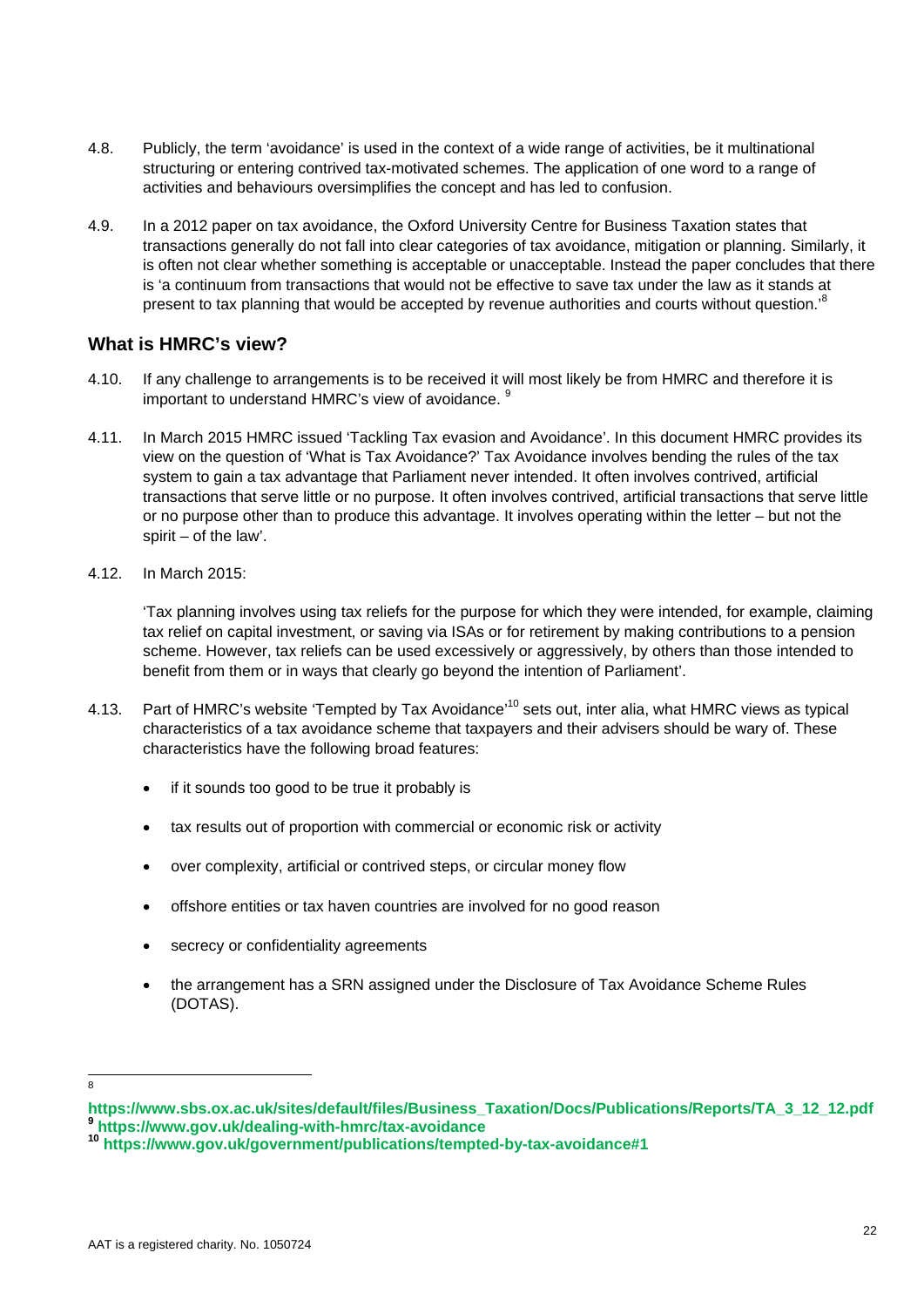- 4.14. It should be noted that the existence of one or more of these features does not necessarily mean the transaction is 'tax avoidance'. Some of these features may exist in straightforward commercial transactions. For example, a transaction which has been allocated a SRN can be inoffensive but still be disclosable because it falls within a prescriptive area of the DOTAS regime such as leasing transactions, or transactions involving Stamp Duty Land Tax.
- 4.15. Whilst the aforementioned lists are not determinative or exhaustive in identifying planning that might be viewed as 'avoidance' they are nevertheless a useful sense check for members. Where one or more of these features are present this increases the risk of the advice provided. The member should consider carefully whether the planning in question is robust, whether it could be successfully challenged by HMRC, as well as the reputational risk for the member and the client in being involved in such a transaction. This is set out in more detail on 4.35-4.53.
- 4.16. Some of these features at 4.13 above may also be indicative of money laundering, specifically designed to hide the proceeds of criminal activity, not just tax avoidance. See CCAB anti-money laundering guidance for further detail.

# **The GAAR**

4.17. HMRC's GAAR Guidance **Tax avoidance: General Anti-Abuse Rule - Publications - GOV.UK** provides a detailed articulation of what HMRC consider to be reasonable planning through to abusive arrangements, with extensive examples. A key message is in B2.1:

'the GAAR ……...rejects the approach taken by the Courts in a number of old cases to the effect that taxpayers are free to use their ingenuity to reduce their tax bills by any lawful means, however contrived those means might be and however far the tax consequences might diverge from the real economic position'.

Clearly where the GAAR applies, the arrangements will be ineffective (and counteracted by HMRC) and the client should be advised accordingly.

- 4.18. A member should ensure that he is aware of the scope and potential application of the GAAR. He should put appropriate measures in place commensurate with the size of his practice or business and the extent to which he is involved in areas where the GAAR will need to be considered. Measures which may be considered include:
	- training
	- technical briefing or guidance material linking to and potentially supplementing HMRC's GAAR Guidance
	- protocols to ensure the quality and consistency of treatment. If a member is unsure or does not have the expertise to advise he may wish to seek specialist input or refer the client to a specialist adviser
	- raising awareness with clients or internally in the business, especially for those whose affairs may be more complex or who may undertake planning with other advisers
	- caveat advice to explain that the GAAR is new with no precedent (or little precedent as some precedents begin to emerge) and given this uncertainty the member cannot guarantee that it will not be applied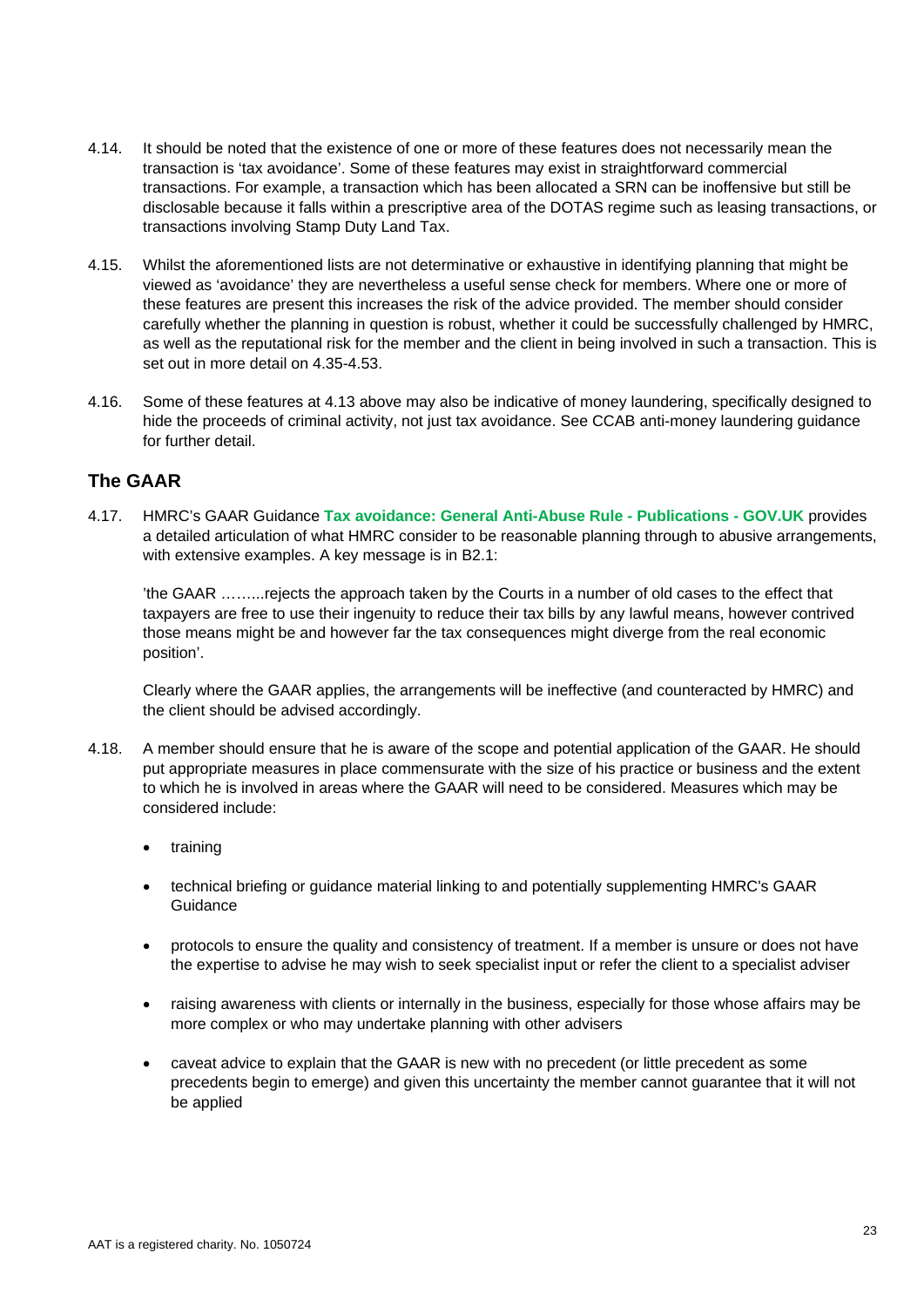- transmittal letters for returns might refer to the GAAR for clients whose affairs may be more complex or who may undertake planning with other advisers
- updating knowledge materials to ensure that they refer to the GAAR where appropriate
- reviewing any existing offerings which might be affected by the GAAR
- monitoring output of the GAAR panel.
- 4.19. Even if the member concludes that the GAAR is not expected to apply, the member should advise on the other issues identified in 4.38 as applicable.
- 4.20. A member should note the application of the GAAR to compliance work as set out in 3.23 3.25.
- 4.21. From April 2015 a General Anti- Avoidance Rule will apply in Scotland to land and buildings transactions and landfill tax. Differences in drafting and parliamentary intent means the legislative provisions should be consulted before proceeding in those areas.

# **What happens if an arrangement is challenged under the GAAR?11**

- 4.22. Where HMRC wishes to challenge a transaction under the GAAR they must refer the arrangement to the Independent Advisory Panel where the case is heard by a sub-panel of three.
- 4.23. Where arrangements are referred to the GAAR Advisory Panel and the joint opinion of the panel, or the opinion of two or more members of the panel, is that the arrangements are not 'a reasonable course of action' the promoter who has promoted the arrangements will meet a threshold condition for the purposes of the Promoters of Tax Avoidance Schemes (POTAS) regime. See also Chapter 8. If HMRC considers the meeting of this threshold to be significant it must issue a conduct notice to the member unless it is considered inappropriate to do so bearing in mind the impact that the member's activities as a promoter are likely to have on the collection of tax.
- 4.24. If HMRC issue a counteraction notice under the GAAR in relation to the transaction, an Accelerated Payment Notice may also be issued. This will potentially result in the taxpayer having to pay the disputed tax (or part of it) in advance of any resolution through the court system. It should be noted that even if the GAAR Advisory panel consider the transaction to be a 'reasonable course of action' HMRC can still pursue a counteraction notice.
- 4.25. Where an arrangement is successfully challenged under the GAAR then this is an 'occasion of noncompliance' for the Government's Procurement Policy purposes and may affect the ability of the taxpayer concerned to bid for certain Government contracts.
- 4.26. A member should consider the potential reputational and financial impact on his clients and on his own business of promoting arrangements that could be referred to the GAAR Advisory Panel or successfully counteracted under the GAAR. A member should ensure that clients are aware of all the consequences.

l

<sup>11</sup> **HMRC GAAR Guidance**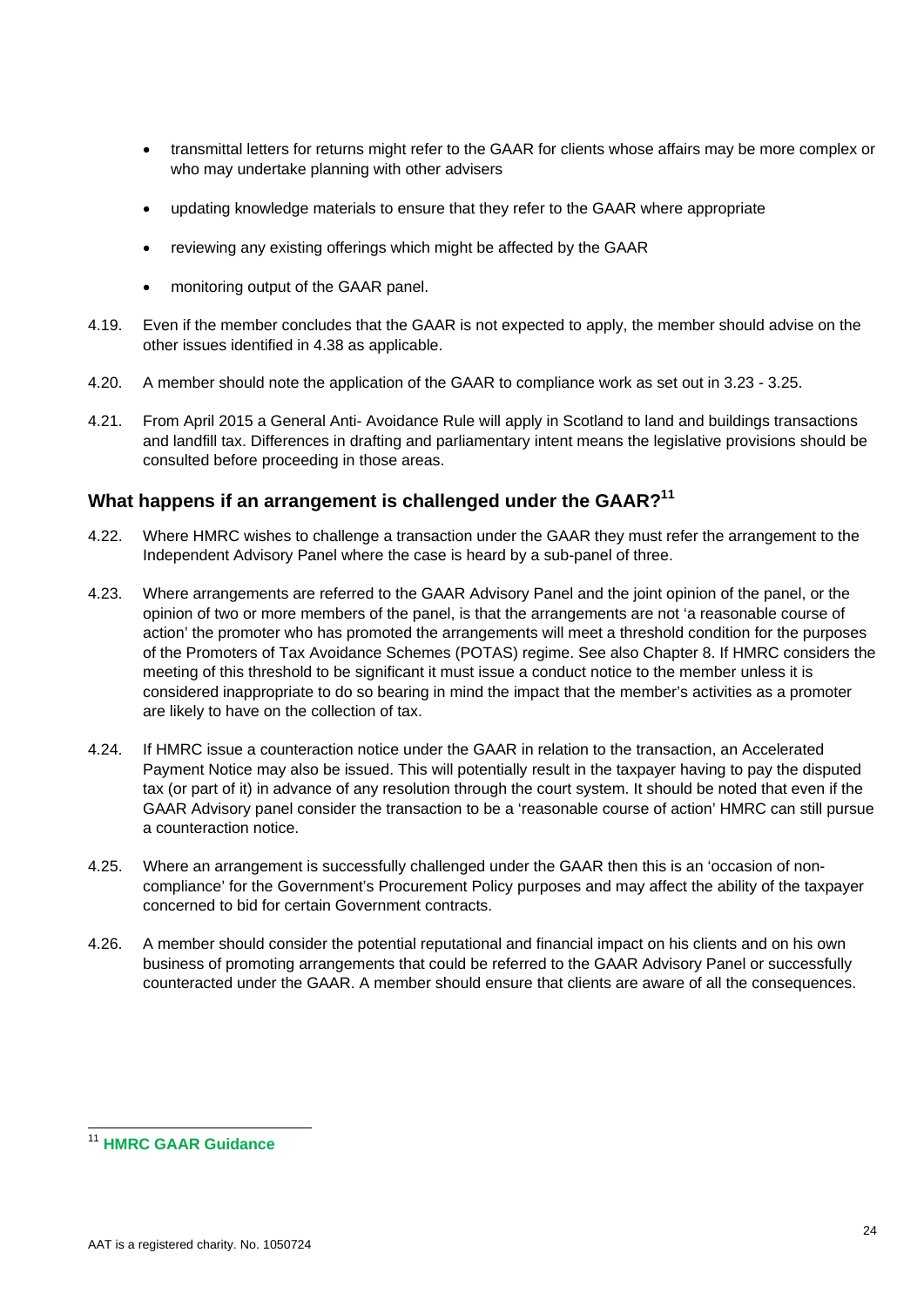# **The responsibility of a member in giving tax planning advice**

- 4.27. Members should refer to the Standards of tax advice set out in section two. A member is required to act with professional competence and due care within the scope of his engagement letter.
- 4.28. A member should understand his client's expectations around tax advice or tax planning, and ensure that engagement letters reflect the member's role and responsibilities, including limitations in or amendments to that role. The importance of this has been highlighted by the Mehioo case<sup>12</sup>.
- 4.29. A member does not have to advise on or recommend tax planning which he does not consider to be appropriate or otherwise does not align with his own business principles and ethics. However, in this situation the member may need to ensure that the advice he does not wish to give is outside the scope of his engagement (see 4.26). If the member may owe a legal duty of care to the client to advise in this area, the member should ensure that he complies with this by, for example, advising the client that there are opportunities that the client could undertake, even though the member is unwilling to assist, and recommending that the client seeks alternative advice. Any such discussions should be well documented by the member.
- 4.30. Ultimately it is the client's decision as to what planning is appropriate having received advice and taking into account their own broader commercial objectives and ethical stance. However the member should ensure that the client is made aware of the risks and rewards of any planning, including that there may be adverse reputational consequences. It is advisable to ensure that the basis for recommended tax planning is clearly identified in documentation.
- 4.31. Occasionally a client may advise a member that he intends to proceed with a tax planning arrangement without taking full advice from him on the relevant issues or despite the advice the member has given. In such cases the member should warn the client of the potential risks of proceeding without full advice and ensure that the restriction in the scope of the member's advice is recorded in writing.
- 4.32. Where a client wishes to pursue a claim for a tax advantage which the member feels has no sustainable basis the member should refer to Chapter 5 Irregularities for further guidance.
- 4.33. If Counsel's opinion is sought on the planning the member should consider including the question as to whether in Counsel's view the GAAR could apply to the transaction.
- 4.34. It should be noted that any legal opinion provided, for example by Counsel, will be based on the assumptions stated in the instructions for the opinion and on execution of the arrangement exactly as stated. HMRC and the courts will not be constrained by these assumptions.

l

<sup>12</sup> *Hossein Mehjoo v Harben Barker* [2014] 4 All ER 806. **http://www.bailii.org/cgibin/markup.cgi?doc=/ew/cases/EWCA/Civ/2014/358.html&query=mehjoo&method=boolean**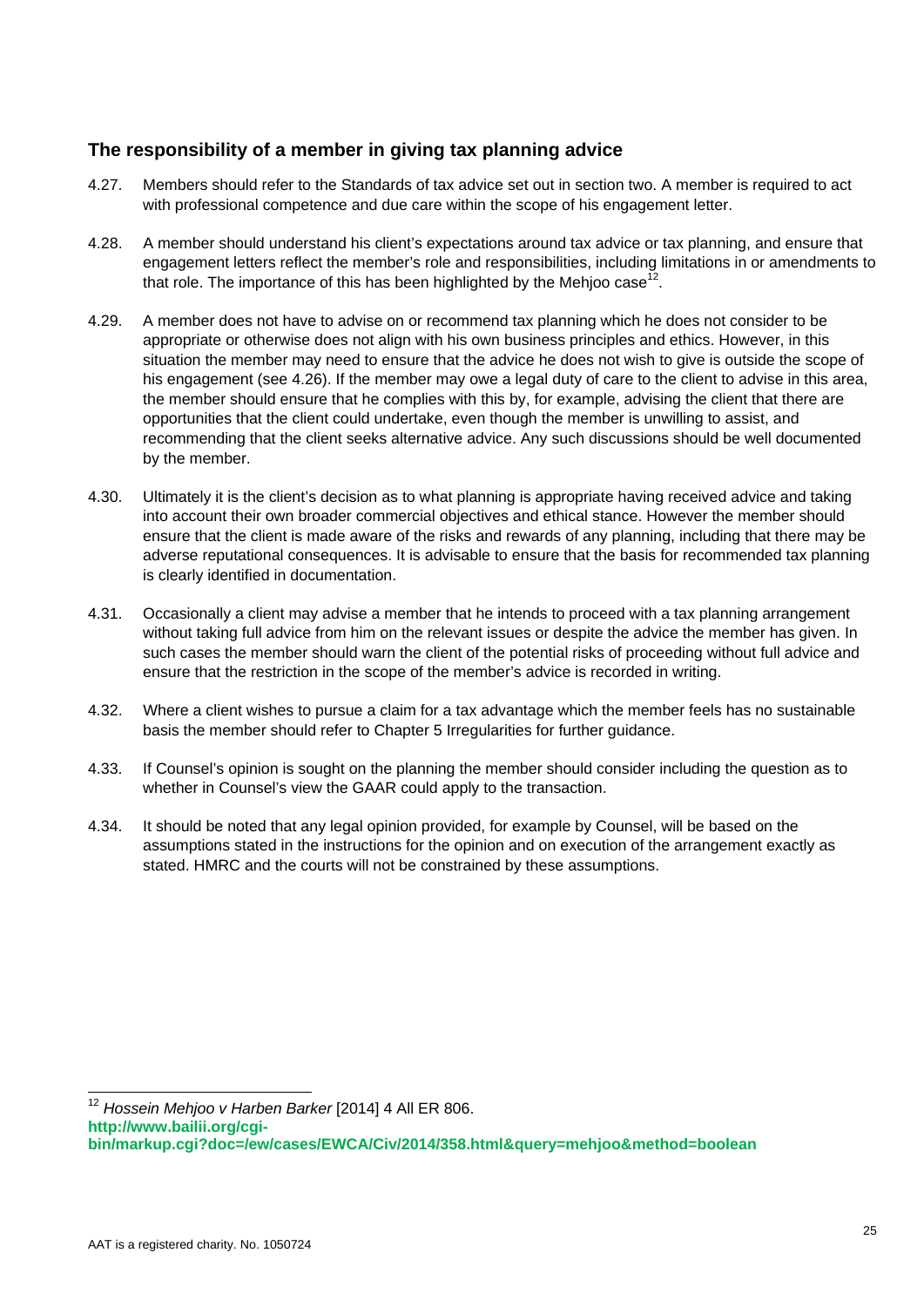# **The different roles of a tax adviser**

- 4.35. A member may be involved in tax planning arrangements in the following ways:
	- advising on a planning arrangement
	- introducing another adviser's planning arrangement
	- providing a second opinion on a third party's planning arrangement
	- compliance services in relation to a return which includes a planning arrangement.

A member should always make a record of any advice given.

#### **Primary adviser on a planning arrangement**

- 4.36. When a member advises on a planning arrangement the member should advise of the risks and implications as outlined below and should only recommend the planning for the client's consideration based on a balanced view taking into account any potential risks.
- 4.37. The member should also carefully consider the POTAS regime and the risks, both reputational and
- 4.38. financial, of advising on the arrangement.

Any tax advice on planning should consider all the risks and implications. These may include:

#### **Technical considerations**

- The strength of the legal interpretation relied upon.
- The potential application of the GAAR.
- The risk of counteraction. This may occur before the planning is completed or potentially there may be retrospective counteraction at a later date.
- The risk of challenge by HMRC. Such challenge may relate to the legal interpretation relied upon, but may alternatively relate to the construction of the facts, including the implementation of the planning.
- The risk and inherent uncertainty of litigation.
- The probability of the planning being overturned by the courts if litigated and the potential ultimate downside should the client be unsuccessful.

#### **Practical considerations**

- The issues involved in the implementation of the planning arrangement.
- The implications for the client, including the obligations of the client in relation to their tax return, if the planning requires disclosure under DOTAS and the potential for an accelerated payment notice or partner payment notice.
- The reputational risk to the client and the member of the planning in the public arena.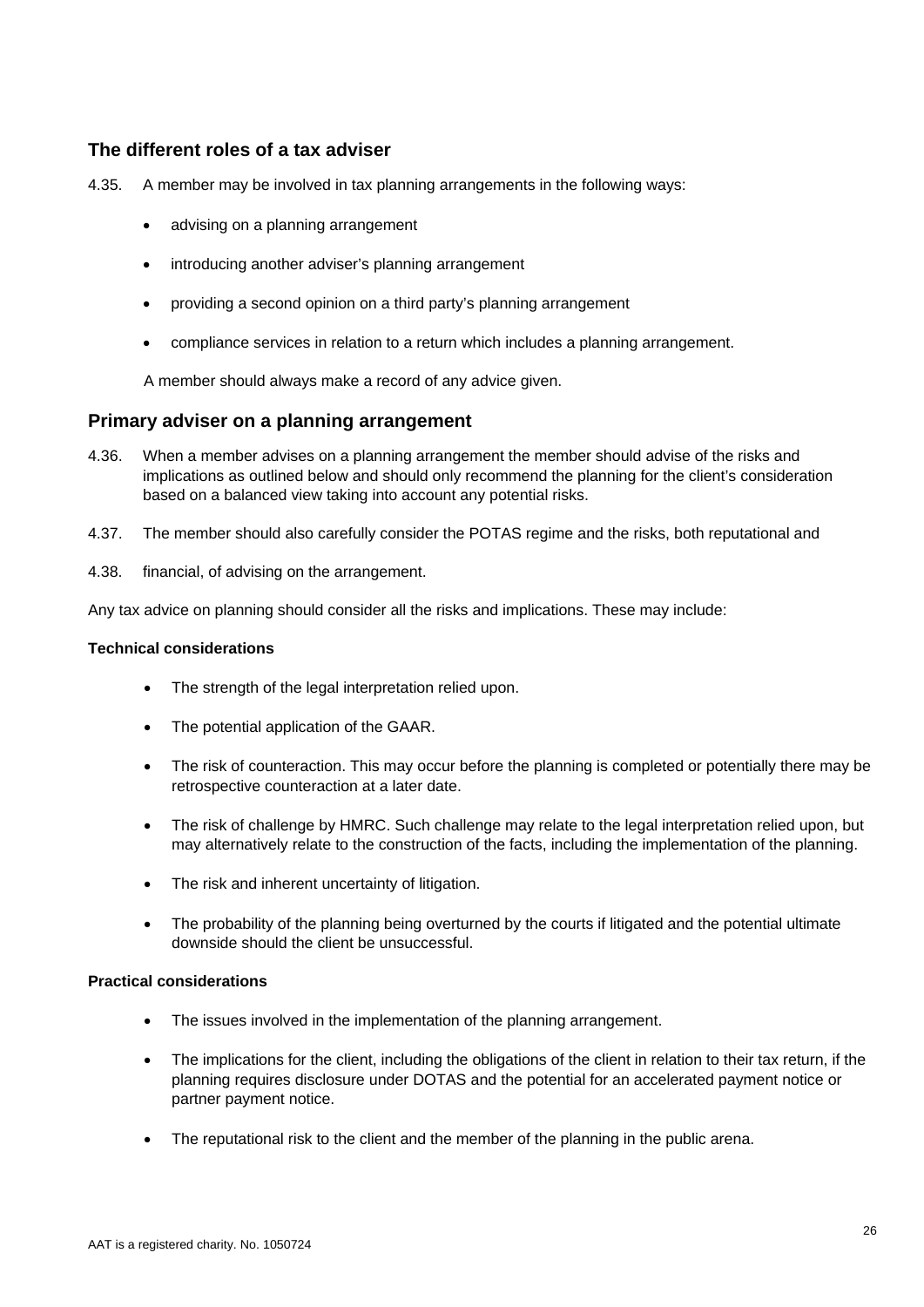- The stress, cost and wider personal or business implications to the client in the event of a prolonged dispute with HMRC. This may involve unwelcomed publicity, costs, expenses and loss of management time over a significant period.
- If the client tenders for government contracts, the potential impact of the proposed tax planning on tendering for and retaining public sector contracts.
- Whether the arrangements are in line with any applicable code of conduct or ethical guidelines or stances.
- The interaction with other external codes of conduct, for example, the Banking Code, and fit and proper tests for charity trustees and pension administrators.
- 4.39. A member may advise on steps to manage elements of the risk if the client chooses to proceed. For example, the merits with client consent of a full disclosure of the arrangements to HMRC in advance of implementation even if not required by law.
- 4.40. Depending on whether it is within the scope of his engagement letter with the client the member may wish to suggest alternative arrangements.

#### **Introducing another adviser's planning arrangement**

- 4.41. A member may be invited to introduce his clients to an arrangement from another source. The member would often be paid a commission for making such introductions which must be disclosed and accounted for in line with the member's professional body's rules. Please see **https://www.aat.org.uk/aboutaat/professional-ethics**
- 4.42. Prior to considering the third party tax planning the member should ascertain whether the promoter is subject to a monitoring notice within the POTAS regime. The regime carries significant consequences for the monitored promoter, any introducer or intermediary of the monitored promoter and any client that uses a monitored promoter's planning. If the third party is a monitored promoter within the POTAS regime it is difficult to envisage any circumstance in which it would be appropriate for the member to introduce their arrangement to clients.
- 4.43. Where there is no evidence that the promoter is a monitored promoter under the POTAS regime then the member should appraise the planning and form a view on its effectiveness and risk considering the points in 4.12 and 4.13 to understand whether the member wishes to be associated with the planning both from a technical and a reputational perspective.
- 4.44. If a member does not have the expertise to assess the transaction and advise the client on the potential risks or if the other adviser does not release all the legal opinions and implementation details to allow the member to analyse the arrangement, the member should inform the client that he is not able to advise on the arrangement. Where appropriate the member should advise the client to consider very carefully the risks.
- 4.45. The member should also consider whether including the relevant tax advantage in a tax return would have a sustainable basis. If there is no sustainable basis the member should not recommend the planning.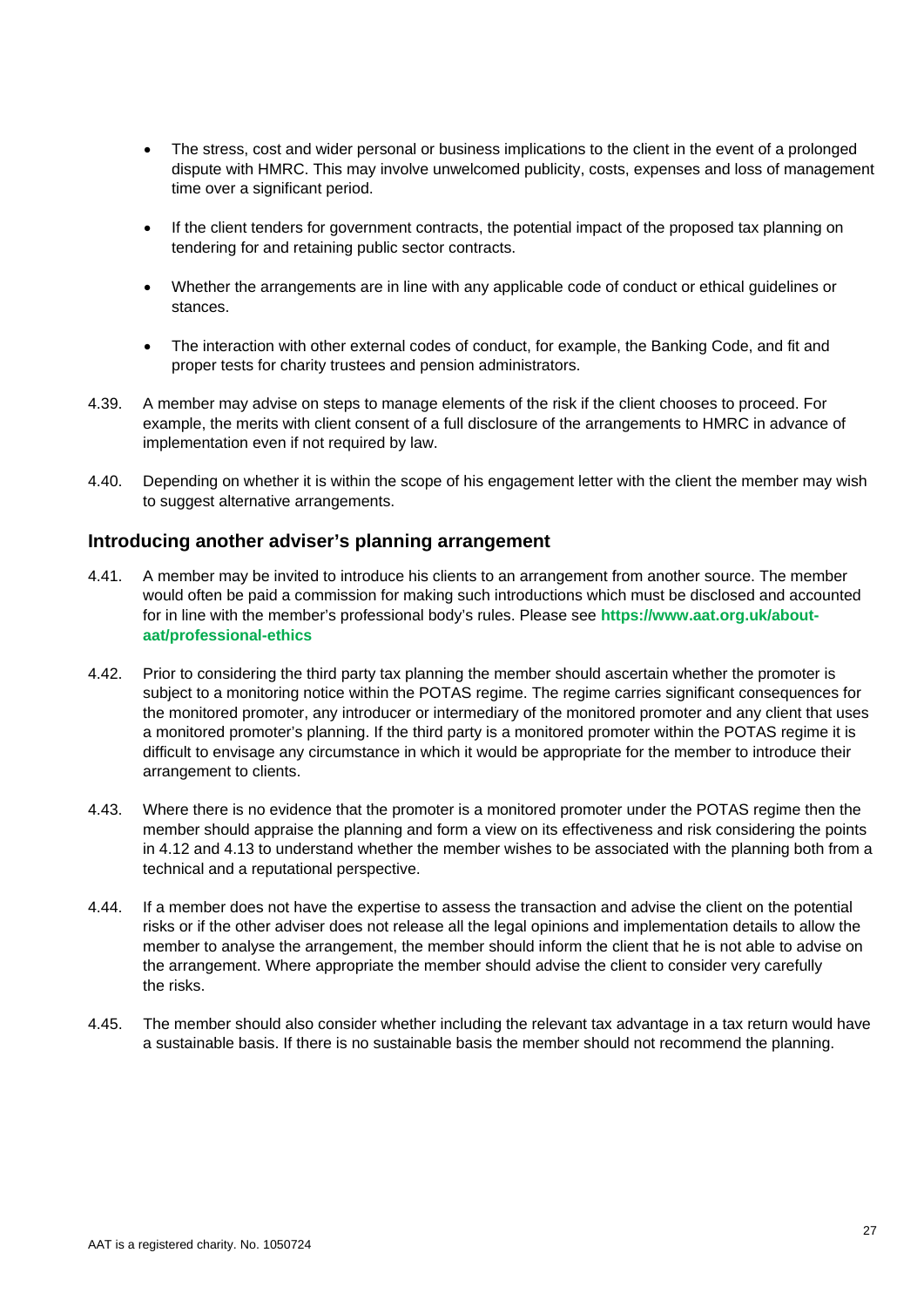# **Providing a second opinion on a third party's tax planning arrangement**

- 4.46. A client may ask a member to advise on an arrangement offered to the client by another adviser. No commissions should be accepted where a member is providing tax advice on a third party's arrangement as it would undermine the member's objectivity.
- 4.47. The member should consider carefully whether he is qualified to advise the client on the potential technical and reputational risks and rewards of the arrangement. If the member does not have the relevant experience, he should seek specialist support or recommend that the client obtains advice elsewhere. The member may be able to advise on the practical issues involved in participation in a tax planning arrangement, whilst advising the client to take advice elsewhere on the technical merits of the legal interpretation relied upon.
- 4.48. If the member does not have the relevant expertise or if the promoter does not release all the legal opinions and implementation details to allow an assessment to be made, the member should inform the client that they cannot advise on the arrangement and the member should document this.
- 4.49. In advising on the third party's arrangement the member should consider the risks and implications at 4.38. In addition the member should ascertain whether the third party is subject to a monitoring notice under the POTAS regime and the member's advice should include the implications of a monitoring notice for the client should the client wish to proceed. It is difficult to envisage any circumstance in which it would be appropriate for the member to recommend the arrangement if the third party is subject to a monitoring notice.
- 4.50. The member should also make an assessment of and advise the client on whether there is a sustainable filing position for tax return purposes. The member may suggest amendments to the planning. If so, the member should consider the risks and implications of the amended planning, including the position under DOTAS.

# **Compliance services in relation to returns that include a tax advantage**

- 4.51. A client may have implemented an arrangement offered by another adviser and the member has not been involved in implementing the arrangement. Subsequently the client may ask the member to enter the arrangement on his tax return. In this case the member is not responsible for advising the client on the potential implications of having undertaken the arrangement. However, from a client relationship perspective the member may wish to advise on the potential risk of a challenge.
- 4.52. A member should not include within the tax return a claim for a tax advantage which he considers has no sustainable basis based on the information provided to him.
- 4.53. If the client provides inadequate information then the member should make a request for further information which will enable him to confirm that there is a sustainable filing position. If no further information is forthcoming, the member should refrain from including a claim for a tax advantage on the tax return, document his decision and explain his reasons to the client. If additional information is received but it is too complex or outside the member's level of expertise to allow any reasonable assessment to be made, he should seek specialist support or recommend that the client obtains advice elsewhere. See also  $3.4 - 3.7$  and  $3.11 - 3.18$  and Chapter 5 for further guidance.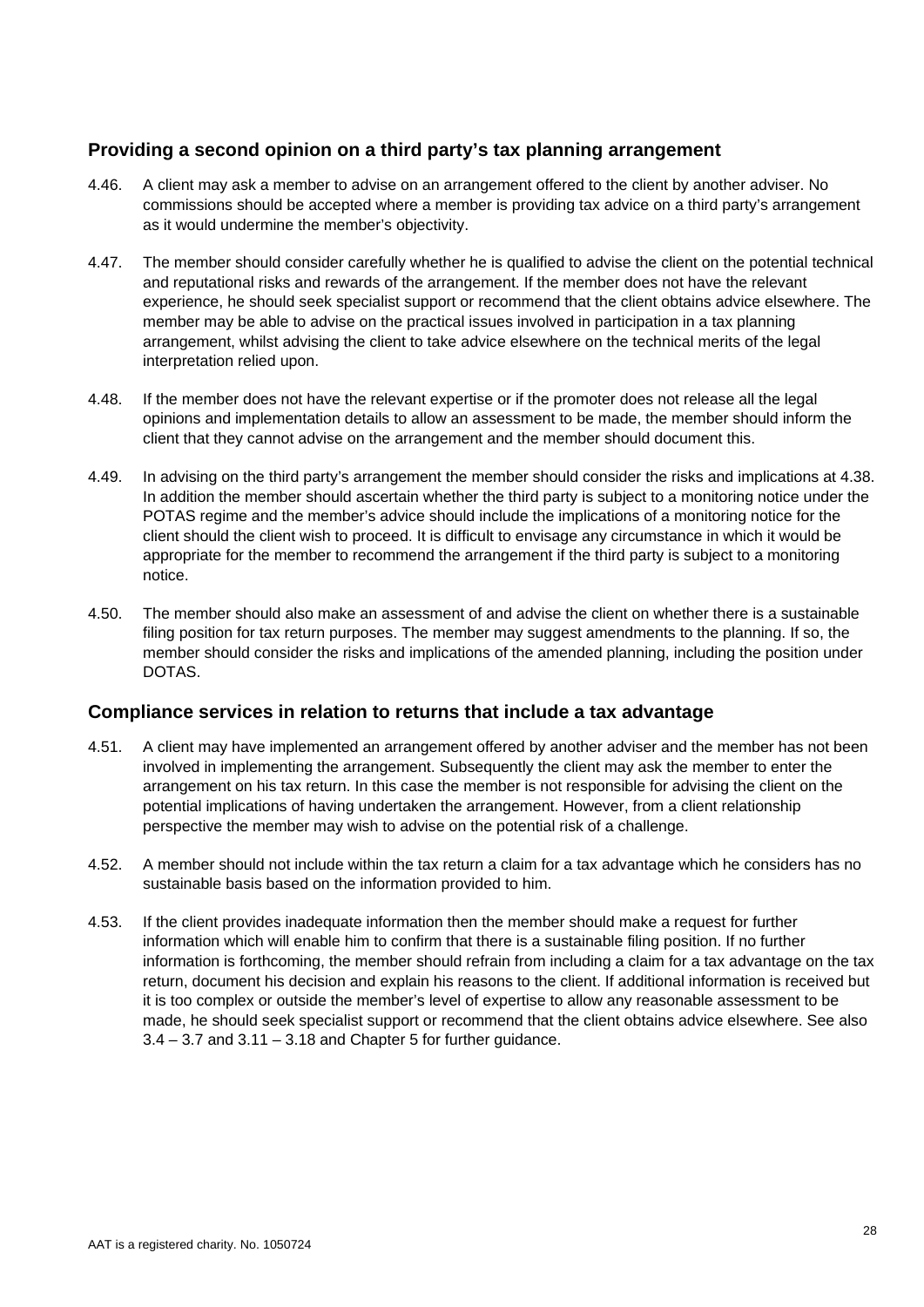# 5. Guidance on specific circumstances

# **Irregularities**

# **Introduction**

- 5.1. For the purposes of this Chapter, the term 'irregularity' is intended to include all errors whether the error is made by the client, the member, HMRC or any other party involved in a client's tax affairs.
- 5.2. In the course of a member's relationship with the client, the member may become aware of possible irregularities in the client's tax affairs. Unless already aware of the possible irregularities in question, the client should be informed as soon as the member has knowledge of them.
- 5.3. Where the irregularity has resulted in the client paying too much tax the member should advise the client about making a repayment claim and have regard to any relevant time limits. With the exception of this paragraph and 5.21 the rest of this Chapter deals solely with situations where sums may be due to HMRC.
- 5.4. On occasions it may be apparent that an error made by HMRC has meant that the client has not paid tax actually due or he has been incorrectly repaid tax. Correcting such mistakes may cause expense to a member and thereby to his clients. A member should bear in mind that, in some circumstances, clients or agents may be able to claim for additional professional costs incurred and compensation from HMRC. See HMRC's complaints factsheet.<sup>13</sup>
- 5.5. A member must act correctly from the outset. A member should keep sufficient appropriate records of discussions and advice and when dealing with irregularities the member should:
	- give the client appropriate advice;
	- if necessary, so long as he continues to act for the client, seek to persuade the client to behave correctly;
	- take care not to appear to be assisting a client to plan or commit any criminal offence or to conceal any offence which has been committed; and
	- in appropriate situations, or where in doubt, discuss the client's situation with a colleague or an independent third party (having due regard to client confidentiality).
- 5.6. Once aware of a possible irregularity, a member must bear in mind the legislation on money laundering and the obligations and duties which this places upon him (see CCAB Anti Money Laundering guidance).
- 5.7. A member should also consider whether the irregularity could give rise to a circumstance requiring notification to his professional indemnity insurers.
- 5.8. In any situation where a member has concerns about his own position, he should take specialist legal advice. This might arise, for example, where a client appears to have used the member to assist in the commission of a criminal offence in such a way that doubt could arise as to whether the member had acted honestly and in good faith.

l <sup>13</sup> **Putting things right: how to complain - Factsheet C/FS - Publications - GOV.UK**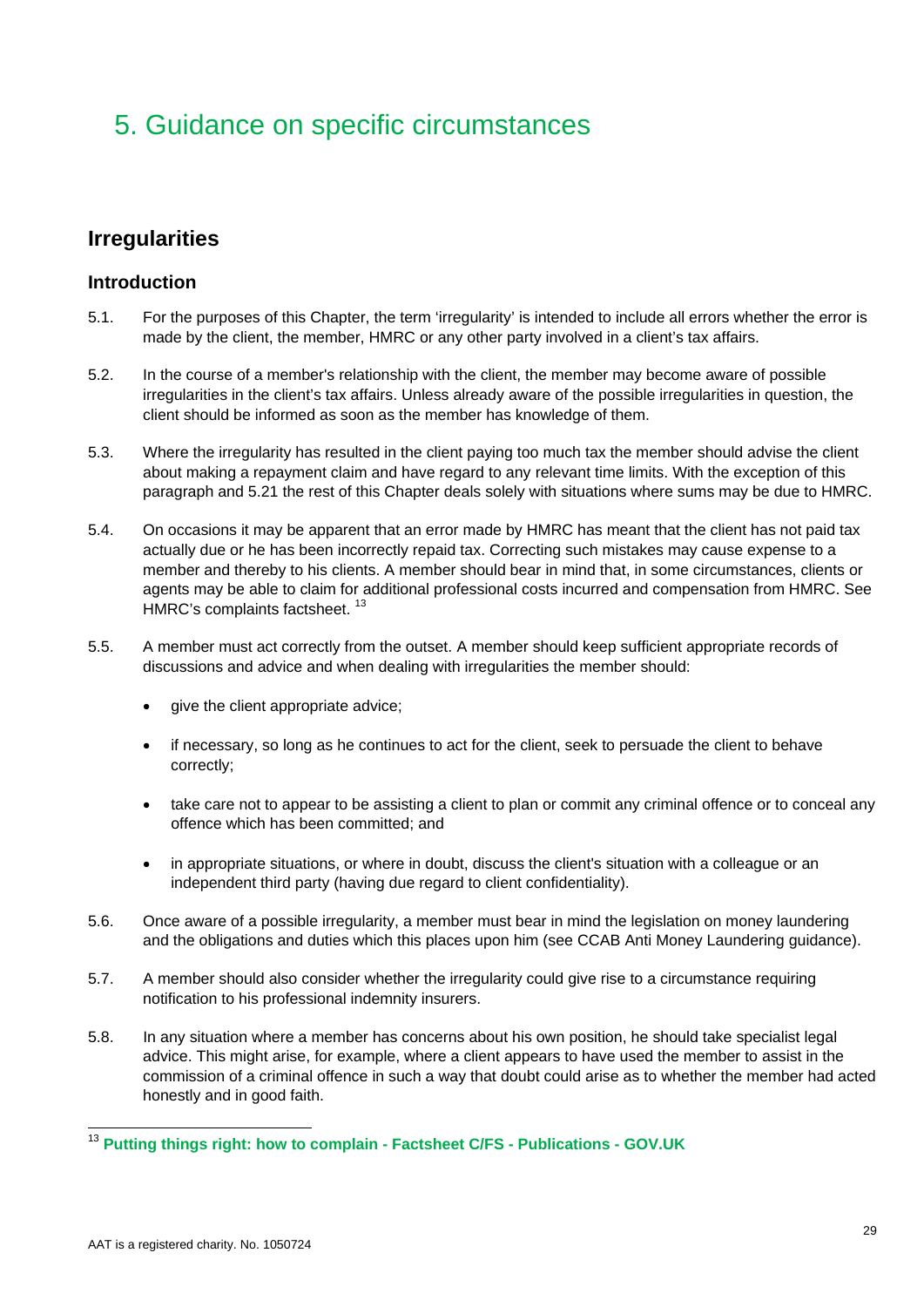5.9. The flowchart below summarises the recommended steps a member should take where a possible irregularity arises. It must be read in conjunction with the guidance and commentary that follow it.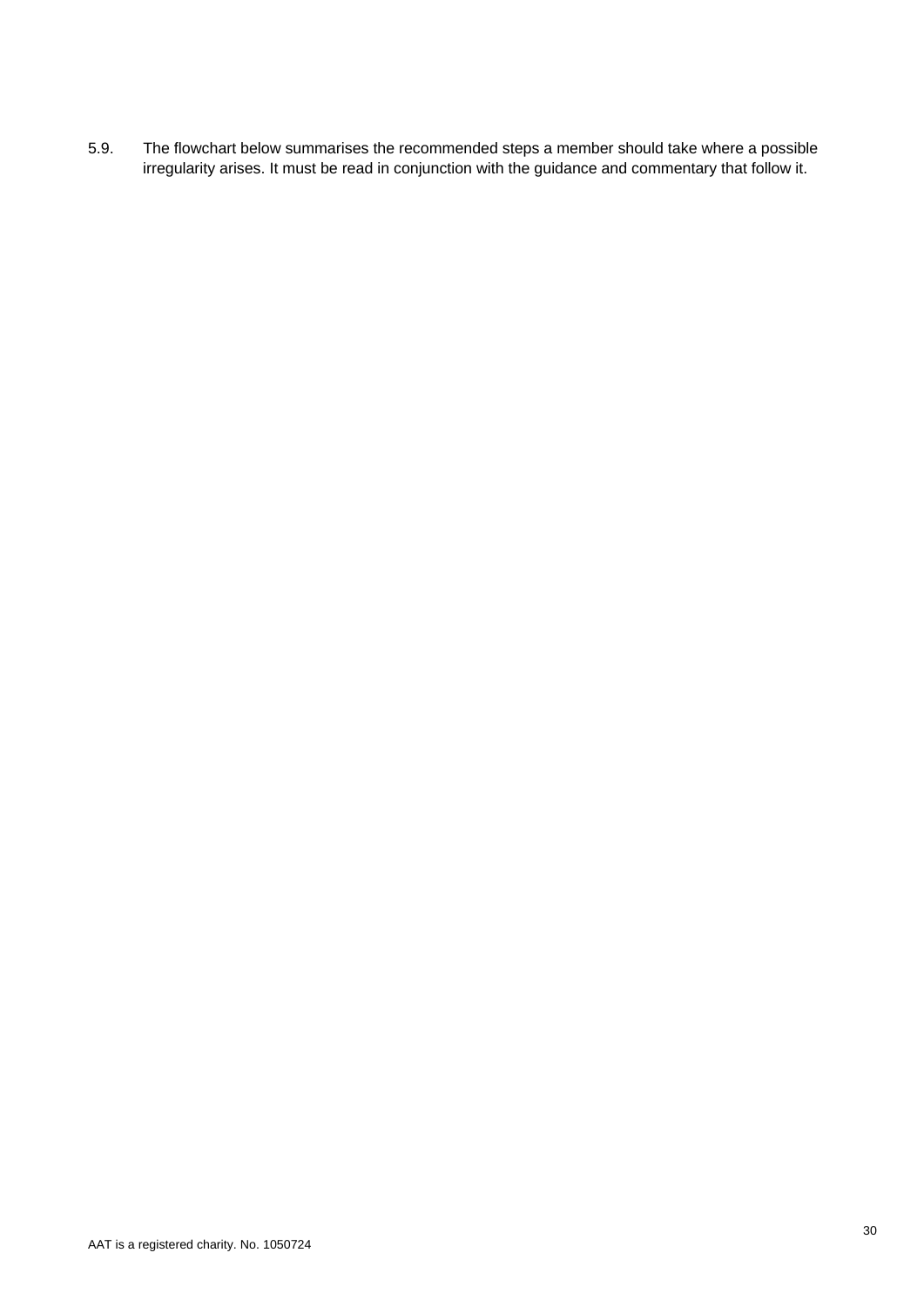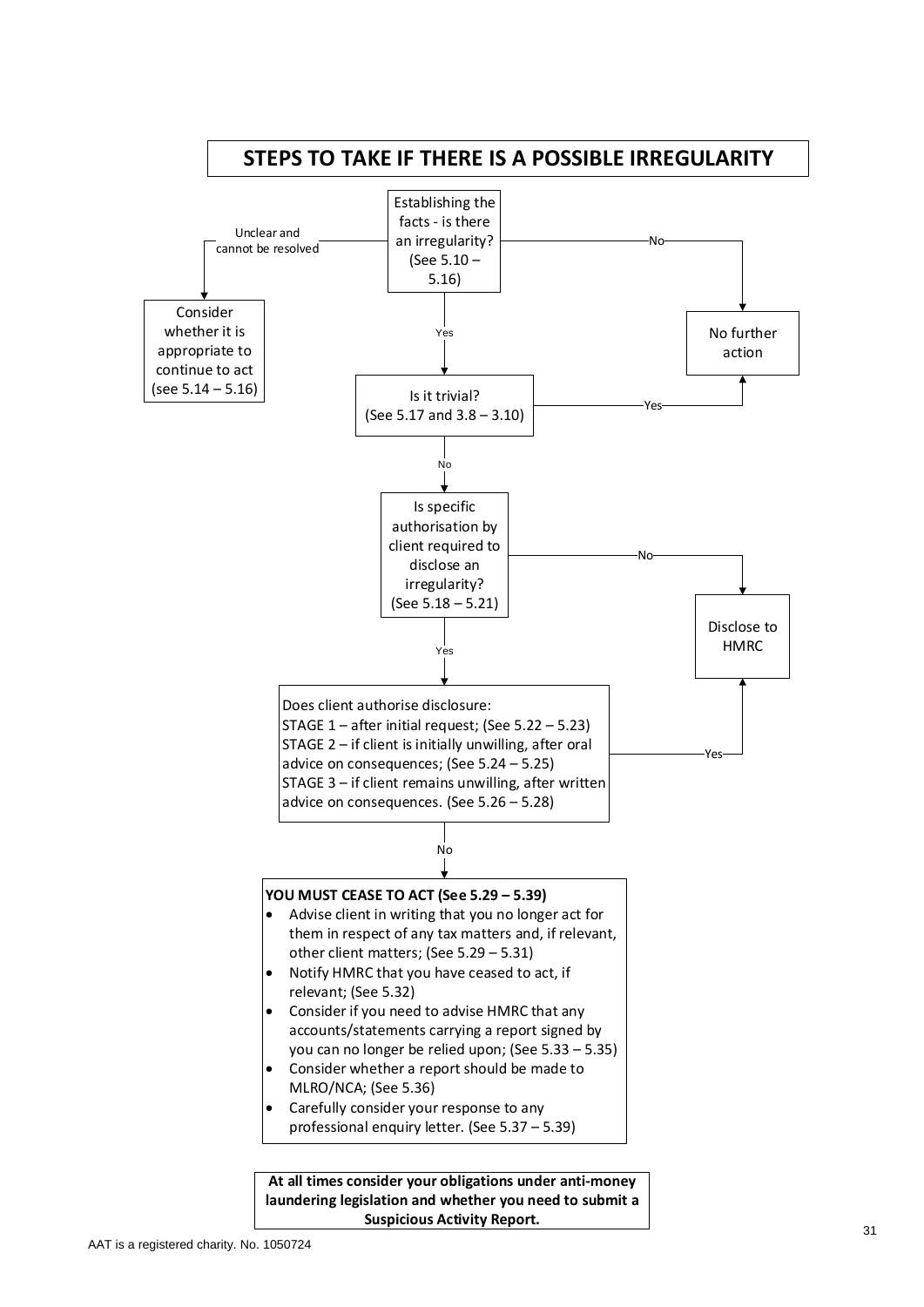# **Establishing the facts**

- 5.10. Although a member is not under a duty to make enquiries to identify irregularities which are unrelated to the work in respect of which he has been engaged, if he does become aware of any irregularity in a client's tax affairs he should follow this guidance, whether in relation to a matter on which he has acted or not.
- 5.11. A member who suspects that an irregularity may have occurred should discuss this with the client to remove or confirm the suspicion. He should take into account the fact that he may not be aware of all the facts and circumstances and may not, therefore, be able to reach a conclusion.
- 5.12. If the irregularity concerns the accounts but is not material from an accounting perspective in general no adjustment is needed and no further action is required. See 3.8 -3.10.
- 5.13. Where the client provides an explanation for the apparent irregularity to the satisfaction of the member, the member is free to continue to act for that client.
- 5.14. Where the client fails to explain the apparent irregularity to the satisfaction of the member, the member should consider whether it is appropriate to continue to act. Where the member concludes that it is appropriate to continue to act he should monitor the position carefully. Should it later become apparent that there is an irregularity despite the client's previous assurances to the contrary the member should follow the advice in the flowchart at 5.9. In cases where a member ceases to act, he should follow the guidance in 5.29 - 5.39.
- 5.15. If a member is in doubt as to whether there is an irregularity the member should consider seeking specialist advice. Likewise correcting more serious errors can require specialist help where again assistance may be required. In some situations the client may wish to seek or the member should recommend a second opinion.
- 5.16. Whether the member decides to continue to act for the client or not, the member should protect his position and record his compliance with this guidance by documenting:
	- the discussions he has had with his client, any colleague, specialist and/or HMRC;
	- the client's explanations; and
	- his conclusion and the reasons for reaching that conclusion.
	- it may be appropriate to confirm the facts in writing with the client.

# **Is the irregularity trivial?**

5.17. As a general principle all known irregularities should be corrected (save for non-material adjustments as described in 5.12 above). In the opinion of the professional bodies it is reasonable for a member to take no steps to advise HMRC of isolated errors where the tax effect is no more than minimal, say up to £200, as these will probably cost HMRC and the client more to process than they are worth to the Exchequer.

# **Is specific authorisation by client required to disclose an irregularity?**

5.18. A member must ensure that he has authority to disclose an error to HMRC. This could be specific authority agreed with the client or a general authority contained in a letter of engagement. If in any doubt or if the amount of tax involved is material the member should confirm the position with the client. See also 6.9.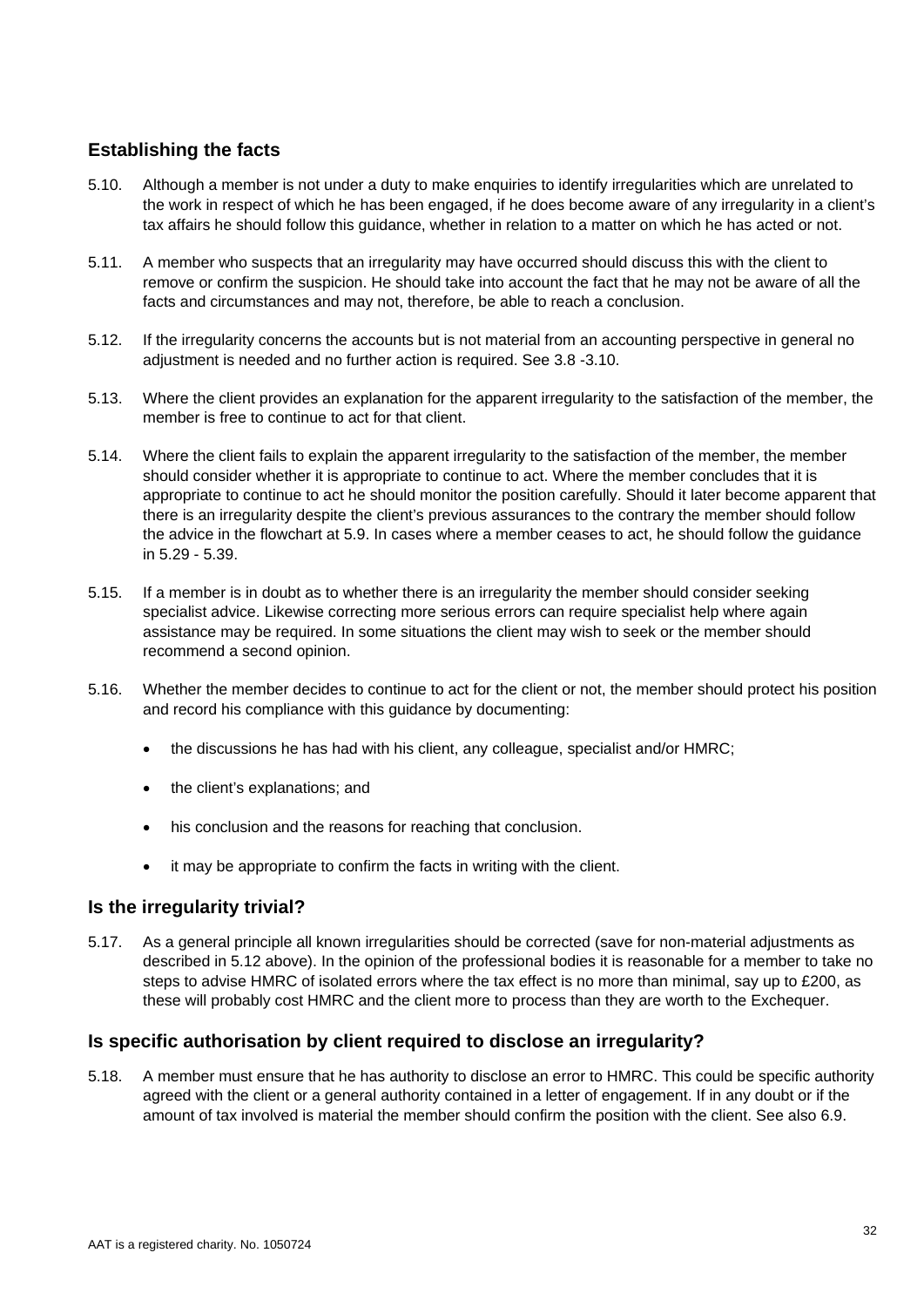- 5.19. If the client withdraws the member's authority to correct the error, the member should follow the guidance in 5.26 – 5.39.
- 5.20. A member must have the client's authority to agree a negotiated figure following disclosure of the facts and circumstances. A member cannot agree a figure that he knows to contain an error.
- 5.21. In all cases where HMRC has sent an over-repayment to the member he must return it to HMRC as soon as practicable. A member does not require his client's authority to return an excessive repayment but, as a matter of course, he should notify his client that he has done so.

#### **Stage 1: Asking the client for authority to disclose**

- 5.22. Subject to the circumstances set out in 5.18 5.21 above, the client should be asked to authorise the member to notify HMRC of the error. A member should encourage the client to make a timely disclosure. The member should advise the client of his obligations under the relevant tax legislation and refer, as relevant, to interest, surcharges, penalties and the rules concerning the delayed correction of innocent errors.
- 5.23. Whether the client follows the member's advice is, ultimately, the client's decision. If, however, the client decides not to act in accordance with the member's advice as to his obligations, the member should take the further steps detailed in 5.24 – 5.39.

#### **Stage 2: Advising the client of the consequences of failure to disclose**

- 5.24. Where it appears that the client is reluctant to authorise disclosure of the irregularity to HMRC, the member should explain to the client:
	- the potential consequences of non-disclosure;
	- the benefit of making a voluntary disclosure especially as regards reduced penalties; and
	- the wide ranging powers to obtain information from taxpayers, their agents and third parties available to HMRC.

This will also include the member explaining that he will:

- be required to put his advice that disclosure is required in writing;
- be obliged to cease to act and in some circumstances to disassociate himself from any work done, should disclosure not be made. The client should be left in no doubt that adverse inferences could be made and that this step could result in HMRC commencing enquiries which might lead to the discovery of the non-disclosure; and
- comply with his professional obligations relating to the appointment of a new adviser, as it is the duty of professional advisers before accepting professional work to communicate with the person who previously acted in connection with that work.
- 5.25. Where the client is an organisation and the client contact still remains reluctant to authorise disclosure of the irregularity to HMRC, the member should raise the issue at a higher level within the client organisation. If, having followed this approach, the client continues to be reluctant to authorise disclosure to HMRC, the member should follow the guidance set out in 5.26 – 5.39.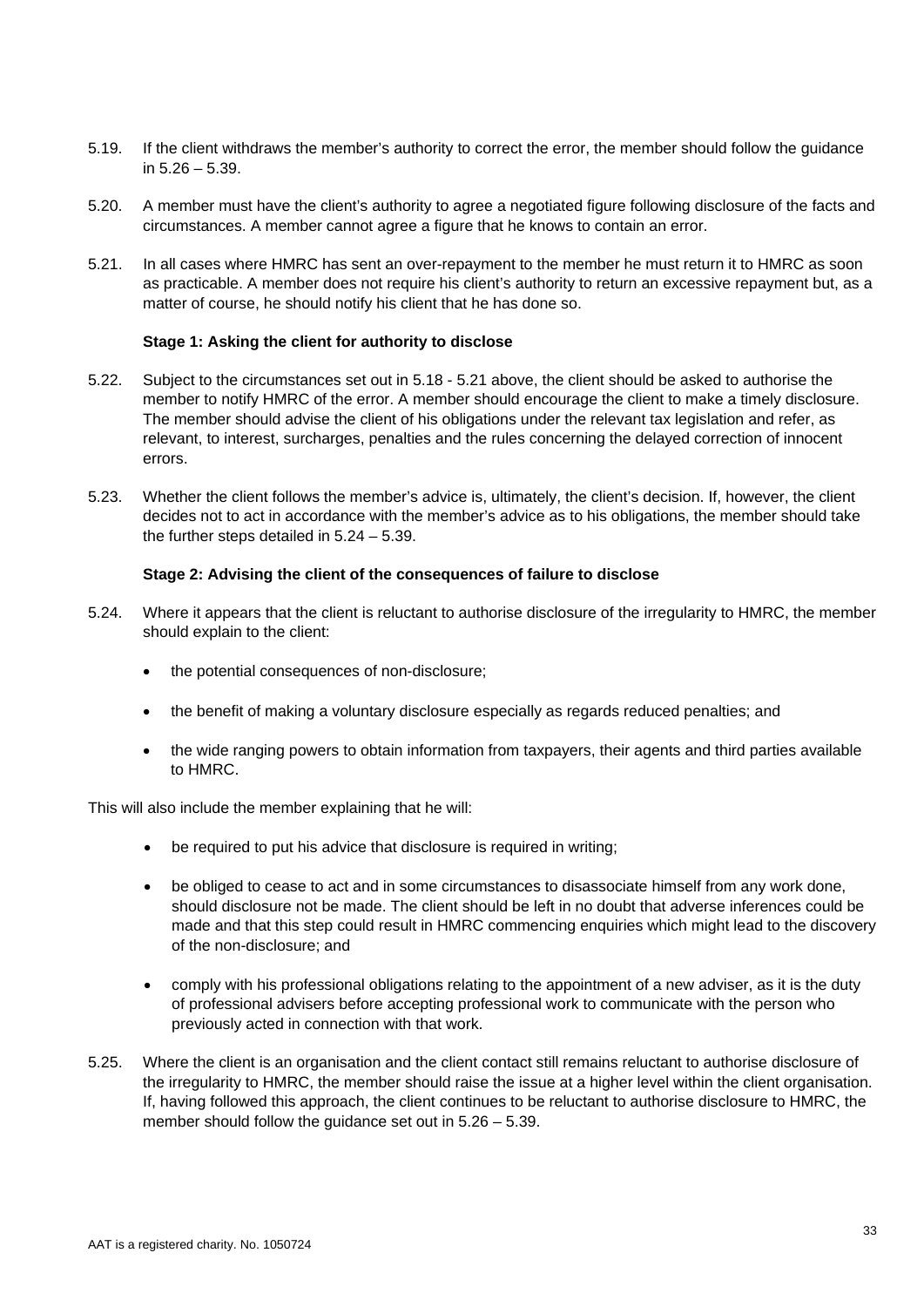#### **Stage 3: Advising the client in writing of the consequences of failure to disclose**

- 5.26. Where the client remains unwilling to make a full disclosure to HMRC the member should ensure that his conduct and advice are such as to prevent his own probity being called into question. It is essential therefore to advise the client in writing, setting out the facts as understood by the member, confirming to the client the member's advice to disclose and the consequences of non-disclosure.
- 5.27. If, after being advised in writing, the client prevaricates about making a full disclosure, the member must consider at which point the prevarication should be treated as a refusal to disclose.

# **Actions where the client refuses to disclose**

- 5.28. If, despite being fully advised of the consequences, the client still refuses to make an appropriate disclosure to HMRC, the member must:
	- cease to act;
	- if relevant, inform HMRC of his withdrawal;
	- consider withdrawing reports signed by the member;
	- consider whether a money laundering report should be made to the firm's MLRO/NCA; and
	- consider carefully his response to any professional enquiry letter (also known as professional clearance letter).

These obligations are set out in more detail below.

#### **Ceasing to act**

- 5.29. Where the member must cease to act in relation to the client's tax affairs he should inform the client in writing accordingly.
- 5.30. If HMRC were to realise that the member had continued to act after becoming aware of such undisclosed errors, the member's relationship with HMRC would be prejudiced. HMRC might, in some circumstances, consider the member to be knowingly or carelessly concerned in the commission of an offence or be engaged in dishonest conduct.
- 5.31. The member should consider carefully whether it is appropriate to continue to act in relation to any non-tax matters of the client.

#### **Informing HMRC**

5.32. Where the member had been dealing with HMRC on the client's behalf or had been formally appointed as a tax agent, the member should notify HMRC that he has ceased to act for that client. Because of the obligation to maintain client confidentiality a member should not provide HMRC with an explanation as to the reasons for ceasing to act.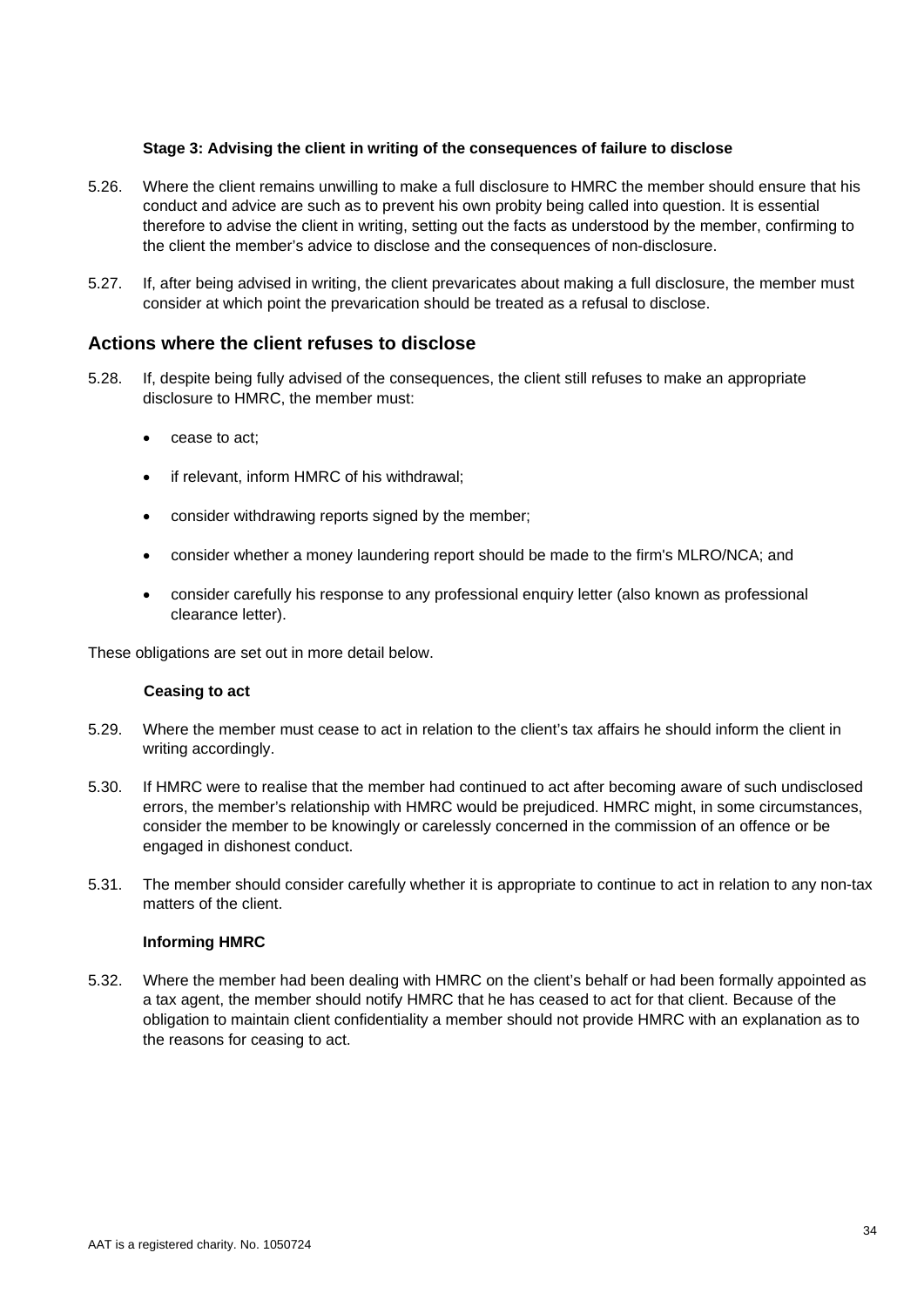#### **Withdrawing reports signed by the member**

- 5.33. Where a member has undertaken work to verify or audit accounts or statements which carry a report signed by the member which is subsequently found to be misleading, the same principles of client confidentiality apply. If the engagement letter provides the member with the authority to notify HMRC in such circumstances, he should inform HMRC that he has information indicating that the accounts or statements cannot be relied upon.
- 5.34. If the member does not have his client's consent to the disclosure, he should write to the client and explicitly ask for permission to withdraw the report; if unsuccessful, he should then obtain specialist legal advice as to what action he should take.
- 5.35. A member should not explain to HMRC the reasons why the returns, accounts, etc. are defective. To do so without the client's consent is more likely than not to be considered by a court of law as a misuse of confidential information and an unjustified breach of client confidentiality.

#### **Reporting to MRLO/NCA**

5.36. In deciding whether a report should be made to NCA, the member (or the member's MLRO) should take into account the various requirements of the legislation and any reporting exemption which might apply. See Chapters 6 and 7 of the CCAB guidance.

# **Professional enquiry (also known as professional clearance)**

- 5.37. Having ceased to act the member may be approached by a prospective adviser for information relevant to the decision of whether to accept the appointment or not.
- 5.38. Before responding to a request for information from a prospective adviser, a member must ensure that he has authority from the former client to disclose all the information needed and reasonably requested by the prospective adviser to enable him to decide whether to accept the work. Only to the extent that he is authorised to do so should the member discuss freely with the prospective adviser all matters of which the prospective adviser should be made aware.
- 5.39. If the client refuses permission to the member to discuss all or part of his affairs, the member should inform the prospective adviser of this fact. It is then up to the prospective adviser to make enquiries from the client as to the reasons for such a refusal.

#### **Other related matters**

#### **Self-assessment**

5.40. Where the error relates to a self-assessment return the client must amend any self-assessment affected by the error providing he is within time to do so. Where the time limit for amending a self-assessment has passed the client should provide HMRC with sufficient and accurate information to explain the error. If HMRC fails, or is unable, to take any necessary action, for example to issue a discovery assessment, a member is under no legal obligation to draw HMRC's failure to their attention, nor to take any further action. Where it is relevant a member should ensure that the client is aware of the potential for interest and/or penalties.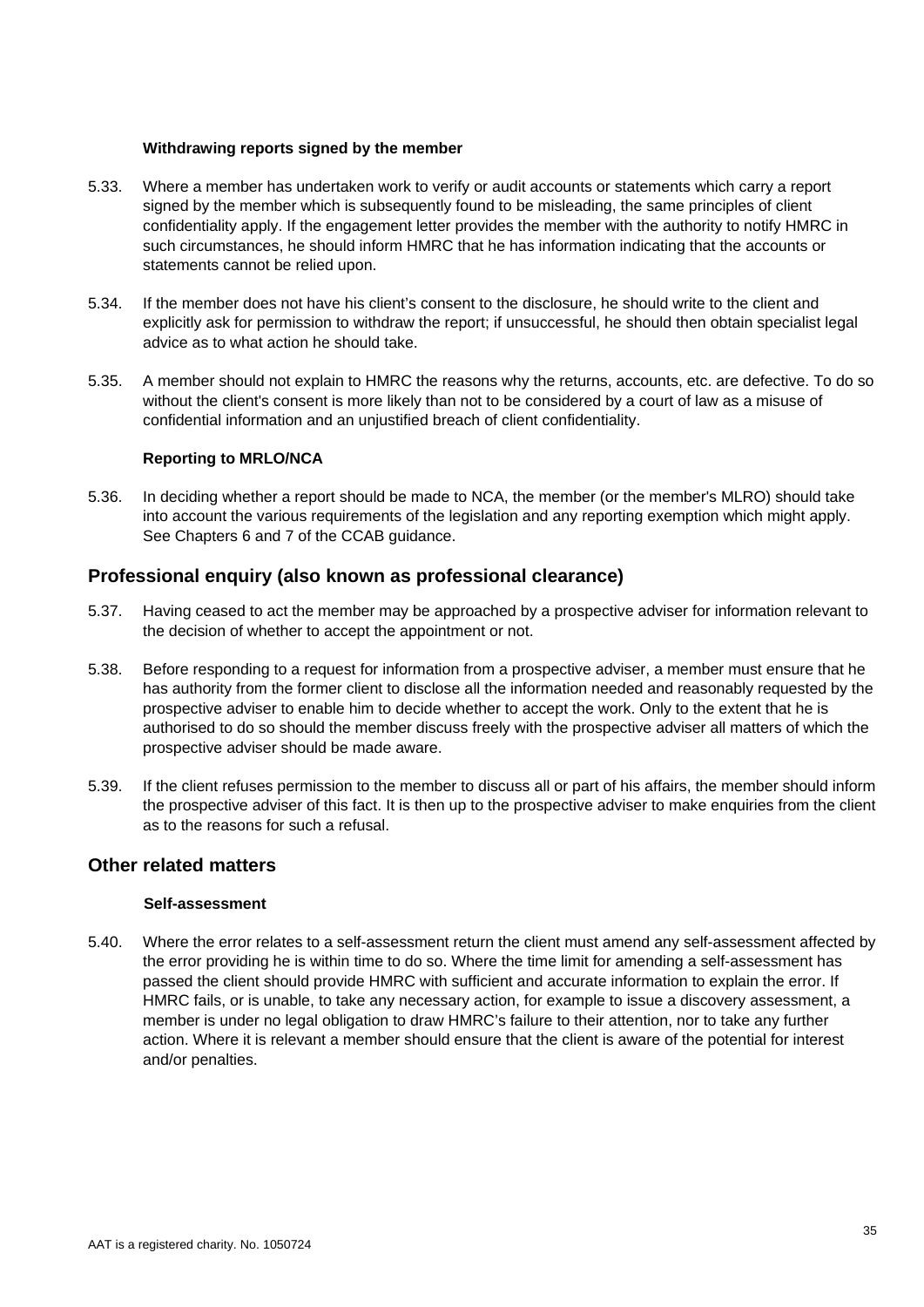#### **Decisions of tribunals or courts**

- 5.41. It is possible that after a client has made a self-assessment return a later (perhaps years later) unrelated decision of the Tribunal or Court may cast doubt on whether the self-assessment return was made on the correct basis.
- 5.42. A member is not under a duty to monitor all returns and all tax cases for many years after the returns have been filed to identify this rare event. However, if the member is aware of such a situation they should determine whether the interpretation in the court or tribunal case is applicable to the client's return. The member may wish to consider seeking specialist advice if in doubt. The member should also ascertain whether the case is to be appealed and may await the outcome of any appeal. Where there is a final decision which is applicable to the client's return(s), the member should refer to 5.43 – 5.47 below to determine what action may be required.

#### **What corrective action is required?**

- 5.43. Whether a client needs to correct an irregularity when a later court or tribunal decision casts doubt on a past return is a complex question and one that presents practical difficulties.
- 5.44. Where the client's return is under enquiry, it remains open and can be amended in the normal manner.
- 5.45. The following broad principles should be applied where the client's return is not under enquiry:
	- subject to whether there is any further appeal, a decision of a Court is regarded as determining how the law should always be applied. A member will however need to have regard to whether the facts of the relevant case can be distinguished from the client's circumstances
	- unless the basis upon which the self-assessment was made was sufficiently clear in the original return, or there is continuity of treatment of the item from previous returns, or the item was treated in accordance with 'prevailing practice' the client should notify HMRC of the possible deficiency in his return
	- the member should have regard to HMRC's powers to make a discovery assessment where the tax is out of normal time for assessment (generally four years).
- 5.46. In cases involving marketed tax avoidance schemes HMRC may assert that longer time limits apply for example where there was no disclosure at all or a DOTAS SRN was not put on the return. Members should be careful not to accept an allegation by HMRC of negligent/ careless or fraudulent/ deliberate conduct by the client or the member without seeking specialist advice first.
- 5.47. If a client in this situation refuses to authorise disclosure to HMRC then unless the member has expert knowledge in this area he should recommend that a second opinion be sought and otherwise treat this situation in the same way as any other irregularity.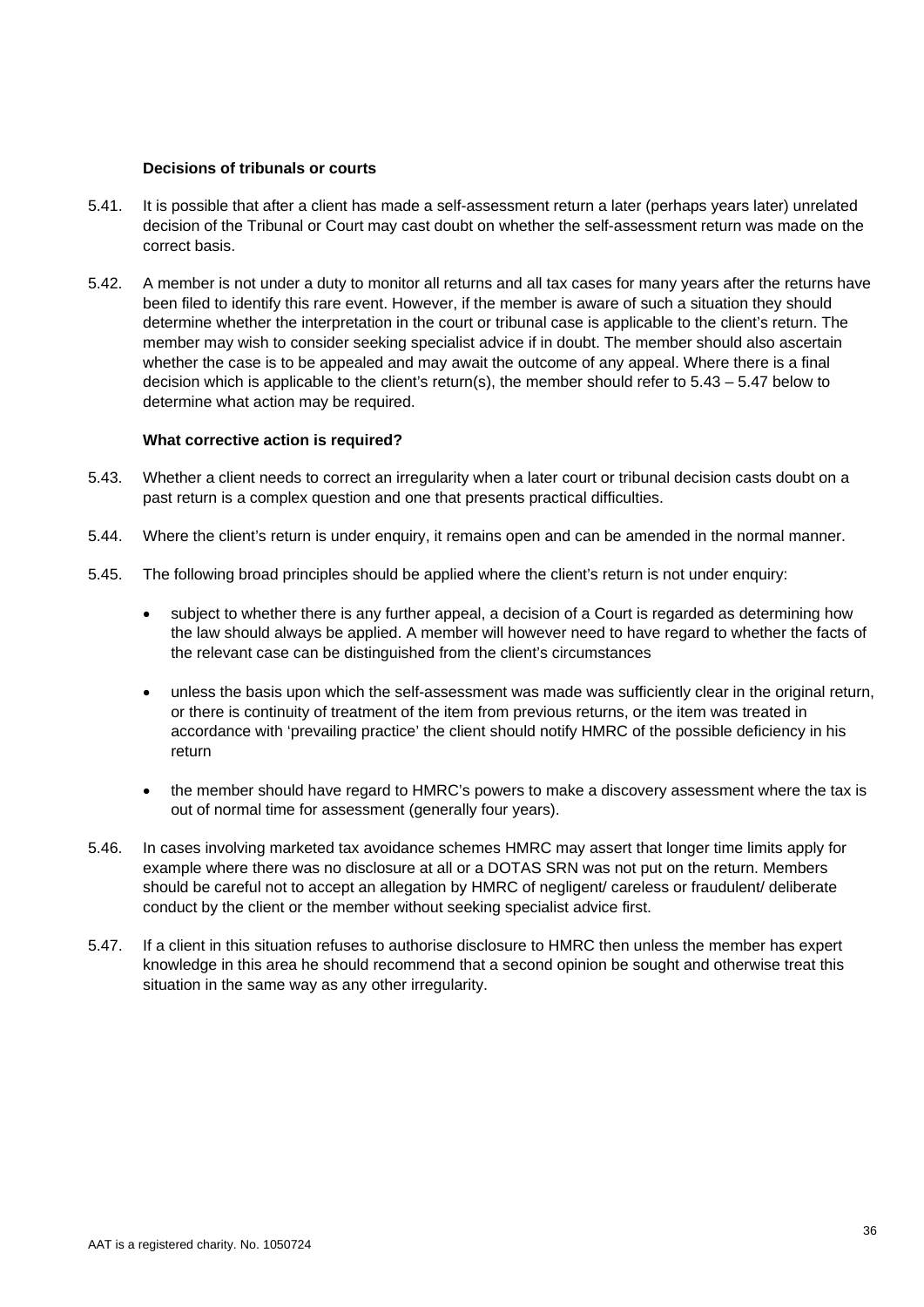# 6. Access to data by HMRC

# **Introduction**

- 6.1. For the purposes of this Chapter the term 'data' includes documents in whatever form (including electronic) and other information. While this guidance relates to HMRC requests, other government bodies or organisations may also approach the member for data. The same principles apply.
- 6.2. A distinction must be drawn between a request for data made informally and those requests for data which are made in exercise of a power to require the provision of the data requested ('statutory requests').
- 6.3. Similarly, requests addressed to a client and those addressed to a member require different handling.
- 6.4. Where a member no longer acts for a client, the member remains subject to the duty of confidentiality. In relation to informal requests, he should refer the enquirer either to the former client or to his new agent. In relation to statutory requests addressed to the member, the termination of his professional relationship with the client does not affect his duty to comply with that request, where legally required to do so.
- 6.5. A member should comply with reasonable statutory requests and should not seek to frustrate legitimate requests for information. Adopting a constructive approach may help to resolve issues promptly and minimise costs to all parties.
- 6.6. Whilst a member should be aware of HMRC's powers in relation to the access, inspection and removal of data, given the complexity of the law relating to information powers, it may be appropriate to take specialist advice.
- 6.7. Revenue Scotland will have separate powers under the Revenue Scotland and Tax Powers Act 2014.

#### **Informal requests addressed to the member**

- 6.8. Disclosure in response to informal requests not made under any statutory power to demand data can only be made with the client's permission.
- 6.9. Sometimes the client will have authorised routine disclosure of relevant data, for example, through the engagement letter. However, if there is any doubt about whether the client has authorised disclosure or about the accuracy of details, the member should ask the client to approve what is to be disclosed.
- 6.10. Where an oral enquiry is made by HMRC, a member should consider asking for it to be put in writing so that a response may be agreed with the client. A member is reminded of the importance of confirming the identity and authority of any caller seeking information about clients so as to minimise the risk of breaching client confidentiality.
- 6.11. Although there is no obligation to comply with an informal request in whole or in part, a member should advise the client whether it is in the client's best interests to disclose such data.
- 6.12. Informal members may be forerunners to statutory requests compelling the disclosure of data. Consequently, it may be sensible to comply with such requests or to seek to persuade HMRC that a more limited request is appropriate. The member should advise the client as to the reasonableness of the informal request and likely consequences of not providing the data, so that the client can decide on his preferred course of action.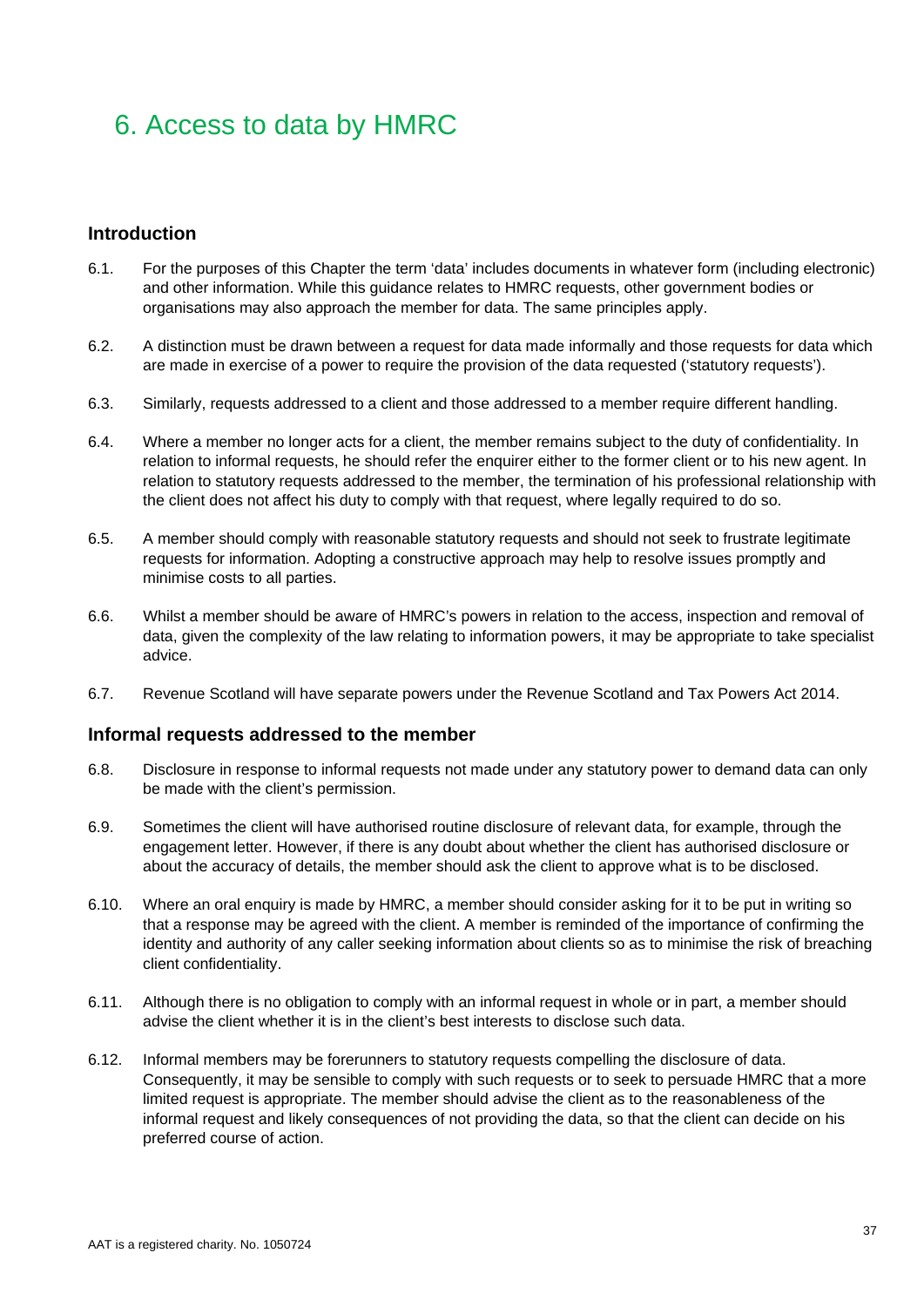# **Informal requests addressed to the client**

- 6.13. From time to time HMRC chooses to communicate directly with clients rather than with the appointed agent.
- 6.14. HMRC recognises the significant value which tax agents bring to both their clients and to the operation of the tax system. However, HMRC has also made it clear that on occasions it may deal with the taxpayer as well as, or instead of, the agent.
- 6.15. Examples of where HMRC may contact a member's client directly include:
	- where HMRC is using 'nudge' techniques to encourage taxpayers or claimants to re-check their financial records or to change behaviour;
	- where HMRC has become aware of particular assets, such as offshore investments, and the taxpayer is encouraged to consider whether a further tax disclosure is required;
	- where the taxpayer has engaged in what HMRC considers to be a tax avoidance scheme, as HMRC considers that this will better ensure that the client fully understands HMRC's view.
- 6.16. HMRC has given reassurances that it is working to ensure that initial contact on compliance checks will normally be via the agent and only if the agent does not reply within an appropriate timescale will the contact be direct to the client.
- 6.17. When the member assists a client in dealing with such requests from HMRC, the member should apply the principles in 6.8 -6.12 above.

# **Statutory requests addressed to the client**

- 6.18. In advising the client a member should consider whether the notice is valid, how to comply with the request and the consequences of non-compliance. Specialist advice may be needed, for example on such issues as whether the notice has been issued in accordance with the relevant tax legislation, whether the data requested is validly included in the notice, legal professional privilege and human rights.
- 6.19. Even if the notice is not valid, in many cases the client may conclude that the practical answer is to comply. If the notice is legally effective the client is legally obliged to comply with the request.
- 6.20. The member should also advise the client about any relevant right of appeal against the statutory request if appropriate and of the consequences of a failure to comply.

# **Schedule 36 Finance Act 2008 statutory notices**

- 6.21. The most common statutory notice issued to clients and third parties by HMRC is under Schedule 36 FA 2008. The following notes relate only to civil enquiries; in any situation where the member knows or suspects that HMRC is undertaking a criminal investigation, specialist assistance should be sought.
- 6.22. Schedule 36 FA 2008 allows HMRC to require a taxpayer and/or a third party to provide data reasonably required to check the taxpayer's tax position within a specified time. HMRC can also inspect business premises and remove and/or copy data.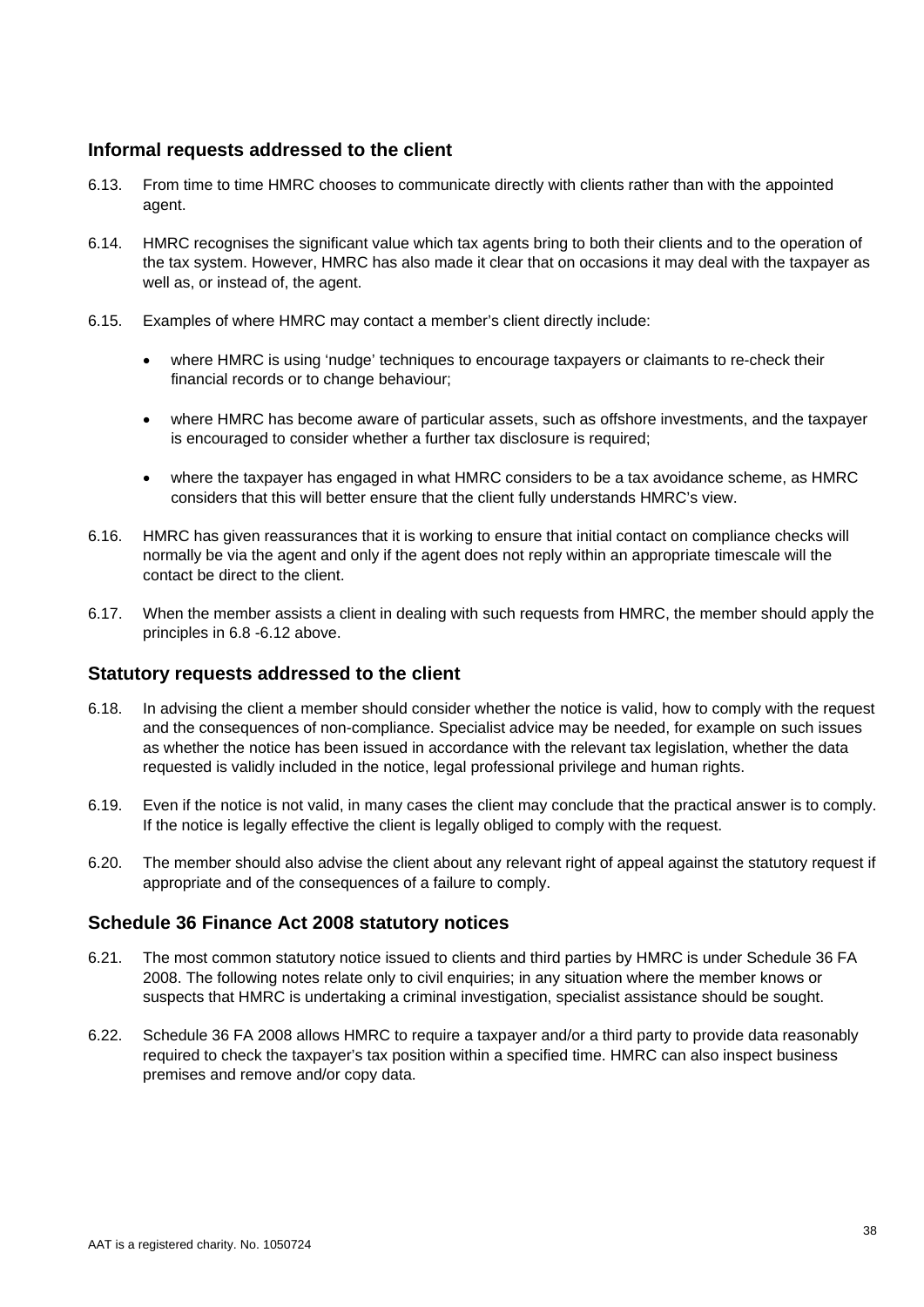- 6.23. A member may be asked to assist clients who have received such a notice. A member should be familiar with the rules relating to HMRC's powers to issue a Schedule 36 notice and the relevant rights of appeal and should advise only where experienced to do so. Where appropriate, experienced tax investigation assistance should be obtained. This is especially relevant where the notice is issued by HMRC's Specialist Investigations or Counter Avoidance Directorate teams or the matter otherwise appears complex or contentious.
- 6.24. The provisions of Schedule 36 are themselves complex and outside the scope of this guidance. There are limited rights of appeal against a Schedule 36 notice and no right of appeal if the Tribunal approved the issue of the notice before it was issued. The following points in relation to a member's conduct should be noted:
	- HMRC can only issue a notice to a third party where it is approved by the First-tier Tribunal or where the taxpayer to whom the notice relates agrees to the issue. If a member is asked by a client whether the issue of such a notice should be agreed to, the member should be able to explain to the client what action HMRC may take if permission is refused.
	- HMRC may agree to extend any deadline for submission of the data depending on the circumstances. Any request for more time should be made well in advance of the deadline where possible.
	- Schedule 36 does not allow HMRC to force entry to premises and the client can refuse HMRC entry. However, where possible the client should be made aware of the potential consequences and penalties that can be charged for obstruction of HMRC officers during an inspection. HMRC should be refused entry only where the client has good reasons for doing so. In any such case the member should recommend that the client seeks specialist advice.
	- A Schedule 36 notice does not override legal professional privilege. There is also a statutory privilege contained within Schedule 36 restricting access to data from tax advisers. A member needs to be aware of these restrictions and take specialist advice where appropriate in such cases.

# **Statutory requests addressed to the member**

- 6.25. The same principles apply to statutory requests to the member as statutory requests to clients.
- 6.26. If a statutory request is valid it overrides the member's duty of confidentiality to his client. The member is therefore obliged to comply with the request. Failure to comply with his legal obligations can expose the member to serious civil and criminal penalties. Any doubt about whether the statutory request overrides the member's duty of confidentiality to his client can be addressed by either:
	- obtaining the client's consent to the disclosure; or
	- seeking specialist advice as to the validity of the notice.
- 6.27. In cases where the member is not legally precluded by the terms of the notice from communicating with the client, the member should advise the client of the notice and keep the client informed of progress and developments.
- 6.28. The member remains under a duty to preserve the confidentiality of his client, subject to the general points in 2.16, so care must be taken to ensure that in complying with any notice the member does not provide information or data outside the scope of the notice.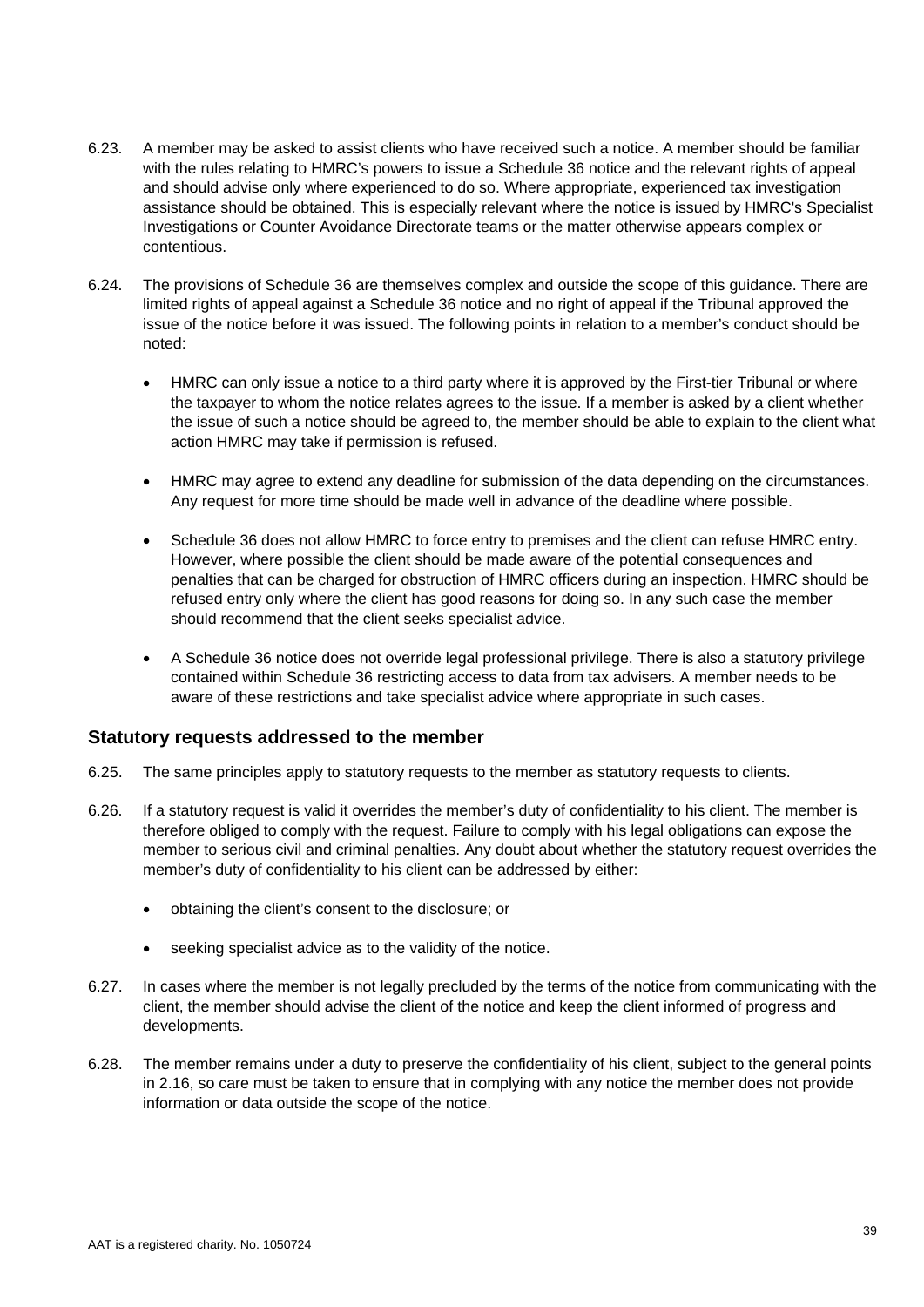- 6.29. If a member is faced with a situation in which HMRC is seeking to enforce disclosure by the removal of data, the member should consider seeking immediate advice from a specialist adviser or other practitioner with relevant specialist knowledge, before permitting such removal, to ensure that this is the legally correct course of action.
- 6.30. Where a Schedule 36 notice is in point a member should note that it does not allow HMRC to inspect business premises occupied by a member in his capacity as an adviser. Specialist advice should be sought in any situation where HMRC asserts otherwise.

# **Privileged data**

- 6.31. Legal privilege arises under common law and may only be overridden if this is expressly or necessarily implicitly set out in legislation. It protects a party's right to communicate in confidence with a legal adviser. The privilege belongs to the client and not to the member. If a document is privileged:
	- the client cannot be required to make disclosure of that document to HMRC and a member should be careful to ensure that his reasons for advising a client nevertheless to make such a disclosure are recorded in writing.
	- it must not be disclosed by any other party, including the member, without the client's express permission.
- 6.32. There are two types of legal privilege under common law, legal advice privilege covering documents passing between a client and his legal adviser prepared for the purposes of obtaining or giving legal advice and litigation privilege for data created for the dominant purpose of litigation. Litigation privilege may arise where litigation has not begun, but is merely contemplated and may apply to data prepared by non-lawyer advisers (including tax advisers) if brought into existence for the purposes of the litigation.
- 6.33. Communications from a tax adviser who is not a practising lawyer will not attract legal advice privilege but other similar protections exist under statute law, including:
- 6.34. A privilege reporting exemption which applies to the reporting of money laundering in certain circumstances. See Chapter 7 of the CCAB guidance for further details.
- 6.35. A privilege under Schedule 36 whereby a tax adviser does not have to provide data that is his property and which constitute communications between the adviser and either his client or another tax adviser of the client. Information about such communications is similarly privileged. However, care should be taken as not all data may be privileged.
- 6.36. Where data is or is not privileged and protected from the need to disclose is a complex issue, which will turn on the facts of the particular situation.
- 6.37. A member who receives a request for data, some of which he believes may be subject to privilege, should take independent legal advice on the position, unless expert in this area.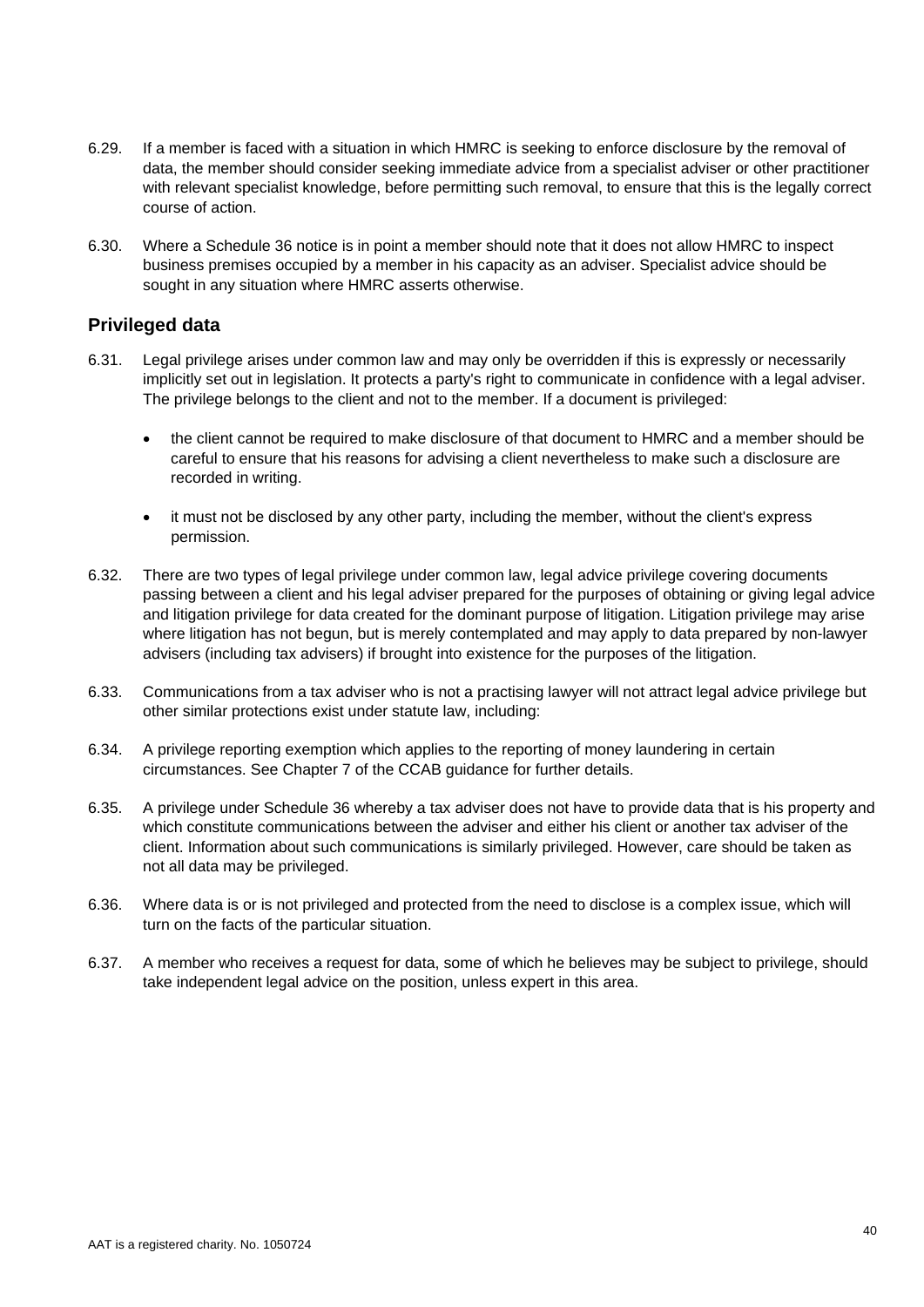# 7. Voluntary disclosures under disclosure facilities

- 7.1. HMRC is increasingly making use of disclosure facilities to encourage voluntary disclosures from previously non-compliant taxpayers.
- 7.2. It is in the public interest that taxpayers who wish to regularise their tax affairs should receive competent and ethical support from a suitably experienced tax adviser. However, there are risks to the member and the profession in accepting such engagements which should be carefully managed as set out below.
- 7.3. The use of disclosure facilities is a specialised area and often involves tax liabilities on income arising or assets kept offshore. A member should not undertake this type of activity unless he has the relevant experience and knowledge or obtains specialist support.
- 7.4. Before accepting a prospective client for a voluntary disclosure, a member should consider carefully the following factors:
	- the member must seek to reassure himself that the client will make a full and frank disclosure to the member and regularise his affairs in all respects.
	- the member should make enquiries as to the source of any undeclared funds. If there are suspicions that the funds may result from wider criminal activities unrelated to tax, the member will need to consider carefully whether to accept the client or not.
	- the member should be alert to the possibility that criminals may use regularisation of their tax affairs as a method to bring illegally acquired funds back into the regular economy.
- 7.5. The member is strongly recommended to meet the prospective client face to face as part of assessing these matters.
- 7.6. The member should make it clear to the prospective client that he will only accept the engagement on the basis of full disclosure and regularisation of all aspects of the prospective client's tax affairs. If in any doubt as the case progresses, the member should refer to the provisions in Chapter 5 concerning disclosure of irregularities.
- 7.7. The member must at all stages of his interaction with any prospective client comply with his obligations under anti-money laundering legislation. The profile of such an engagement suggests that these clients are at higher risk than usual of being involved in money laundering, so extra Customer Due Diligence checks may be needed.
- 7.8. In deciding whether a suspicious activity report should be made to NCA, the member (or the member's MLRO) should take into account the various requirements of the legislation and any reporting exemption which may apply. It is also possible that the member may need to apply for consent to proceed at some point during the engagement. See the CCAB guidance.
- 7.9. If the member becomes concerned about the client's conduct and circumstances at any stage during the engagement, the member should reassess his anti-money laundering obligations and, subject to his antimoney laundering obligations against 'tipping off' (see CCAB guidance), consider resigning from acting for the client.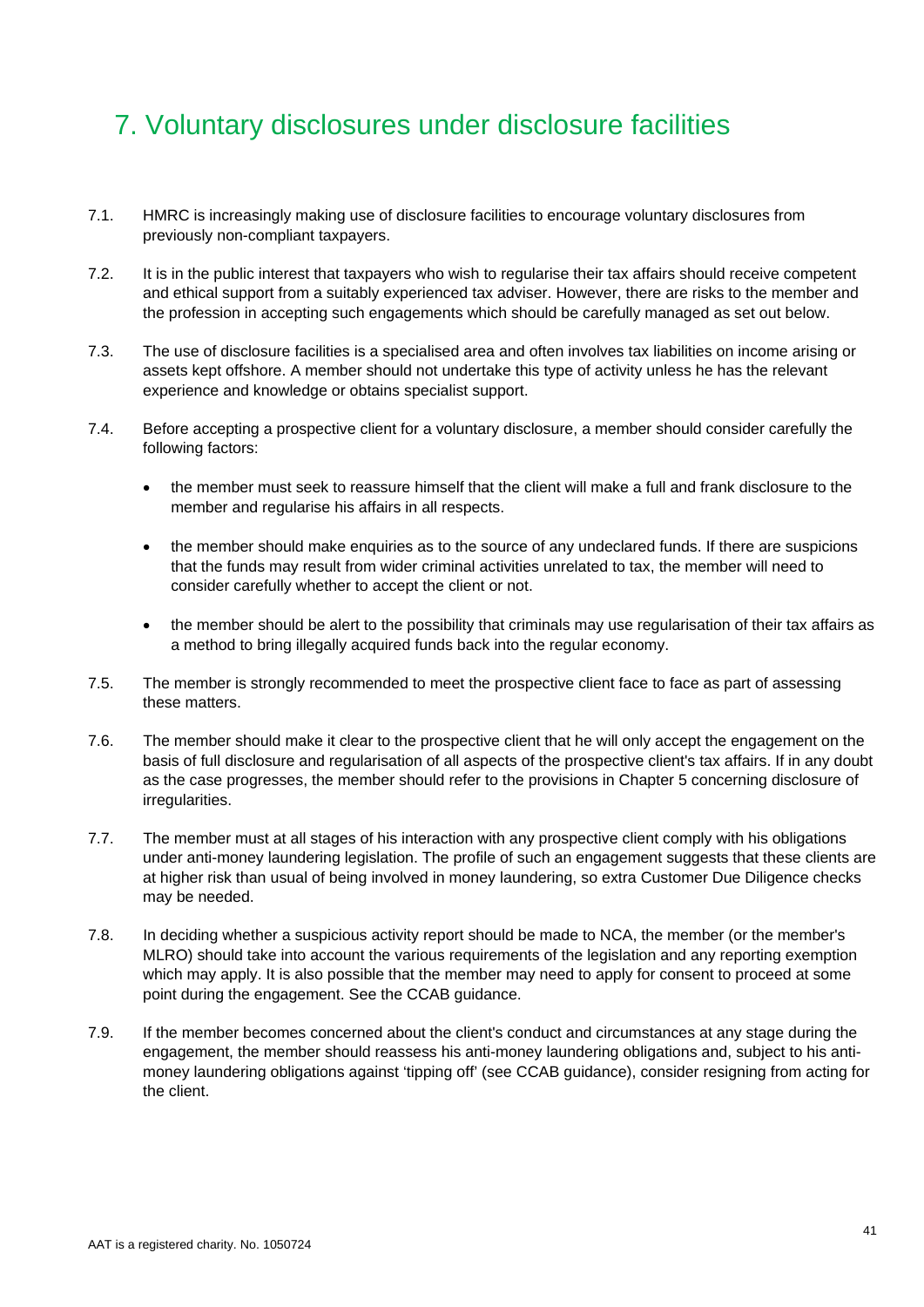# 8. Disclosure of tax avoidance schemes (DOTAs), follower notices, accelerated payment of tax and promoters of tax avoidance schemes (POTAs)

8.1. The aim of this Chapter is to give an overview. There are ongoing changes in these areas and a member should ensure he is aware of the most up-to-date position. See also HMRC guidance.<sup>14</sup>

# **DOTAS**

# **Introduction**

- 8.2. There are two different regimes covering the disclosure to HMRC of certain tax arrangements. Under the VAT Avoidance Disclosure Regime (VADR) responsibility currently lies with the taxpayer to make the disclosure; for other taxes the responsibility will usually lie with the promoter of the arrangement, although the taxpayer may have a disclosure obligation in certain circumstances.
- 8.3. Once a disclosure has been made HMRC may issue a Scheme Reference Number to the arrangements. The issuance of a SRN does not mean that HMRC has accepted the arrangement. Disclosure is not a clearance or an approval process. Similarly disclosure of an arrangement does not mean it includes 'tax avoidance'.
- 8.4. The responsibility of the member is to be aware of the rules, to comply with them and to advise clients as to their obligation. The member should also advise clients of the consequences of failure to comply.

Failure to comply with the regime can have a number of adverse consequences including:

- failing to disclose an arrangement within the relevant time limits can incur significant penalties of up to £1 million as well as reputational damage to the member.
- failing to disclose an arrangement or failing to supply details of clients who have implemented disclosed planning (quarterly client lists) constitutes meeting a threshold condition for the Promoters of Tax Avoidance Schemes (POTAS) regime and may therefore result in the issuance of a conduct notice to the promoter (see 8.32 – 8.35 for more detail).
- 8.5. The onset of Accelerated Payment Notices and Partner Payment Notices for DOTAS arrangements means that the focus on compliance with the regime is starting to increase.
- 8.6. The member should also advise clients of the consequences, including penalties, of failure to comply with their DOTAS obligations.

l

<sup>14</sup> **Dealing with HMRC: Tax avoidance - GOV.UK**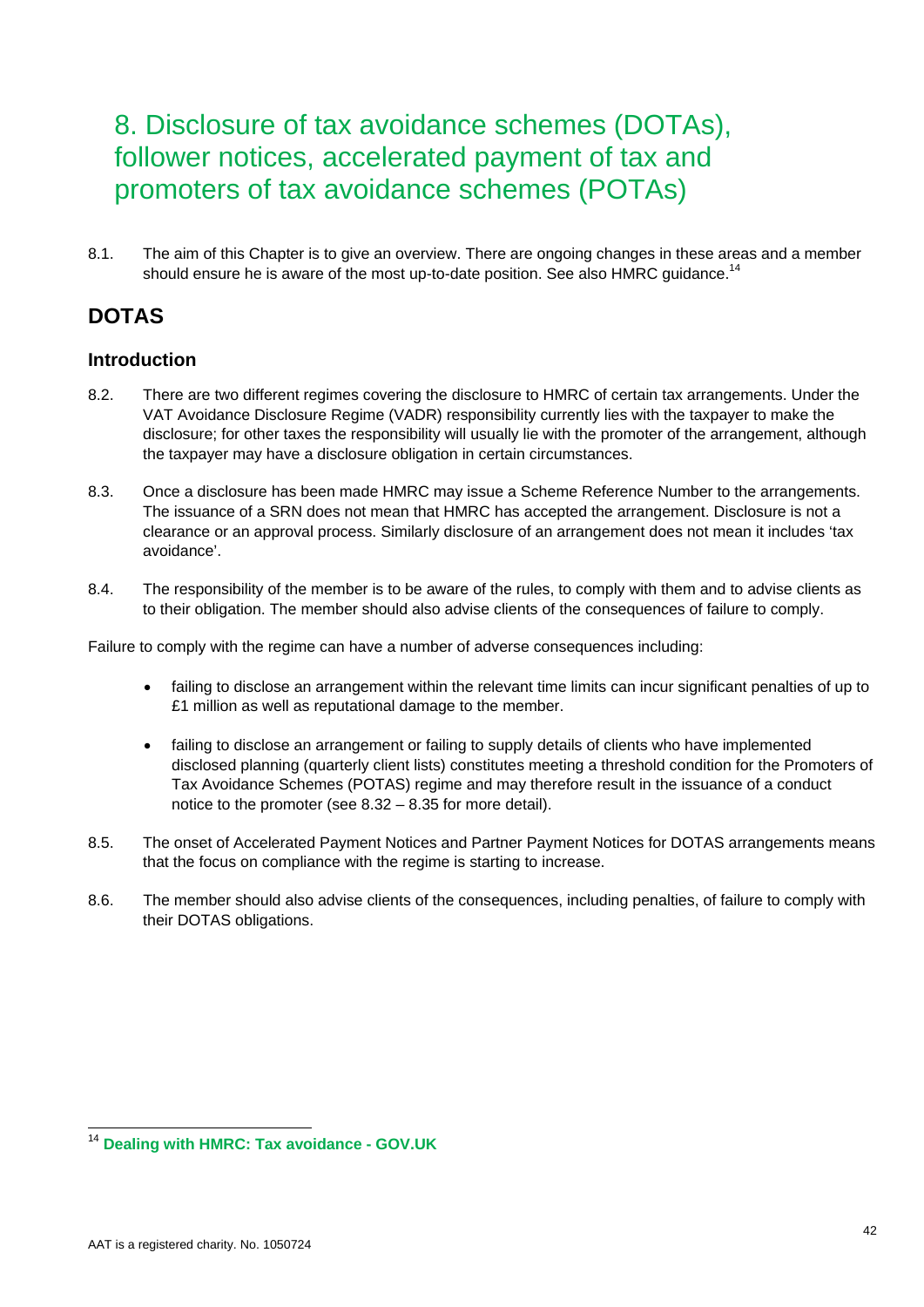# **Main regime**

- 8.7. This regime applies to income tax, corporation tax, capital gains tax, inheritance tax, stamp duty land tax, annual tax on enveloped dwellings and national insurance contributions. 8.9 – 8.16 address the professional conduct issues where a generic disclosure requirement falls upon a member as a promoter of disclosable arrangements for taxes other than VAT. For technical details of the scope and application of such obligations, reference should be made to the relevant legislation and HMRC's guidance published on their website.<sup>15</sup>
- 8.8. A member should be aware of the type of tax advice and actions which could cause them to be designated as a promoter for DOTAS purposes and be able to identify potentially disclosable items in respect of the taxes upon which he advises. This is particularly important since some planning which may require disclosure may not intuitively appear to be within the scope of the regime and there are very tight time limits.
- 8.9. Under the regime applicable at the time of publishing this guidance, the obligation falls upon any 'promoter' but excludes employees of promoters. A member who is an employee of a promoter is accordingly not legally responsible under the applicable legislation for his employer's compliance and the rest of this Chapter should be read with this in mind. A member who is not comfortable with the approach his employer is taking to such obligations should consider seeking advice.
- 8.10. Failure to comply with the disclosure regulations may result in significant penalties and reputational damage both for promoters and scheme users and will potentially bring the promoter within the scope of the POTAS regime. HMRC has indicated that such failure will be viewed seriously.
- 8.11. As set out in 2.14, a member must observe client confidentiality unless there is a legal or professional right or duty to disclose the information. In this regard, the regime requires the promoter to provide certain details to HMRC in respect of clients who have entered into disclosed arrangements within a prescribed period of time. Details are set out in the HMRC guidance referred to in 8.8 above.
- 8.12. Although a member may take advice from others, such as Counsel, or listen to the views of his client upon disclosure regime matters, the member remains responsible for the disclosure and should not cede control over such decisions to his client or third parties.
- 8.13. A member should put in place instructions, systems and processes to ensure compliance with his disclosure obligations to the extent appropriate given the size of the practice and the frequency with which he is involved in areas which could give rise to disclosure obligations.
- 8.14. It should be noted that accelerated payments of tax and NIC can be demanded by HMRC in DOTAS cases. This will raise the profile of compliance with the regime and emphasises the need for a member to put in place sound governance.
- 8.15. Where a disclosure obligation falls upon the client, and the role of the member is one of advising his client on disclosure obligations and drafting disclosures for client approval where instructed to do so, reference should be made to Chapter 3 for the relevant professional conduct guidance.

l <sup>15</sup> **HMRC Disclosure of Tax Avoidance Schemes**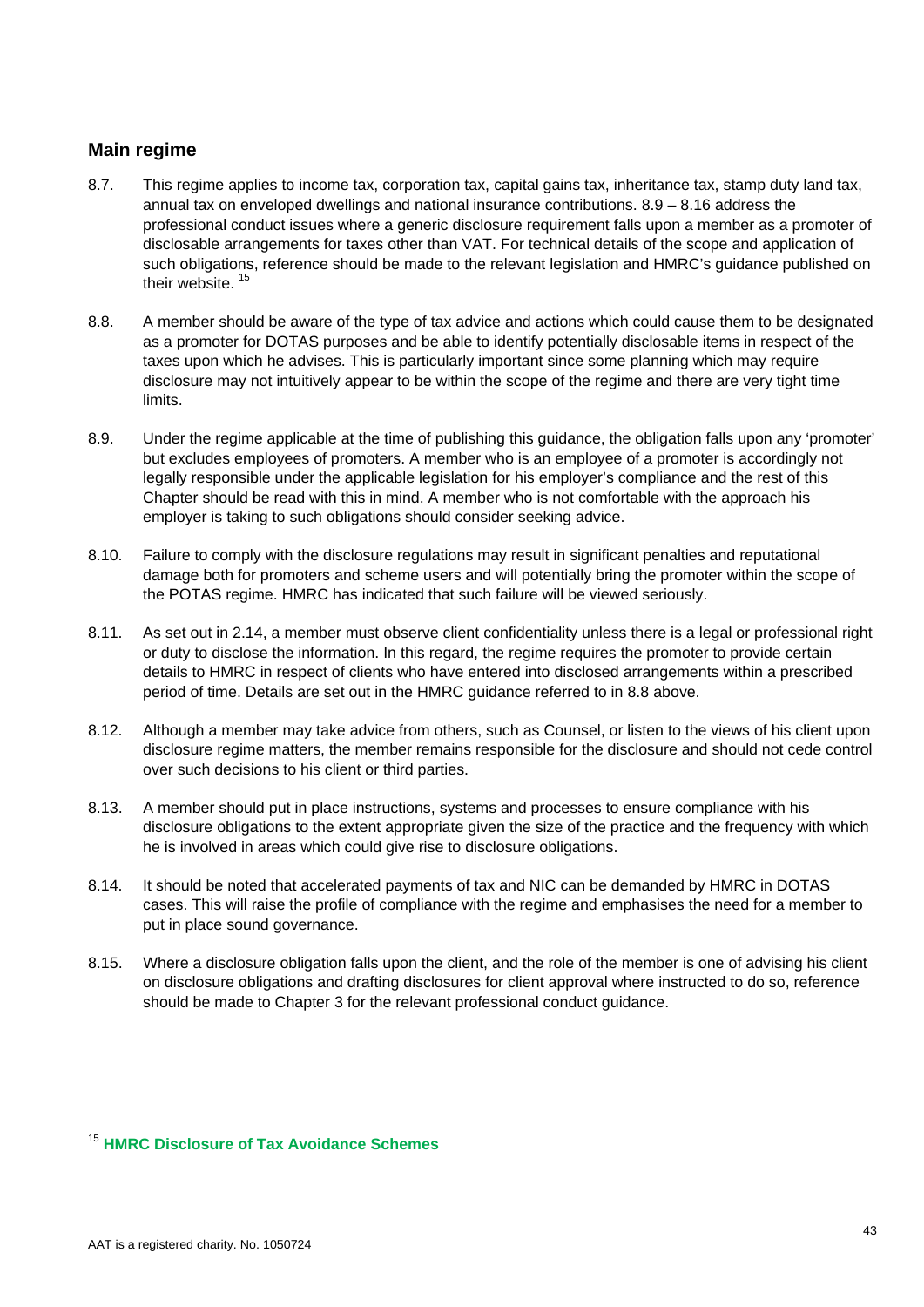# **VAT**

- 8.16. There are specific requirements for the disclosure of VAT avoidance schemes. The client must inform HMRC if they take part in a 'listed scheme' as defined by the legislation as one that is specified as a 'designated scheme'<sup>16</sup>.
- 8.17. A limited exception from disclosure applies if the client's annual turnover (or if part of a group the turnover of the group of which the client is a member) is less than a designated threshold.
- 8.18. Additionally, the client, or any taxable person who participates in a scheme whose purpose is to obtain a tax advantage, must notify HMRC if it triggers certain 'hallmarks of avoidance'<sup>17</sup>. Someone acting purely in an advisory capacity is not considered to be party to a scheme, so is not required to make the notification.
- 8.19. A member may consider whether his clients would benefit if any tax avoidance scheme that he was promoting was 'Voluntarily Registered' with HMRC. In this way, the member would be issued with a SRN by HMRC, which the member should pass on to his client. The client then is exempted from the requirement to notify such schemes to HMRC. However, the Voluntary Registration scheme does not exempt the client from the requirement to notify his use of a 'listed scheme'.

# **Follower notices and accelerated payments of tax**

- 8.20. Follower notices may be issued by HMRC where the taxpayer has obtained a tax advantage, there is a live appeal or open enquiry and where there has been a final judicial ruling by the Tribunal or Courts in a case that is relevant to the position of the taxpayer and the taxpayer has not accepted that result.
- 8.21. A member should advise the client as to the consequences of not complying with the notice and the potential penalty of 50% of the denied advantage. A member should consider seeking specialist advice.
- 8.22. HMRC can issue an accelerated payment notice<sup>18</sup> if:
	- there is an enquiry in progress or a pending appeal;
	- the return/claim has been made on the basis that the tax advantage results from the scheme; and;
	- one of the three tests set out below are met:
	- a follower notice has been issued; or
	- the disputed tax relates to an arrangement which is both notifiable under the DOTAS rules and which has been allocated a DOTAS SRN; or
	- a GAAR counteraction notice has been issued.
- 8.23. Accelerated payment notices require payment of the disputed tax within 90 days of the date the notice was given. However, although the notice cannot be appealed the client can make representations to HMRC about the amount or about one of the conditions set out in 8.23 above not being met.

 $\overline{\phantom{a}}$ 

<sup>&</sup>lt;sup>16</sup> See Schedule 11A to the VAT Act 1994 and VAT (Disclosure of Avoidance Schemes) (Designations) Order 2004 (SI 2004/1933)

<sup>&</sup>lt;sup>17</sup> See VAT Notice 700/8 and as specified in Schedule 11A to the VAT Act 1994 and the VAT (Disclosure of Avoidance Schemes) Regulations 2004 (SI 2004/1929).

<sup>18</sup> Members should also be aware that there slightly modified rules for the issue of a Partner Payment Notice in Schedule 32 to the FA 2014.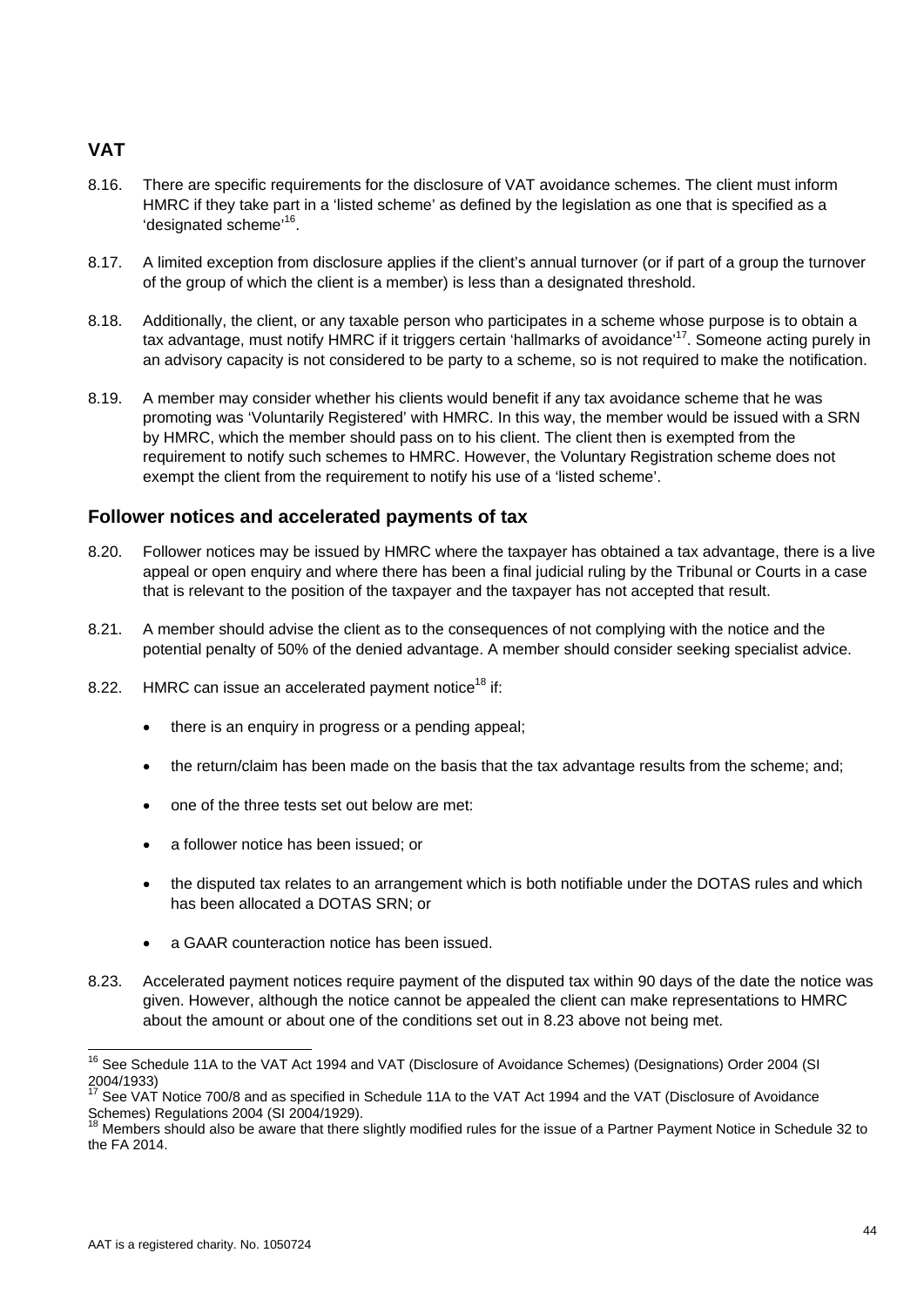#### 8.24. **When a member's client receives a notice the following should be considered as soon as possible**:

- have the conditions in the legislation been met such that the notice has been validly issued? If not, is there scope for a Judicial Review challenge?
- is the HMRC calculation correct?
- should representations be made to HMRC regarding the tax demanded within the 90 day limit, which will then delay the payment date?
- does the client wish to consider settlement of the case with implications for penalties, interest, potential 'success' fees to a promoter and the risk of jeopardising the chances of a claim against the promoter? The member should advise the client to check the terms of engagement with the promoter to ascertain whether there are any restrictions on his agreeing or settling with HMRC;
- should the client seek a closure notice to accelerate the appeal process?
- should the client explore a time to pay arrangement for a settlement or for an accelerated payment? And
- will there be other consequences for the client's tax affairs?

# **Accepting HMRC settlement opportunities**

- 8.25. Sometimes HMRC will give taxpayers a chance to settle their tax liabilities by agreement, without the need for legal action. HMRC has stated in its Litigation and Settlement Strategy that 'HMRC will not settle by agreement for an amount which is less that it would reasonably expect to obtain from litigation.'
- 8.26. Where there is not an official settlement opportunity an approach can be made to HMRC to settle the tax and withdraw from the scheme, usually by contract settlement.
- 8.27. Where HMRC communicates a settlement opportunity in relation to a client's tax affairs a member should only provide advice on the settlement if competent to do so. If the matter is not within the member's competence he should recommend that the client gets specialist advice.
- 8.28. The member should:
	- check the technical accuracy of the proposed settlement
	- explain the terms of the settlement opportunity to the client including the quantum and timing of any tax that may need to be paid under the settlement
	- explain the alternatives to settling and the tax consequences
	- where a taxpayer declines the settlement opportunity, HMRC has stated that it will increase the pace of its investigations and move disputes quickly to legal action. Where the client does not want to settle the member must make sure the client understands the consequences of not settling including the reputational aspects of proceeding to litigation.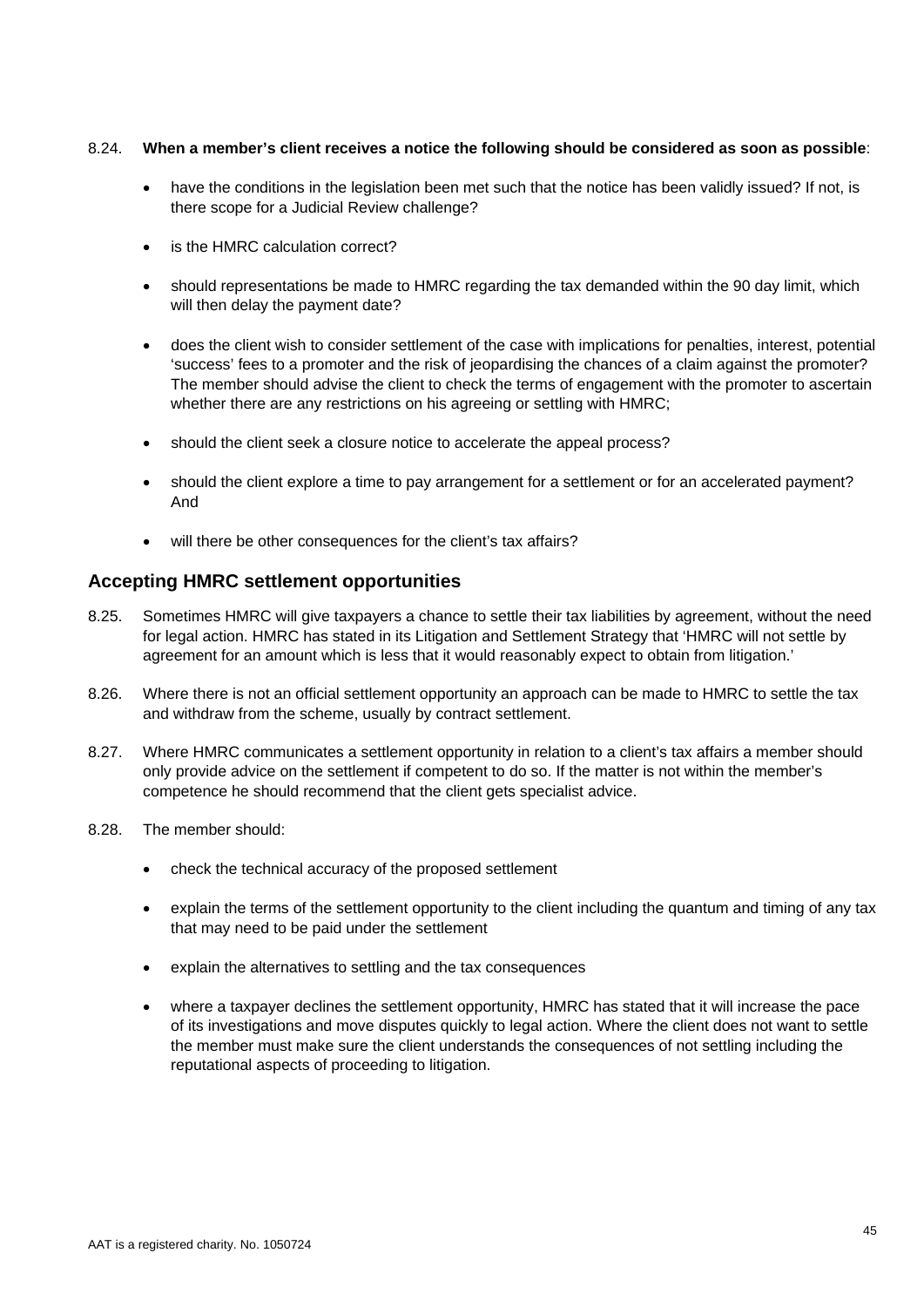# **POTAS**

- 8.29. The POTAS regime was introduced in 2014 to deal with the threats posed by tax advisers who HMRC consider to be high risk. HMRC has said 'The purpose of the POTAS legislation is to deal with a small number of promoters who operate in a culture of non-disclosure, non-co-operation and secrecy. For such promoters, the meeting of threshold conditions will be a recognisable part of continuing and deliberate patterns of behaviour'.
- 8.30. The regime uses a series of threshold conditions to identify advisers that might be high risk and allows HMRC to issue conduct notices imposing certain conditions on the adviser. If a conduct notice condition is considered to be breached HMRC can apply to the Tribunal for a monitoring notice. If the application is successful the adviser is 'monitored' and is subject to additional reporting requirements, significant penalties and 'publicity' provisions. To fall within the POTAS regime the adviser must be a 'promoter' and this definition is very similar to the DOTAS regime definition of 'promoter'.

# **Threshold conditions and conduct notices**

- 8.31. If one or more threshold conditions is met, an authorised HMRC officer is obliged to issue a conduct notice to the promoter, subject to safeguards (or filters) relating to significance and tax impact.
- 8.32. The threshold conditions are as follows:
	- 1. HMRC publishing information about the promoter as a deliberate tax defaulter;
	- 2. The relevant person has been named in a report under the Code of Practice on Taxation for Banks by reason of promoting arrangements which they cannot reasonably have believed achieved a tax result which was intended by Parliament;
	- 3. The promoter is given a conduct notice as a dishonest agent;
	- 4. The promoter fails to meet DOTAS obligations (reasonable excuse is ignored for these purposes);
	- 5. The promoter is charged with a relevant criminal offence (even if not yet found guilty);
	- 6. Arrangements that the adviser has promoted are regarded as unreasonable by a majority of the GAAR advisory panel;
	- 7. A professional body of which the promoter is a member takes disciplinary action against him;
	- 8. A regulatory authority imposes certain sanctions on the promoter;
	- 9. The promoter fails to comply with an information notice;
	- 10. The promoter imposes certain restrictive contractual terms on clients; and
	- 11. The promoter continues to promote arrangements despite being given a stop notice in respect of those arrangements.

If conditions 1,2,3,5 or 6 are met they cannot be regarded as insignificant and a conduct notice must be issued unless the tax impact safeguard applies. The HMRC officer will usually discuss matters before issuing a conduct notice to allow for isolated or trivial compliance failures.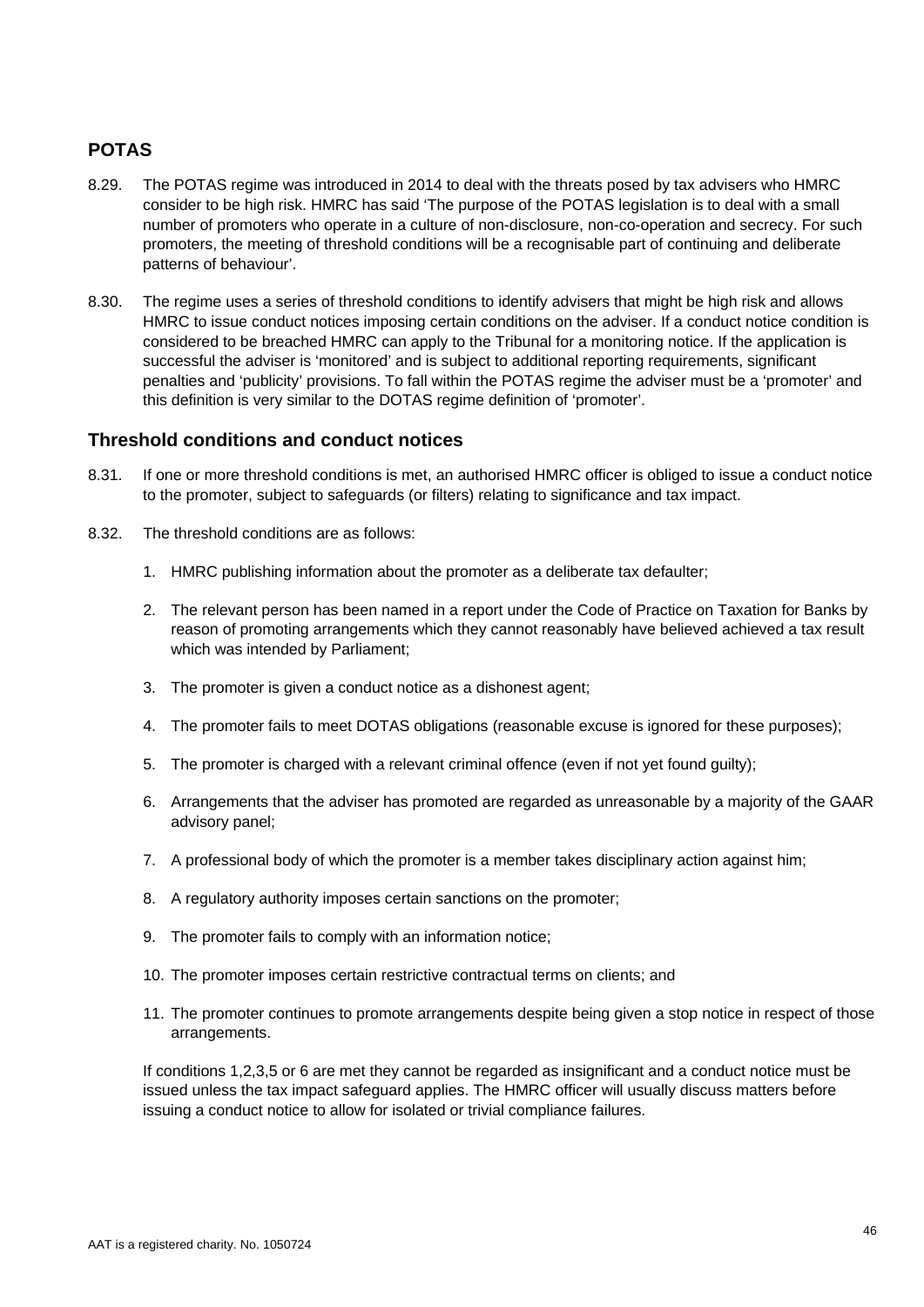- 8.33. A conduct notice can last for up to two years. There is no right of appeal against a conduct notice.
- 8.34. Legal advice should be obtained where a member is:
	- contacted by an authorised officer, who advises a conduct notice may be issued;
	- issued with a conduct notice;
	- aware that he has breached the conduct notice conditions thereby rendering himself liable to HMRC approaching the First-tier Tribunal to authorise a monitoring notice, which can result in significant compliance conditions and increased penalties, as well as business threatening reputational consequences;
	- aware other proceedings may be taken against him; or
	- not confident of the legal position.

#### **Monitoring notices**

- 8.35. Where HMRC consider that a condition in a conduct notice has been breached it can apply to the First-tier Tribunal for approval to issue a monitoring notice. A member may make representations to the tribunal in respect of the monitoring notice but there is no specific right for a member to appear in front of the tribunal. A member may appeal the tribunal's decision to approve a monitoring notice.
- 8.36. Once the issuance of a monitoring notice is approved by the tribunal additional consequences arise for both the promoter and his client.
- 8.37. For the monitored promoter:
	- certain 'publication' provisions apply including HMRC publishing that the promoter is monitored and has failed to comply with a conduct notice, requirements that the promoter must advise of his 'monitored' status on the internet and all other publications and correspondence, and requiring the promoter to provide clients with his unique 'Promoter Reference Number' (PRN)
	- enhanced information powers for HMRC in relation to the promoter's activities and clients, backed by new penalties. These override the client confidentiality provisions as detailed in 2.14 – 2.18 and Chapter 5
	- other matters such as limitations to the defence of reasonable excuse, and a criminal offence of concealing, destroying or disposing of documents.
- 8.38. For clients of the monitored promoter:
	- a duty to notify HMRC of use of the monitored promoter's arrangement with high penalties for noncompliance and extended time limits for assessments.
- 8.39. Most of the additional provisions are effective once the tribunal has confirmed the monitoring notice. However, the provisions that involve publicising the monitored promoter do not come into force until any appeal process in relation to the imposition of the notice has been exhausted.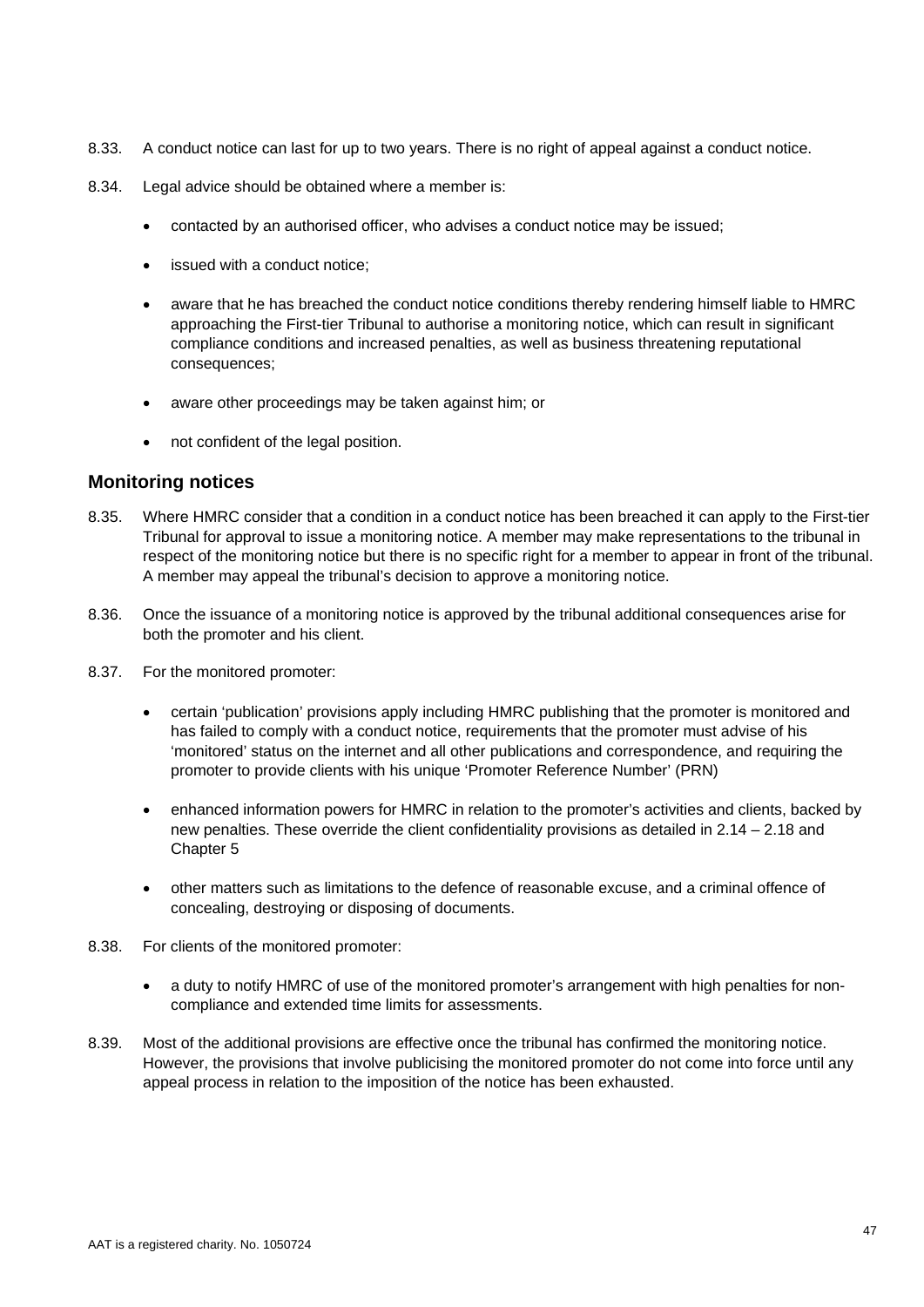# 9. Tax evasion

- 9.1. The principles in Chapter 7 apply equally to this Chapter.
- 9.2. Tax evasion is illegal and may involve understating turnover, overstating deductible expenses, false invoicing or backdating documents.
- 9.3. Tax evasion can also occur in the context of what purports or appears to be a plan to reduce tax liabilities within the law if there is deliberate concealment of the relevant facts from HMRC or if HMRC is misled.
- 9.4. A dishonest intention not to pay the tax if it is ultimately shown to be lawfully due or a wilful disregard as to how the tax would be paid can be indicative of tax fraud. For such reason a Counsel's opinion on the technical analysis does not guarantee that arrangements could not be construed as tax fraud.
- 9.5. HMRC and other tax authorities internationally are increasingly considering whether some cases of tax avoidance may involve elements of criminal behaviour. A member should remain vigilant to the possibility of tax evasion when involved in what is ostensibly lawful planning.
- 9.6. A member must never be knowingly involved in tax evasion although, of course, it is appropriate to act for a client who is rectifying his tax affairs. A member should always seek to persuade his client to comply with the law and should follow the advice in Chapter 5, including consideration of anti-money laundering obligations, if concerned about the activities of clients or third parties.
- 9.7. This is a complex and specialised area and a member should not undertake this type of work unless he has the relevant experience and knowledge or obtains specialist support. A member acting in any other capacity, for example, on a self-assessment enquiry, who becomes aware of behaviour which may be considered to be tax evasion should advise the client accordingly. For example:
	- Whether the matter should be dealt with under CoP 9
	- Whether the matter should be dealt with under an HMRC disclosure facility (see Chapter 7)
	- The potential for significant tax-geared penalties
	- The potential for HMRC to make public details of the client's misdemeanours.
- 9.8. A member should also seek to protect both himself and his clients and avoid any perception of involvement in tax evasion by, for example, ensuring that proper disclosure is made. If a member is aware of any confusion in the documentation, he should avoid misleading HMRC or creating any perception that HMRC is being misled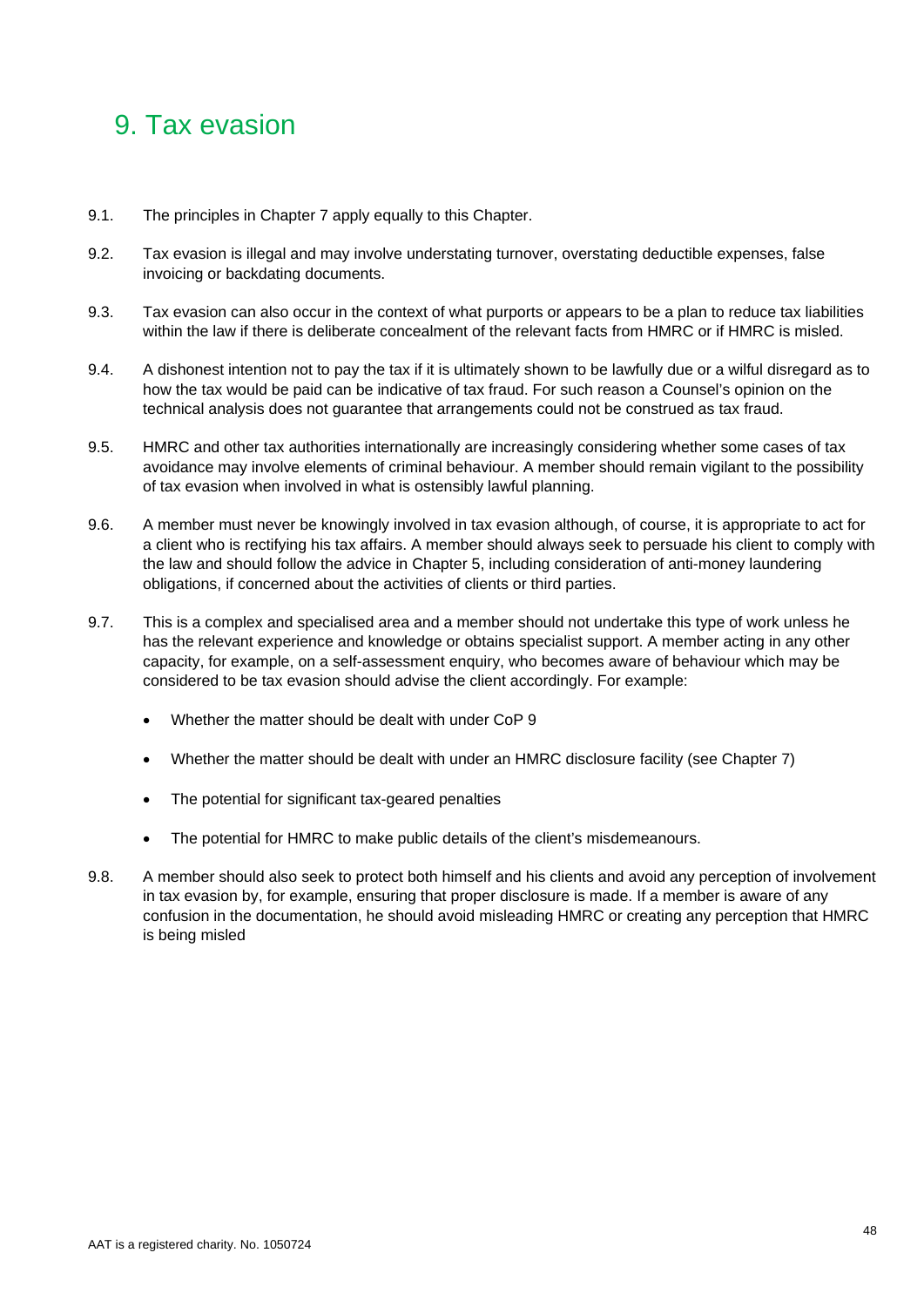# 10. HMRC rulings and clearances

- 10.1. It is necessary that a 'taxpayer put[s] all his cards face upwards on the table<sup>19</sup> if he is to be able to rely on a ruling or clearance provided by HMRC in response to a request from a taxpayer or his agent.
- 10.2. The member should, where relevant, indicate to HMRC that a fully considered ruling is sought and the use he, his employer, or his client intends to make of any ruling given. The taxpayer would need to indicate those areas where he is doubtful about the correct interpretation of the law or the application of HMRC practice.
- 10.3. A distinction should be drawn between situations where the client is seeking the ruling of HMRC pursuant to a statutory clearance procedure and those situations where the client is asking HMRC for a ruling on the tax treatment of a particular transaction. In the former case, the relevant information for an effective clearance will normally be prescribed by the statute creating the clearance procedure. In the latter case it may be necessary to go into more detail concerning the application of the law to the transaction.
- 10.4. If it is clear that HMRC has made an error in a ruling, a member should follow the guidance in Chapter 5 Irregularities.
- 10.5. If there is no apparent error in HMRC's ruling but it is more favourable than expected, the member should check the quality of his submission to ensure that the full details of the specific transaction on which he sought HMRC's ruling were adequately and accurately presented and take corrective action if necessary.
- 10.6. If a member obtains an adverse ruling with which he disagrees, he may advise the client to consider asking HMRC to reconsider, or to appeal/ask for an internal review under the relevant procedure, if any.
- 10.7. If a member obtains an adverse ruling with which he disagrees, he may advise the client to consider asking HMRC to reconsider, or to appeal/ask for an internal review under the relevant procedure, if any.
- 10.8. If HMRC wishes to withdraw a ruling given in relation to a previous period, whether generally or specifically to the client, there may be a remedy in Judicial Review. In this event, the member should seek legal advice as soon as possible as to the applicable time limits for such proceedings. It may also be possible to make an application to the Adjudicator or to the Parliamentary Ombudsman.
- 10.9. If the facts and circumstances change after HMRC has given its ruling, the member should notify HMRC to ascertain whether and how the alteration affects the ruling.

l

<sup>19</sup> The meaning of 'full disclosure' was considered by Bingham LJ (as he then was) in *R v IRC ex parte MFK Underwriting Agents Ltd* [1990] 1 WLR 1545 at 1569E- – G and endorsed by the House of Lords (Lord Jauncey of Tullichettle) in *R v IRC ex parte Matrix Securities Limited* [1994] STC 272. See also HMRC's guidance on its clearance and approvals service at **Seeking clearance or approval for a transaction - Detailed guidance - GOV.UK**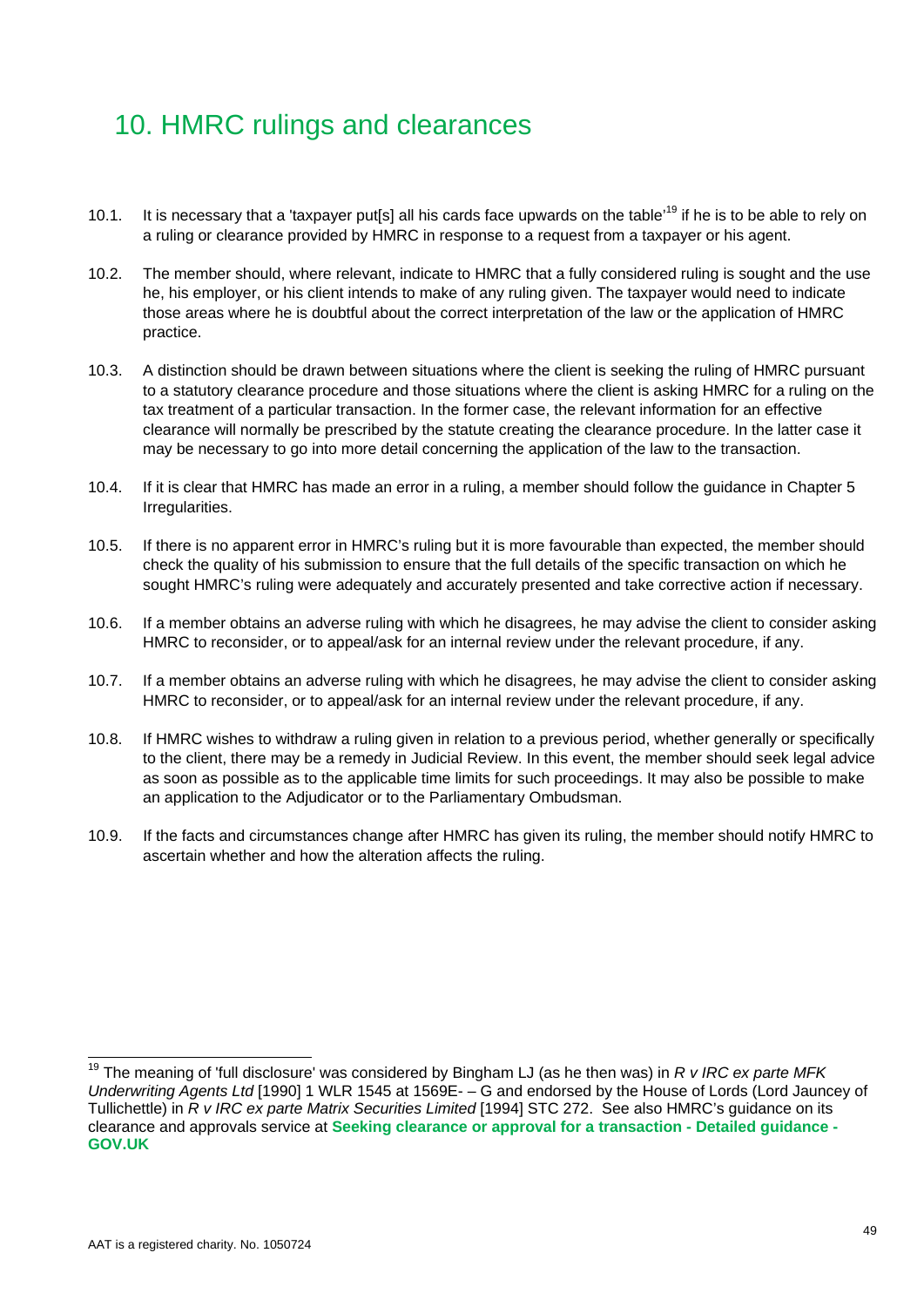# 11. Other interactions with HMRC

# **Principles of engagement**

- 11.1. This Chapter addresses interactions with HMRC which are not in the context of a client's tax affairs.
- 11.2. A member must respect any request by HMRC for confidentiality until such time as HMRC lifts this requirement or the matter comes into the public arena. If in doubt the member should clarify whether confidentiality is required and the scope and duration of the requirement for confidentiality with his HMRC contact on the matter.
- 11.3. HMRC has confirmed that representatives of a professional body (the body) may share confidential information with senior people from the body, in order to keep the body informed.

# **General interactions**

- 11.4. If HMRC approaches a member for a general meeting the member is recommended to find out the nature and purpose of the meeting before engaging in further discussion or agreeing to meet:
	- if the meeting relates to one or more specific clients the member should refer to Chapter 5
	- if the purpose of the meeting is a general discussion about the firm's portfolio and approach at a generic level the member should refer to 11.5 and 11.6 below
	- any approach to a member by HMRC in relation to the legality or professional competence of his work should be regarded as a serious matter and the advice in 11.7 – 11.10 should be followed.

HMRC has given assurances that the reason and purpose for any meeting will be made clear at the outset.

- 11.5. Whatever the nature of HMRC's enquiries a member must not disclose confidential client information without the prior consent of the client, unless there is a legal duty to do so. HMRC has extensive statutory powers to obtain information.
- 11.6. If it appears that the proposed meeting will be a general discussion, the member may decide to meet HMRC, but is under no professional obligation to do so. The member should ensure that any information provided to HMRC is accurate. He should caveat any general explanations to make it clear if there are or may be exceptions. If in doubt the member should check the facts before responding. If the member has doubts about the relevance of any questions asked by HMRC then clarification should be sought. If at any stage the meeting appears to be evolving into a challenge to the legality of activities at the member's firm or the professional competence of the firm, the member should end the meeting and then refer to the guidance in paragraphs 11.7 to 11.10 below.

# **Targeted interactions**

11.7. If the approach to a member by HMRC in relation to the legality or professional competence of the member or his firm's work should be regarded as a serious matter. HMRC has specialist units, part of whose brief is to monitor and investigate the standards of tax advisers and consider civil or criminal proceedings against individuals or, less commonly, firms.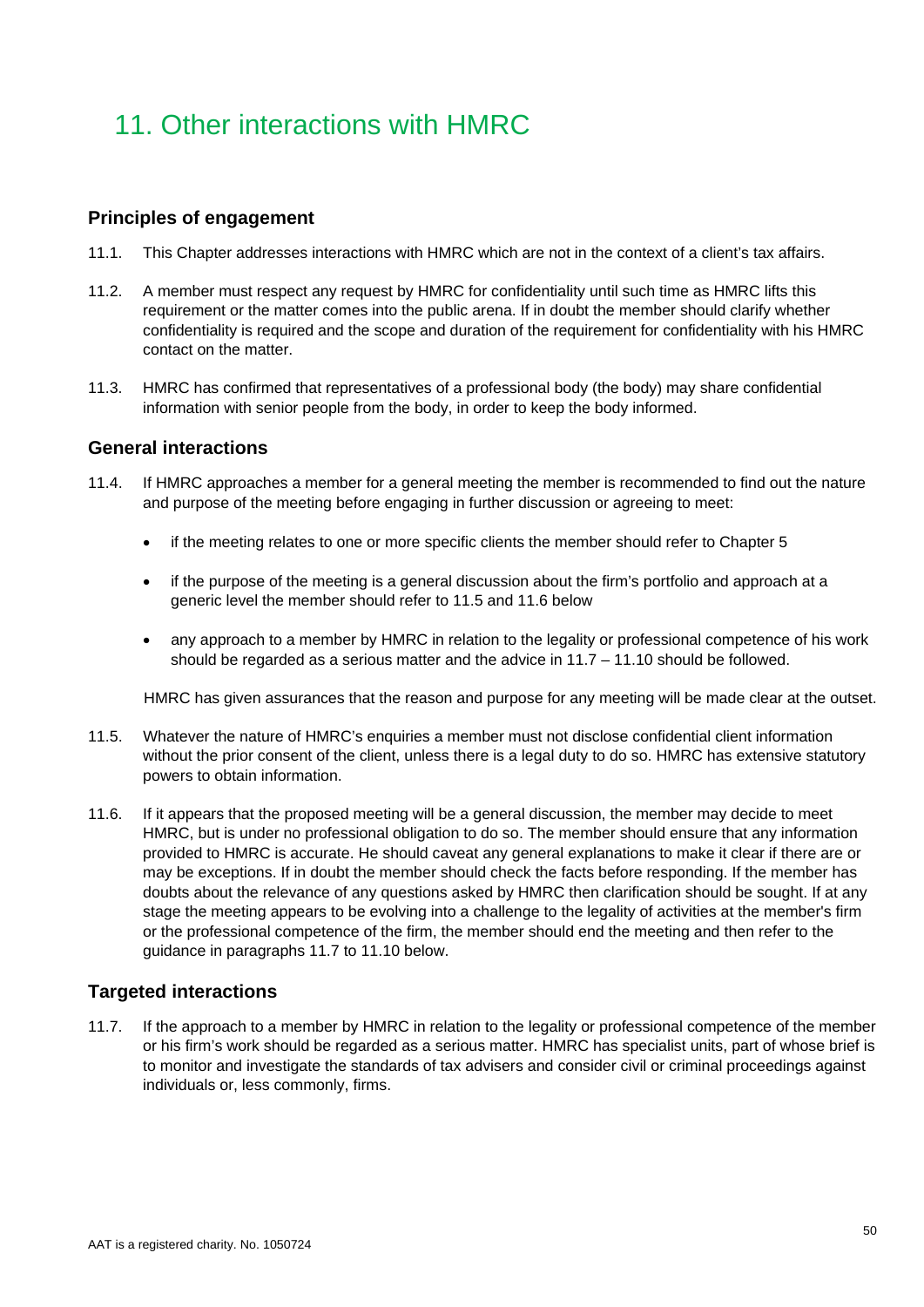- 11.8. Where the situation in 11.7 applies, a member should consider taking specialist and/or legal advice at an early stage. The member should also consider asking the specialist to conduct the discussions with HMRC, since a member may not always be the best advocate in his own cause.
- 11.9. A member should consider whether he has an obligation to notify his professional indemnity insurer about any HMRC investigation and also whether any costs incurred by him in the course of the investigation may be covered by any investigation costs insurance held by him.
- 11.10. A member should also consider whether he has an obligation to notify his professional body at any stage.

# **Consultations**

- 11.11. Government makes policy. However, many members will be involved in providing input through the consultation process. Consultations can take many forms including formal public consultation processes, research process, HMRC open days for interested parties, consultation discussions with HMRC and participation in HMRC working groups. A member's objective is to apply his technical expertise and practical and commercial experience to provide input to assist government in making informed choices about policy options and in achieving their policy objectives in an effective manner without unintended consequences.
- 11.12. A member who actively participates in such consultations should:
	- be open and transparent
	- make clear the basis upon which he is providing input, e.g. whether it is on behalf of his representative body or firm or, for example, on behalf of a group of clients in a particular industry
	- draw to the attention of HMRC any unintended consequences he has identified in the legislation at the time that he is making representations on that legislation
	- not disclose client / taxpayer-specific information as part of his involvement in the consultation process without, first, gaining express clearance
	- not disclose matters relating to his employer / sponsoring organisation outside of their terms of reference without, first, gaining express clearance.

# **Secondments**

- 11.13. A member may be seconded or be responsible for arranging a secondment to HMRC. References to HMRC in this Chapter include any other body, department or organisation to which a member may be seconded. The terms and conditions of any secondment should be agreed in writing.
- 11.14. The secondee should be mindful that, for the duration of the secondment, his role and obligation is to serve the interests of HMRC. Care should be taken to minimise any actual or perceived conflict of interest between HMRC and the seconding organisation. Confidentiality must be maintained in both directions: the member must keep client affairs private from HMRC and must similarly not use knowledge gained at HMRC to help clients or colleagues.
- 11.15. A secondee should act openly and transparently in providing input based upon his experience outside HMRC. During his secondment, the secondee has a professional duty to draw attention to any unintended consequences he identifies, when reviewing draft legislation.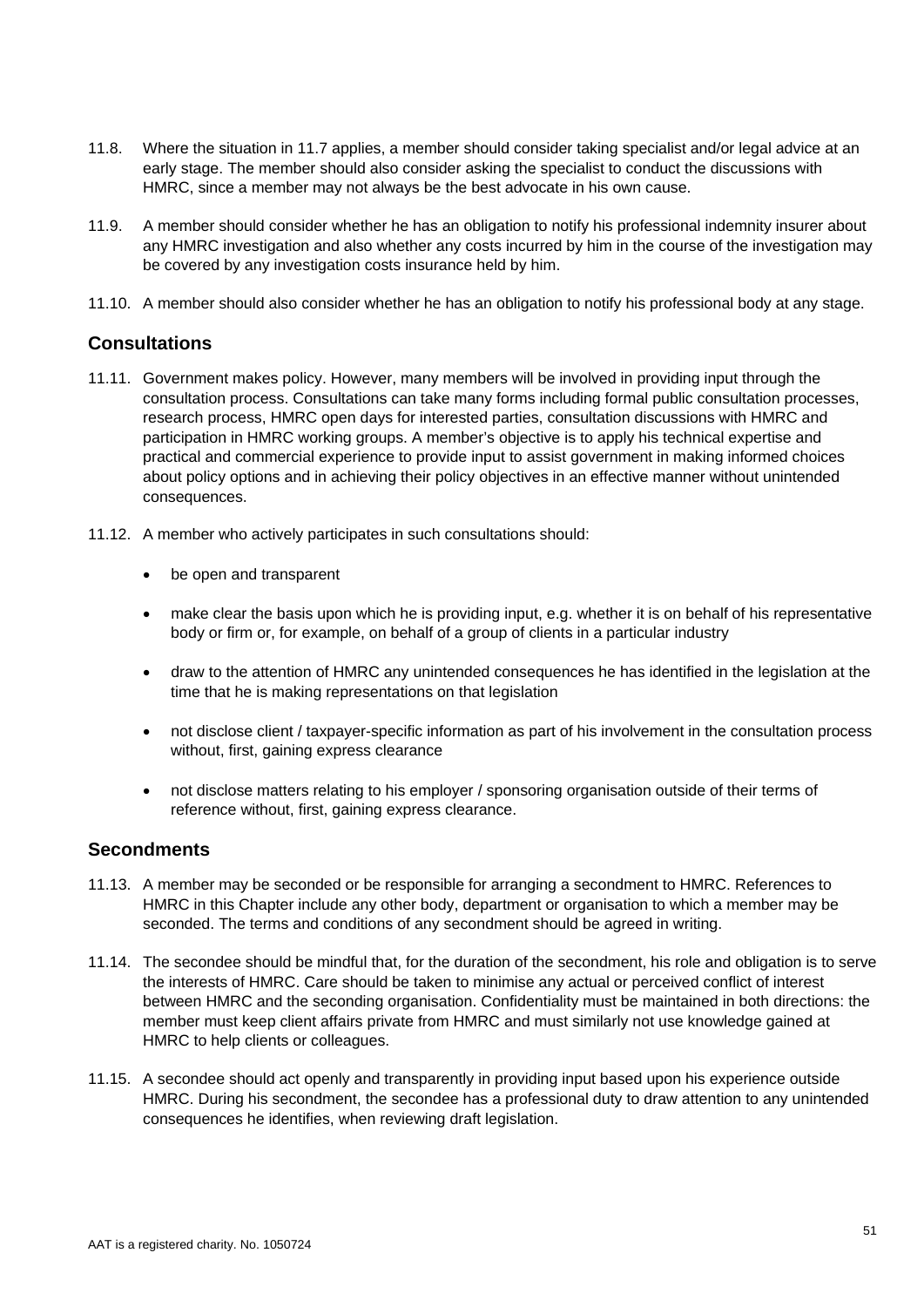11.16. Upon completion of the secondment the secondee and his employer should be alert to the risk of being seen to have taken undue advantage of information gained whilst working for HMRC. Factual statements about the individual having undertaken a secondment, particularly in a CV, would be unexceptional, but active promotion of knowledge and experience gained may be inappropriate. This would particularly be the case if the member advertised their knowledge in a way that implied they can now solve problems based on 'inside knowledge'. To minimise the risks of misunderstanding, the secondee should agree with their HMRC supervisor what can and cannot be said or discussed at the conclusion of the secondment. In any case he should avoid involvement in the affairs of any taxpayer he was aware of or dealt with at HMRC for a significant period.